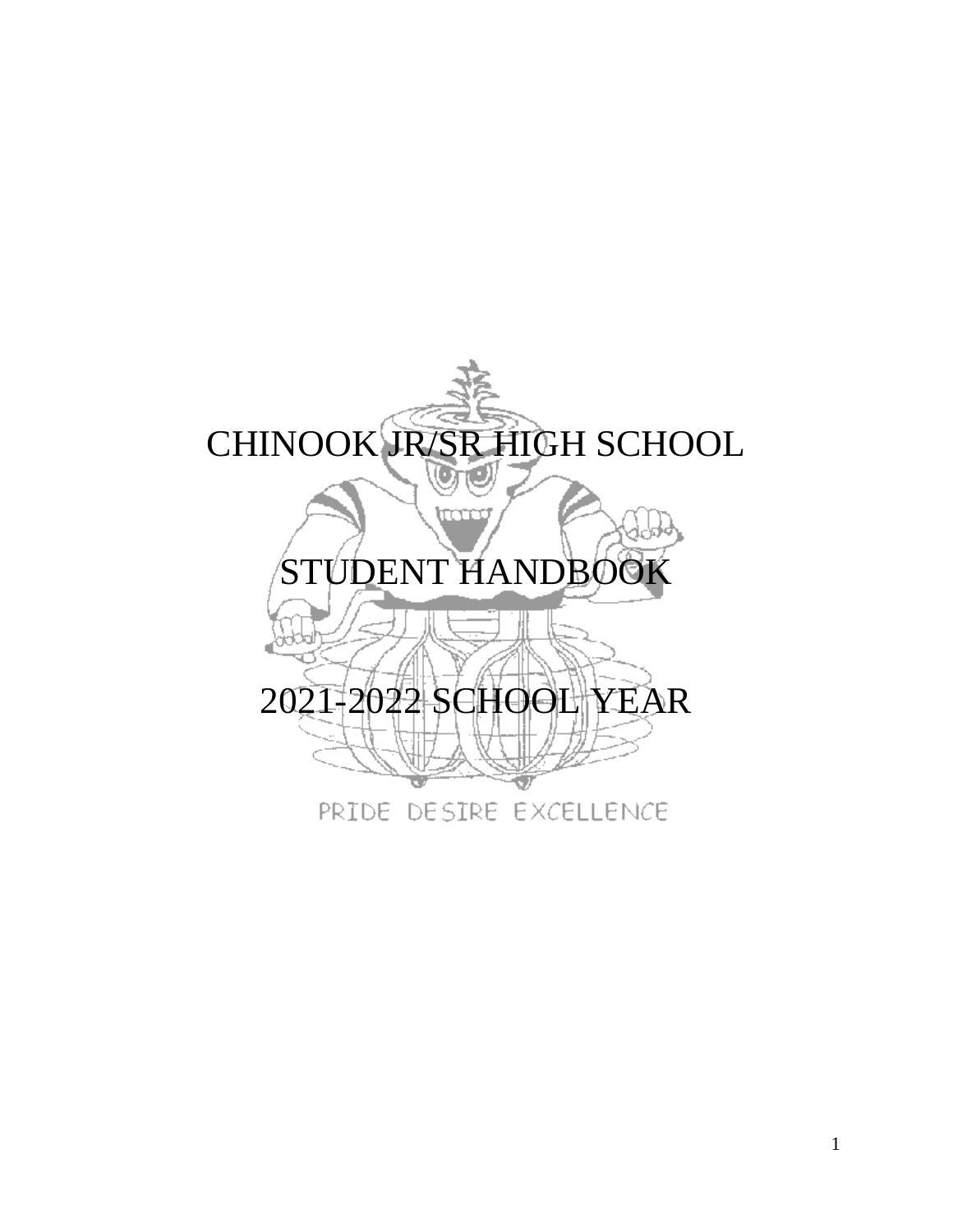### STUDENT HANDBOOK TABLE OF CONTENTS

| Fire Drills | .20 |
|-------------|-----|
|             |     |
|             |     |
|             |     |
|             |     |
|             |     |
|             |     |
|             |     |
|             |     |
|             |     |
|             |     |
|             |     |
|             |     |
|             |     |
|             |     |
|             |     |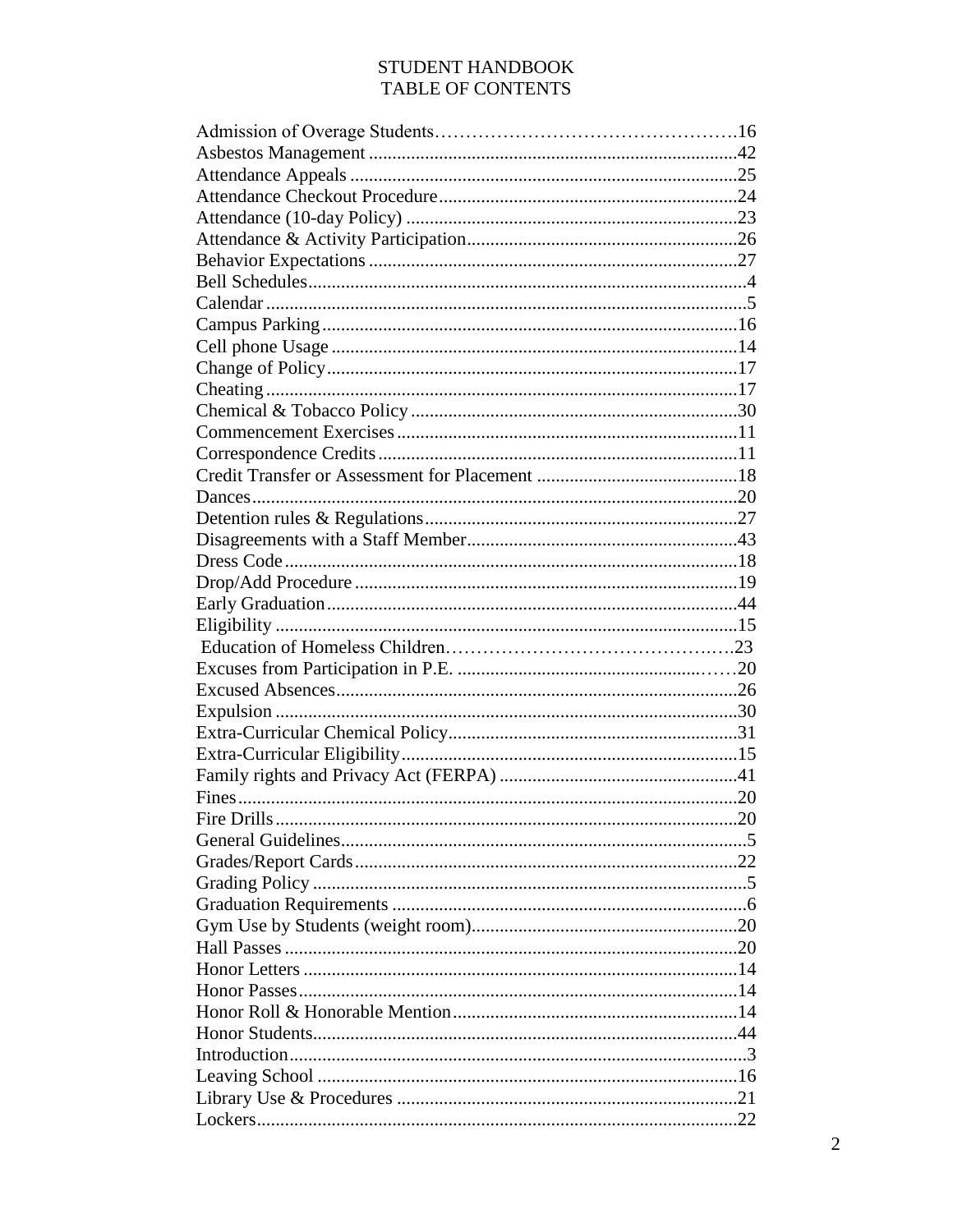| <b>INTERNATIONAL</b> |  |
|----------------------|--|

#### **INTRODUCTION**

Chinook High School is committed to providing the best possible opportunities to all of our students. Our goal is to provide each student with the necessary skills to attend a post-secondary school or to enter right into the job market. In order to reach this goal, students must work with staff and administration in planning. Students must also treat themselves and all others with the respect necessary for all to work toward individual goals. The purpose of this handbook is to communicate with students and parents/guardians the rules and regulations of Chinook High School. Knowledge of these rules and regulations will help guide students to a successful high school career.

Please take time to study this handbook and then share it with your parents or guardians so they will better understand CHS procedures and expectations. Matt Molyneaux, Principal Chinook Jr. /Sr. High School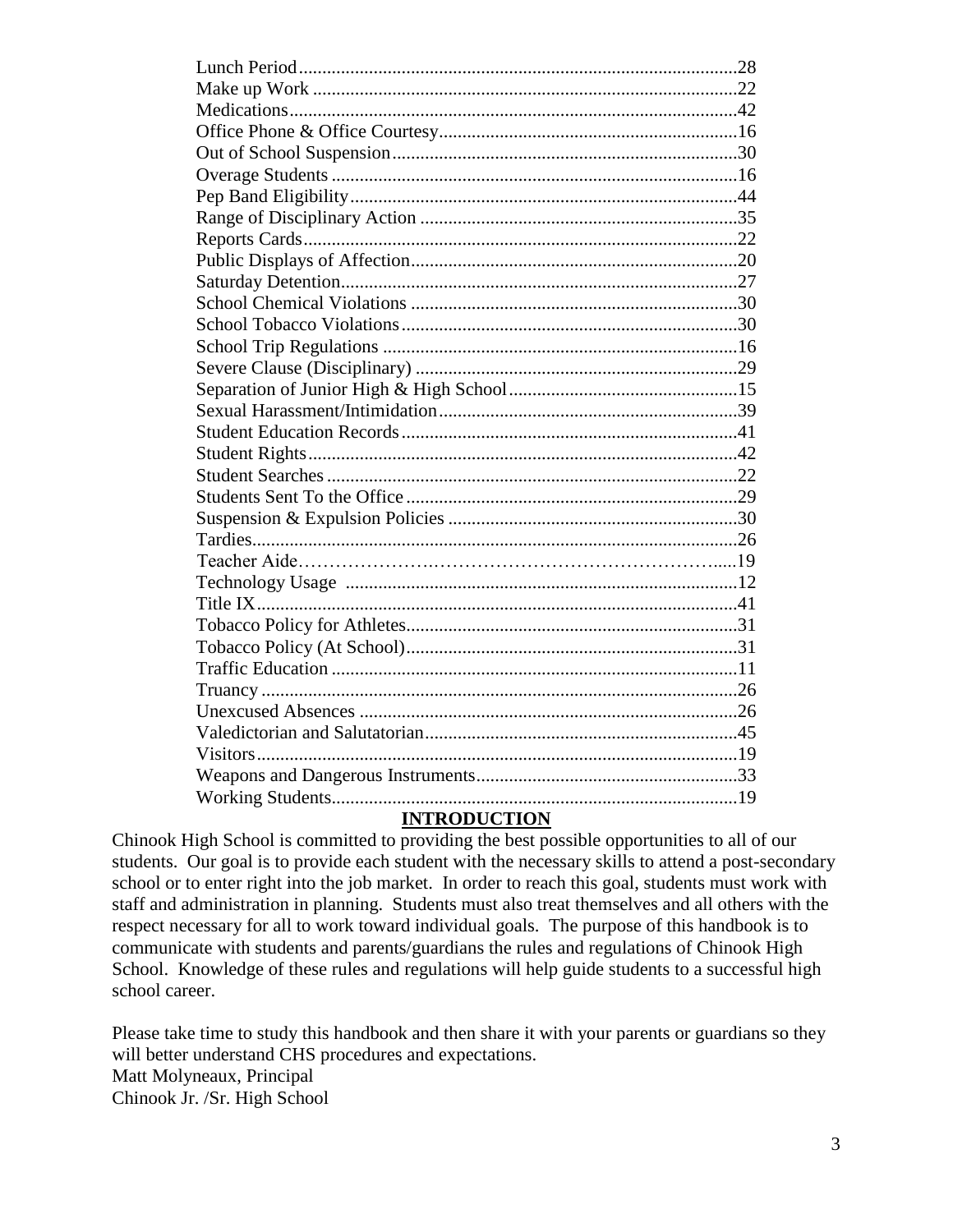### **DAILY BELL SCHEDULES**

| Period I     | $-8:53$<br>8:00 |
|--------------|-----------------|
| Period II    | $8:56 - 9:49$   |
| Period III   | $9:52 - 10:45$  |
| Period IV    | $10:48 - 11:41$ |
| Lunch        | $11:41 - 12:26$ |
| Warning bell | 12:19           |
| Period V     | $12:26 - 1:19$  |
| Period VI    | $1:22 - 2:15$   |
| Period VII   | $2:18 - 3:11$   |

### **Early Dismissal Schedule**

| Period I     | 8:00  | 8:42  |
|--------------|-------|-------|
| Period II    | 8:45  | 9:27  |
| Period III   | 9:30  | 10:12 |
| Period IV    | 10:15 | 10:57 |
| Period V     | 11:00 | 11:42 |
| Lunch        | 11:42 | 12:27 |
| Warning bell | 12:20 |       |
| Period VI    | 12:27 | 1:09  |
| Period VII   | 1:12  | 1:54  |
|              |       |       |

### **Class Meeting Days**

| Period I   | 8:00  | 8:48  |
|------------|-------|-------|
| Homeroom   | 8:51  | 9:07  |
| Period II  | 9:10  | 9:58  |
| Period III | 10:01 | 10:49 |
| Period IV  | 10:53 | 11:41 |
| Lunch      | 11:41 | 12:26 |
| Period V   | 12:26 | 1:19  |
| Period VI  | 1:22  | 2:15  |
| Period VII | 2:18  | 3:11  |

## **Early Out Noon**

| Period I   | 8:00  | 8:30  |
|------------|-------|-------|
| Period II  | 8:33  | 9:03  |
| Period III | 9:06  | 9:36  |
| Period IV  | 9:39  | 10:09 |
| Period V   | 10:12 | 10:42 |
| Period VI  | 10:45 | 11:15 |
| Period VII | 11:18 | 11:48 |
|            |       |       |

Note: Once dismissed for the day, students are not to remain in the building unless they are participating in a school-sponsored activity, studying in the library, or meeting with an instructor. Individual assistance will be provided (if desired) between 3:11 p.m. and 3:45 p.m.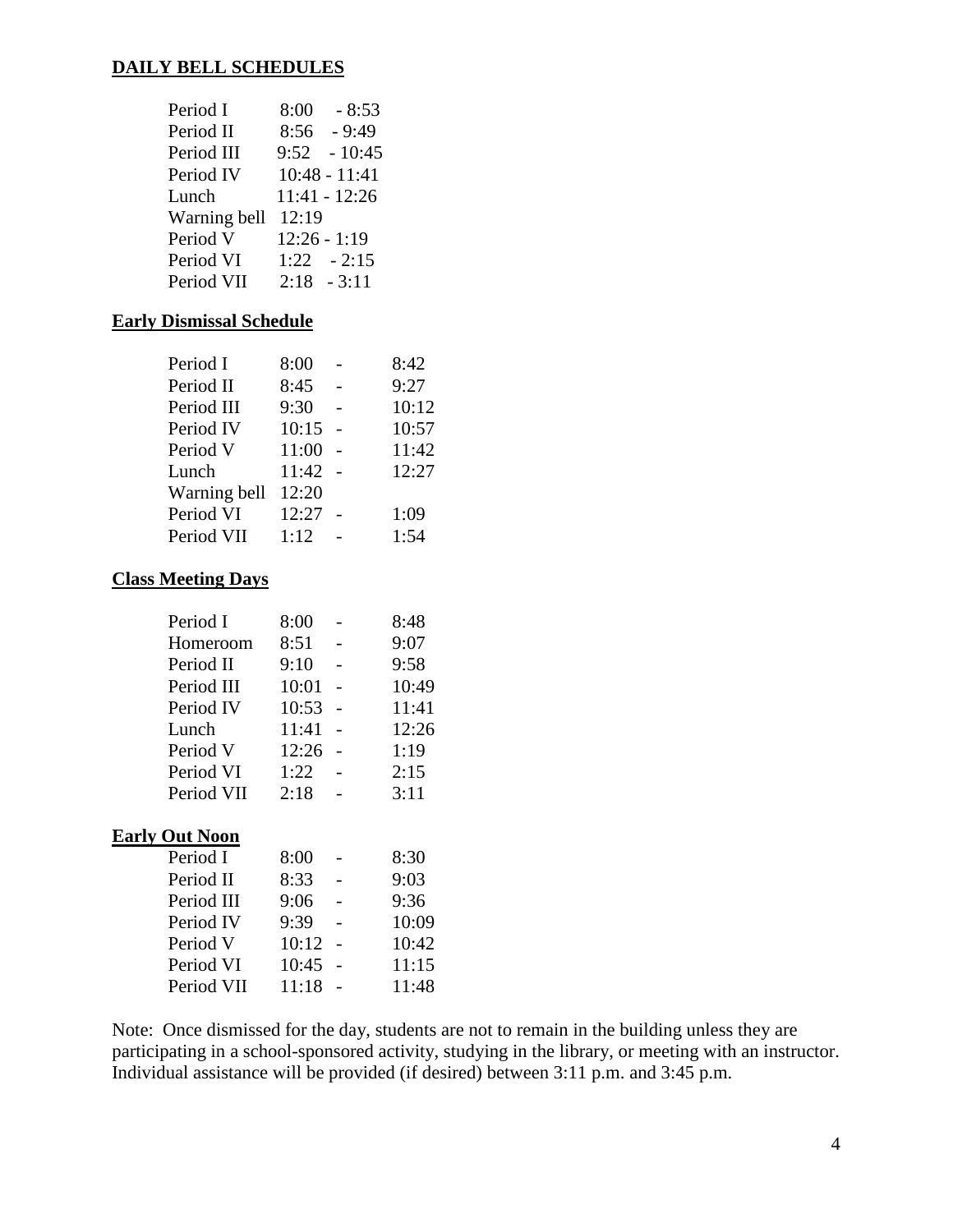### **SCHOOL CALENDAR**

| Sept.3No school               |                                                     |
|-------------------------------|-----------------------------------------------------|
| Sept. 6No school-Labor Day    |                                                     |
|                               |                                                     |
|                               | October 21&22No School – Teacher In Service         |
|                               |                                                     |
|                               | October 39 No school- Volleyball Tournament.        |
|                               |                                                     |
|                               | November 5No School - Volleyball Tournament         |
|                               | November 24-26No School-Thanksgiving vacation       |
|                               |                                                     |
|                               | Dec. 20 - Jan.2No School/Christmas Break            |
| January 4School resumes       |                                                     |
| January 12-13Semester testing |                                                     |
|                               |                                                     |
|                               |                                                     |
|                               |                                                     |
|                               |                                                     |
|                               | February 25Basketball divisional, no school         |
|                               |                                                     |
| March 25No School             |                                                     |
| Apr. 15-18Easter Break        |                                                     |
|                               |                                                     |
|                               |                                                     |
|                               |                                                     |
|                               | End 4th Quarter and 2nd Semester (Semester testing) |
|                               | Last day of School for Students                     |

#### **GENERAL GUIDELINES**

### **GRADING POLICIES**

A definite grading policy has been formally established for the school system regarding grades earned in each class. Each instructor will explain and/or hand out the grading policies. Attendance can be included in a grading system. The following is the list of grades:

 $A = 93\% - 100\%$  $B = 83\% - 92\%$  $C = 73\% - 82\%$  $D = 65\% - 72\%$  $F = 64\%$  and below  $I = Incomplete$ 

As outlined in policy, students have one (1) week from the end of the grading period to finish an incomplete grade. (Unless hospitalized or death in the family). After one (1) week, the missing work is given a "zero" and the instructor will recalculate the grade using zeroes for the incomplete work.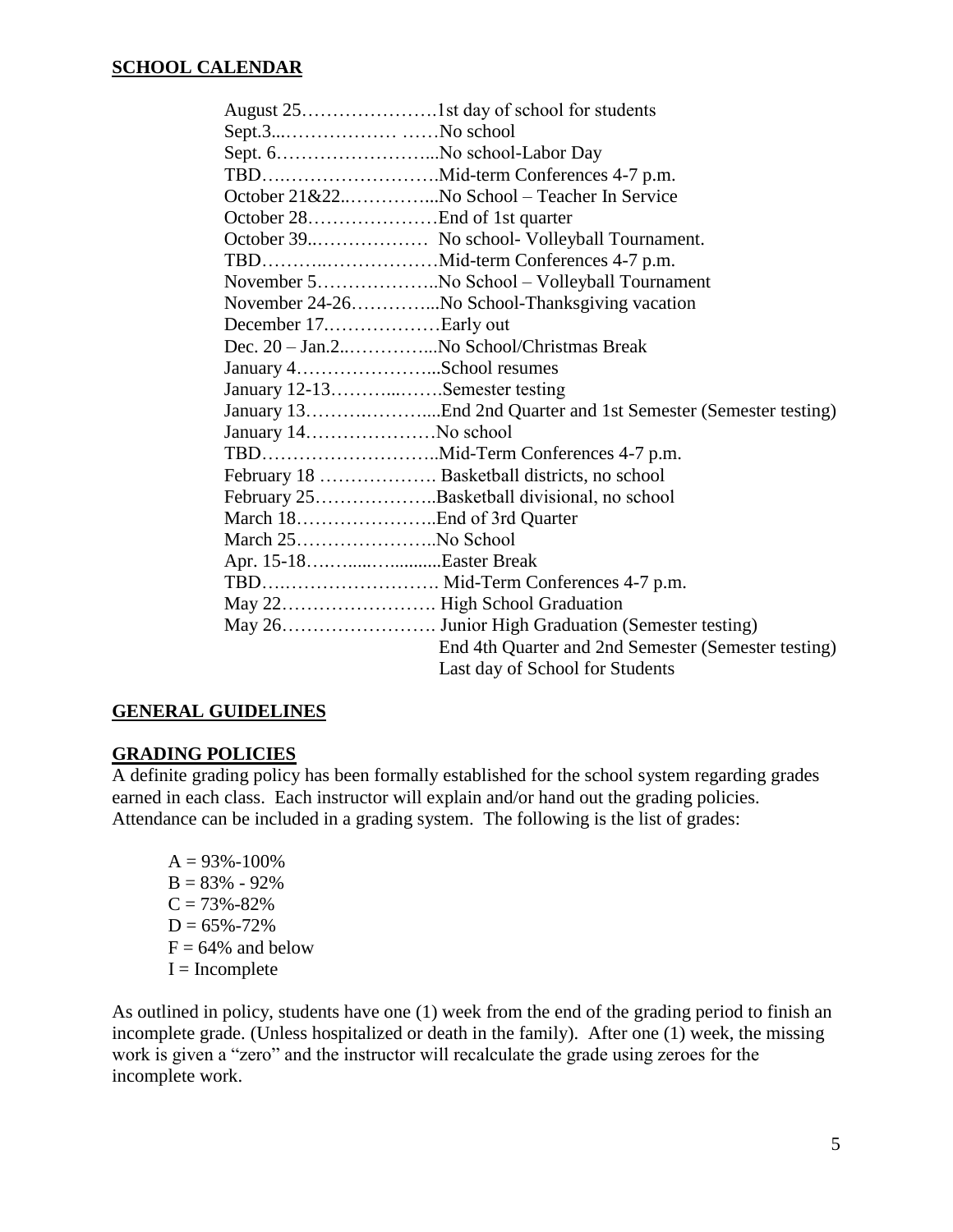A= 97-**100** % A+, 93-96% A, **90**-92% A-B= 87-**89**% B+, 83-86% B, **80**-82% B-C= 77-**79**% C+, 73-76% C, **70**-72% C-D=68-**69**% D+, 66-67% D, **65**% D- $F=0-64%$ 

**Advanced core courses include:** AP English 11, AP English 12, AP Government & Politics, Anatomy & Physiology, Physics, Advanced Biology, Chemistry,

Advanced Algebra & Statistics, Trigonometry & Calculus, Algebra II, Accounting II, Spanish II, Spanish III. Grading scales for dual credit and online courses will be determined on an individual class basis.

## **GRADUATION REQUIREMENTS**

Chinook High School requires 22.5 credits to graduate. The following are required subjects:

| 4 credits       | English                                        |
|-----------------|------------------------------------------------|
| 2 credits       | Health Enhancement 9th grade P.E. required,    |
|                 | 1 additional P.E. credit required              |
| 2 credits       | Science - Physical Science & Biology           |
| 2 credits       | Math                                           |
| 2 credits       | Social Studies - American History & Government |
| 1 credit        | Fine Art                                       |
| 8 credits       | Electives                                      |
| 1 credit        | Keyboarding/Computer Applications              |
| ** $1/2$ credit | Career class                                   |

- Algebra I can be taken as an eighth-grade student. Upon parent's notification to the counselor, the credit will be counted as a high school elective credit, but not as a credit toward the two math credits required to graduate from Chinook High School.
- Spanish I can be taken as an eighth-grade student. Upon parent's notification to the counselor, the credit will be counted as a high school foreign language credit. In the event that Spanish I is not offered due to scheduling issues onsite, students can elect to take Spanish I through the Montana Digital Academy online.
- Technical Math can only be counted as one of the (2) two required math credits if the student is identified as a CTE (Career & Technical Education) Concentrator and completes a minimum of (4) four additional CTE courses as indicated in bold print in the Big Sky Pathway proposals on the following pages. Keyboarding cannot be counted as (1) one of the CTE concentrator courses as it is a general credit requirement for High School Graduation. If a student chooses to exit the CTE concentrator prior to graduation, the Technical Math credit will automatically be counted as an elective credit and the student will need to take (1) one more math class to complete graduation math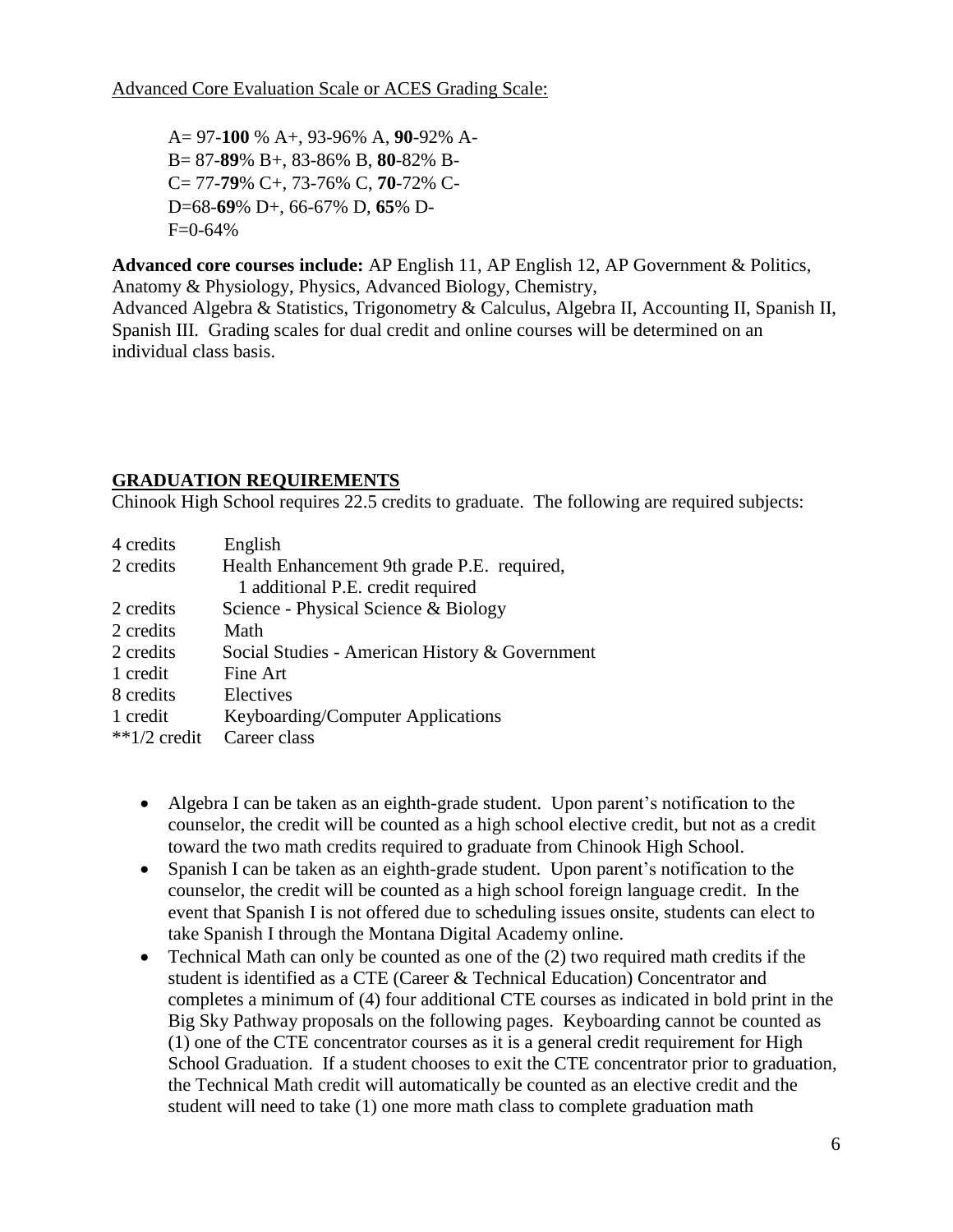requirements. Technical Math is provided as a second math course for those students wishing, upon graduation, to immediately enter the workforce or attend a trade school.

### • **In addition to concentrator status and a Big Sky Pathways plan, placement into Technical Math class** will be based on **teacher recommendation** and will also **require a parental request and signature upon placement**.

# **BIG SKY PATHWAY PROPOSAL**

FOR Business Technology Business Management & Administration

# **SUGGESTED HIGH SCHOOL COURSES**

| 9th              | <b>Graduation Requirements</b><br>Workforce   | English 9, Math, Physical Science, P.E. 9, Career Class<br>Recommend: Keyboarding 1 & II                                                                                                  | <b>Recommended CTE Cluster</b><br><b>Foundation Courses:</b><br>Keyboarding I & II |
|------------------|-----------------------------------------------|-------------------------------------------------------------------------------------------------------------------------------------------------------------------------------------------|------------------------------------------------------------------------------------|
|                  | 4 Year MT College/Univ. Prep<br>Rigorous Core | English 9, Geometry, Physical Science, P.E. 9, Career Class,<br>Recommend: Keyboarding I, II                                                                                              |                                                                                    |
|                  | <b>CTE and/or Electives</b>                   | Foundation Course: Keyboarding I, II, Technical Math                                                                                                                                      |                                                                                    |
| 10th             | <b>Graduation Requirements</b><br>Workforce   | English 10, Math, Biology, World History, P.E. Course,<br>Recommend: Computer Applications                                                                                                | <b>Pathway Courses:</b><br><b>Computer Applications</b><br>Media Tech              |
|                  | 4 Year MT College/Univ. Prep<br>Rigorous Core | English 10, Algebra II, Biology, World History, P.E. Course,<br>Recommend: Second Language, Computer Applications                                                                         | <b>Accounting I</b><br>Accounting II<br><b>Work Release</b>                        |
|                  | <b>CTE and/or Electives</b>                   | <b>Pathways Courses: Computer Applications, Technical</b><br><b>Math</b>                                                                                                                  |                                                                                    |
| 11th             | <b>Graduation Requirements</b><br>Workforce   | English, American History, Fine Art,<br>Recommend: Accounting I                                                                                                                           |                                                                                    |
|                  | 4 Year MT College/Univ. Prep<br>Rigorous Core | English 11, AP English 11, Advanced Algebra & Statistics,<br>American History, P.E. Course<br>Recommend: One of the following Sciences: Adv. Biology,<br>Chemistry, Physics, Accounting I |                                                                                    |
|                  | <b>CTE and/or Electives</b>                   | <b>Pathways Courses: Accounting I</b>                                                                                                                                                     |                                                                                    |
| 12 <sub>th</sub> | <b>Graduation Requirements</b><br>Workforce   | English, Government,<br>Recommend: Accounting II                                                                                                                                          | <b>CTE Student Organization(s)</b><br><b>BPA</b>                                   |
|                  | 4 Year MT College/Univ. Prep<br>Rigorous Core | AP English or English 12, Government, Trigonometry $\&$<br>Calculus, P.E. Course<br>One of the following sciences: Adv. Biology, Chemistry,<br>Physics<br>Recommend: Accounting II        |                                                                                    |
|                  | <b>CTE and/or Electives</b>                   | <b>Pathway Courses: Accounting II</b>                                                                                                                                                     |                                                                                    |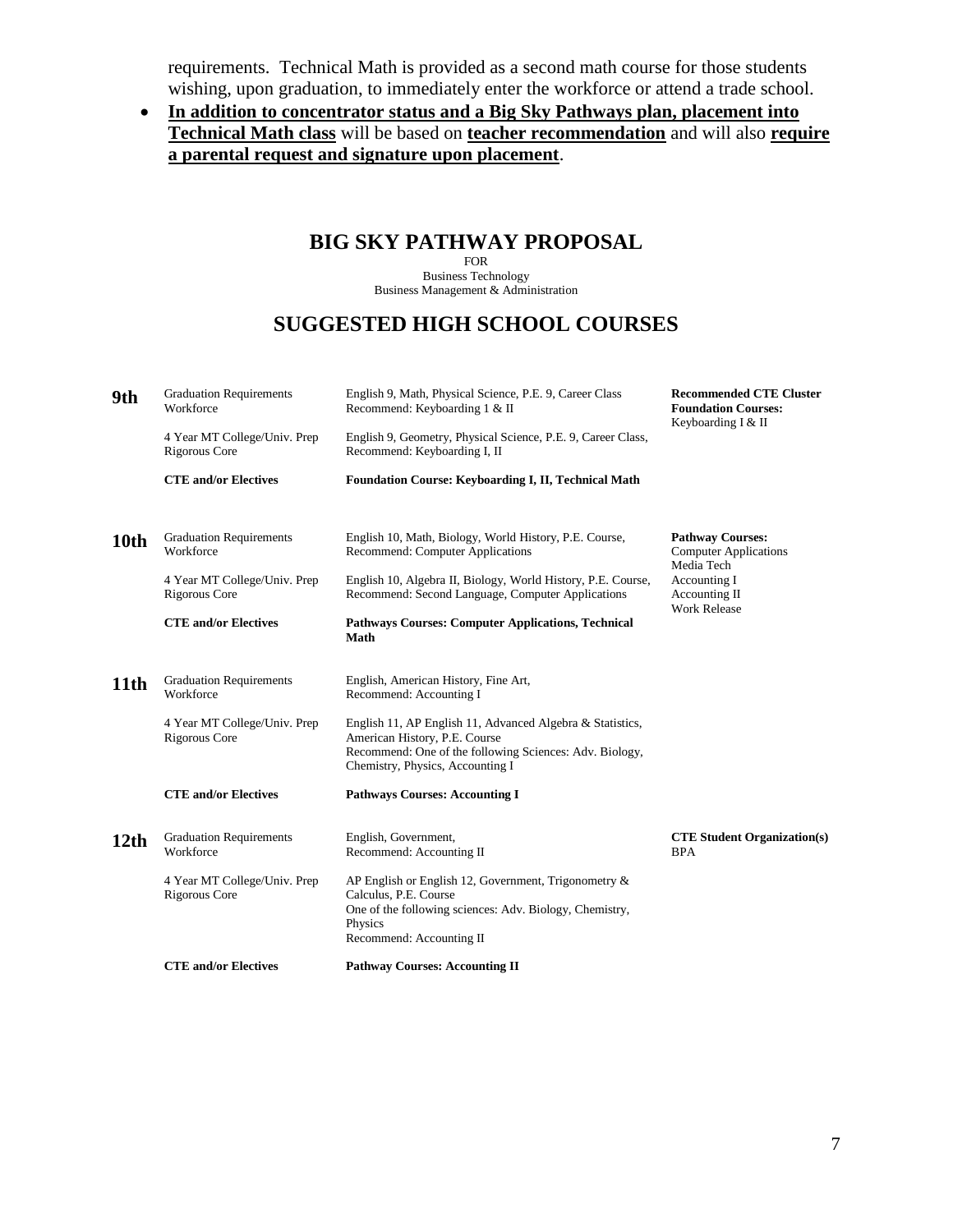### **BIG SKY PATHWAY PROPOSAL**

FOR Agricultural Technology, AAS

# **SUGGESTED HIGH SCHOOL COURSES**

| 9th              | <b>Graduation Requirements</b><br>Workforce   | English 9, Math, Physical Science, P.E. 9, Career Class<br>Recommend: Keyboarding 1 & II                                                                                     | <b>Recommended CTE Cluster</b><br><b>Foundation Courses: Animal</b><br>Science, Plant/Range Science |
|------------------|-----------------------------------------------|------------------------------------------------------------------------------------------------------------------------------------------------------------------------------|-----------------------------------------------------------------------------------------------------|
|                  | 4 Year MT College/Univ. Prep<br>Rigorous Core | English 9, Geometry, Physical Science, P.E. 9, Career Class,<br>Recommend: Keyboarding I, II                                                                                 |                                                                                                     |
|                  | <b>CTE and/or Electives</b>                   | Pathways Course: Metal Fabrication & Ag Mechanics<br>(Engines)                                                                                                               |                                                                                                     |
| 10th             | <b>Graduation Requirements</b><br>Workforce   | English 10, Math, Biology, World History, P.E. Course,<br>Recommend: Computer Applications                                                                                   | <b>Pathway Courses:</b><br>Metal Fabrication, Ag<br>Mechanics, Ag Business, Work                    |
|                  | 4 Year MT College/Univ. Prep<br>Rigorous Core | English 10, Algebra II, Biology, World History, P.E. Course,<br>Recommend: Second Language, Computer Applications                                                            | Release                                                                                             |
|                  | <b>CTE</b> and/or Electives                   | <b>Pathways Courses: Plant/Range Science</b>                                                                                                                                 |                                                                                                     |
| 11th             | <b>Graduation Requirements</b><br>Workforce   | English, American History, Fine Art,                                                                                                                                         |                                                                                                     |
|                  | 4 Year MT College/Univ. Prep<br>Rigorous Core | English 11, AP English 11, Advanced Algebra & Statistics,<br>American History<br>Recommend: One of the following Sciences: Adv. Biology,<br>Chemistry, Physics, Accounting I |                                                                                                     |
|                  | <b>CTE</b> and/or Electives                   | <b>Pathways Courses: Animal Science</b>                                                                                                                                      |                                                                                                     |
| 12 <sub>th</sub> | <b>Graduation Requirements</b><br>Workforce   | English, Government,                                                                                                                                                         | <b>Career &amp; Technical Student</b><br><b>Organizations</b>                                       |
|                  | 4 Year MT College/Univ. Prep<br>Rigorous Core | AP English or English 12, Government, Trigonometry $\&$<br>Calculus<br>One of the following sciences: Adv. Biology, Chemistry,<br>Physics                                    | <b>FFA</b>                                                                                          |
|                  | <b>CTE</b> and/or Electives                   | <b>Pathway Courses: Ag Business</b>                                                                                                                                          |                                                                                                     |

**\*Students enrolled in either of the two Ag pathways (name 2 pathways) and who take the CTE math will complete three of the courses needed in any Montana apprenticeship program. These three apprenticeship courses are transferable to MSU Northern apprenticeship programs. These students will also receive their OSHA 10-hour card.**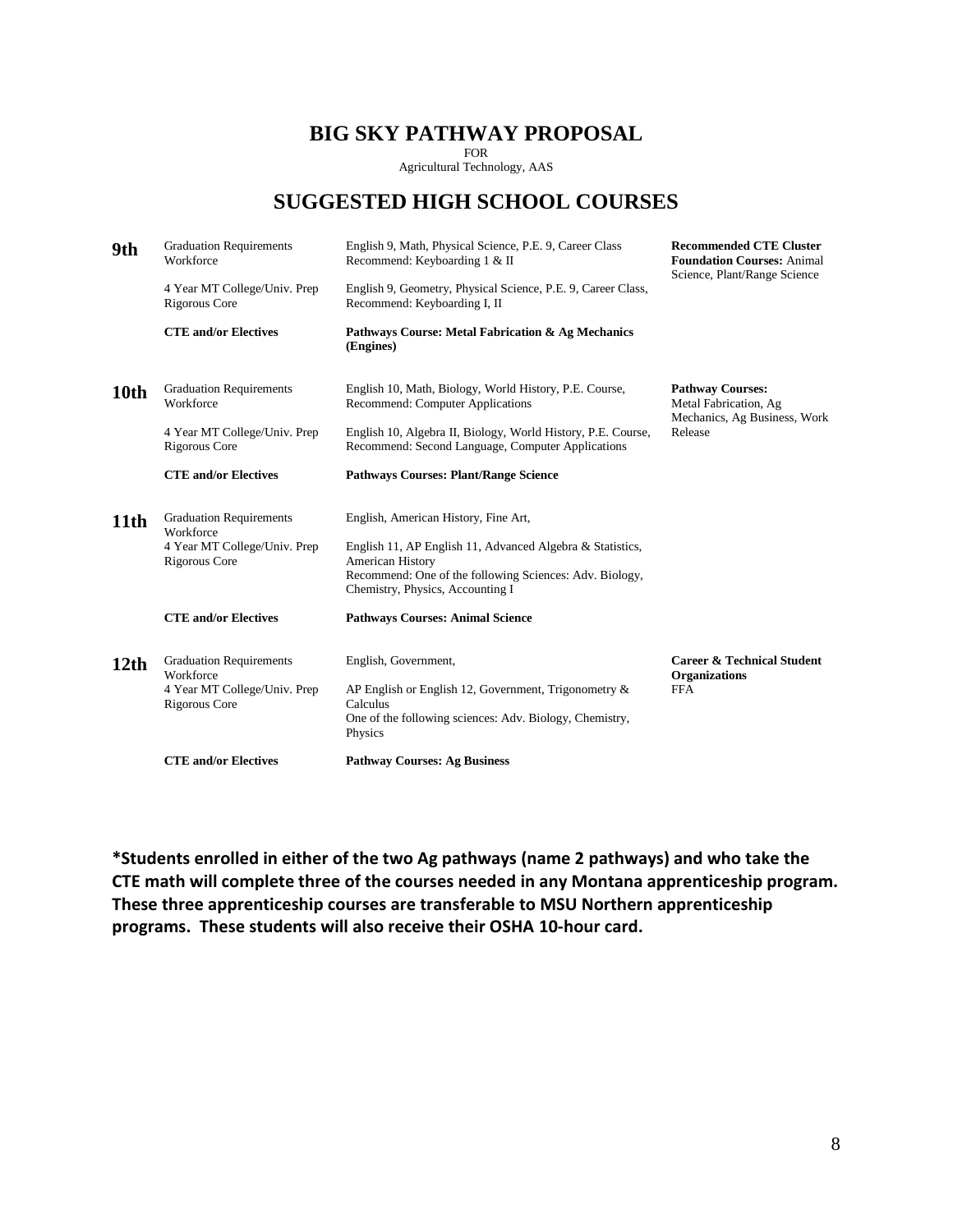# **BIG SKY PATHWAY PROPOSAL**

FOR

Agricultural Mechanics, AAS

# **SUGGESTED HIGH SCHOOL COURSES**

| 9th  | <b>Graduation Requirements</b><br>Workforce<br>4 Year MT College/Univ. Prep<br>Rigorous Core<br><b>CTE and/or Electives</b> | English 9, Math, Physical Science, P.E. 9, Career Class<br>Recommend: Keyboarding 1 & II<br>English 9, Geometry, Physical Science, P.E. 9, Career Class,<br>Recommend: Keyboarding I, II<br>Pathways Course: Plant Science & Environmental<br><b>Science</b> | <b>Recommended CTE Cluster</b><br><b>Foundation Courses: Metal</b><br>Fabrication, Ag Mechanics<br>(Engines) |
|------|-----------------------------------------------------------------------------------------------------------------------------|--------------------------------------------------------------------------------------------------------------------------------------------------------------------------------------------------------------------------------------------------------------|--------------------------------------------------------------------------------------------------------------|
| 10th | <b>Graduation Requirements</b><br>Workforce<br>4 Year MT College/Univ. Prep<br>Rigorous Core                                | English 10, Math, Biology, World History, P.E. Course,<br>Recommend: Computer Applications<br>English 10, Algebra II, Biology, World History, P.E. Course,<br>Recommend: Second Language, Computer Applications                                              | <b>Pathway Courses:</b><br>Plant Science, Environmental<br>Science, Ag Construction, Ag<br><b>Business</b>   |
|      | <b>CTE and/or Electives</b>                                                                                                 | Pathways Courses: Metal Fabrication & Ag Mechanics<br>(Engines)                                                                                                                                                                                              |                                                                                                              |
| 11th | <b>Graduation Requirements</b><br>Workforce<br>4 Year MT College/Univ. Prep<br>Rigorous Core                                | English, American History, Fine Art,<br>English 11, AP English 11, Advanced Algebra & Statistics,<br>American History<br>Recommend: One of the following Sciences: Adv. Biology,<br>Chemistry, Physics, Accounting I                                         |                                                                                                              |
|      | <b>CTE and/or Electives</b>                                                                                                 | <b>Pathways Courses: Ag Construction</b>                                                                                                                                                                                                                     |                                                                                                              |
| 12th | <b>Graduation Requirements</b><br>Workforce<br>4 Year MT College/Univ. Prep<br>Rigorous Core                                | English, Government,<br>AP English or English 12, Government, Trigonometry &<br>Calculus<br>One of the following sciences: Adv. Biology, Chemistry,<br>Physics                                                                                               | <b>Career &amp; Technical Student</b><br><b>Organizations</b><br><b>FFA</b>                                  |
|      | <b>CTE and/or Electives</b>                                                                                                 | <b>Pathway Courses: Ag Business</b>                                                                                                                                                                                                                          |                                                                                                              |

**\*Students enrolled in either of the two Ag pathways (name 2 pathways) and who take the CTE math will complete three of the courses needed in any Montana apprenticeship program. These three apprenticeship courses are transferable to MSU Northern apprenticeship programs. These students will also receive their OSHA 10-hour card.**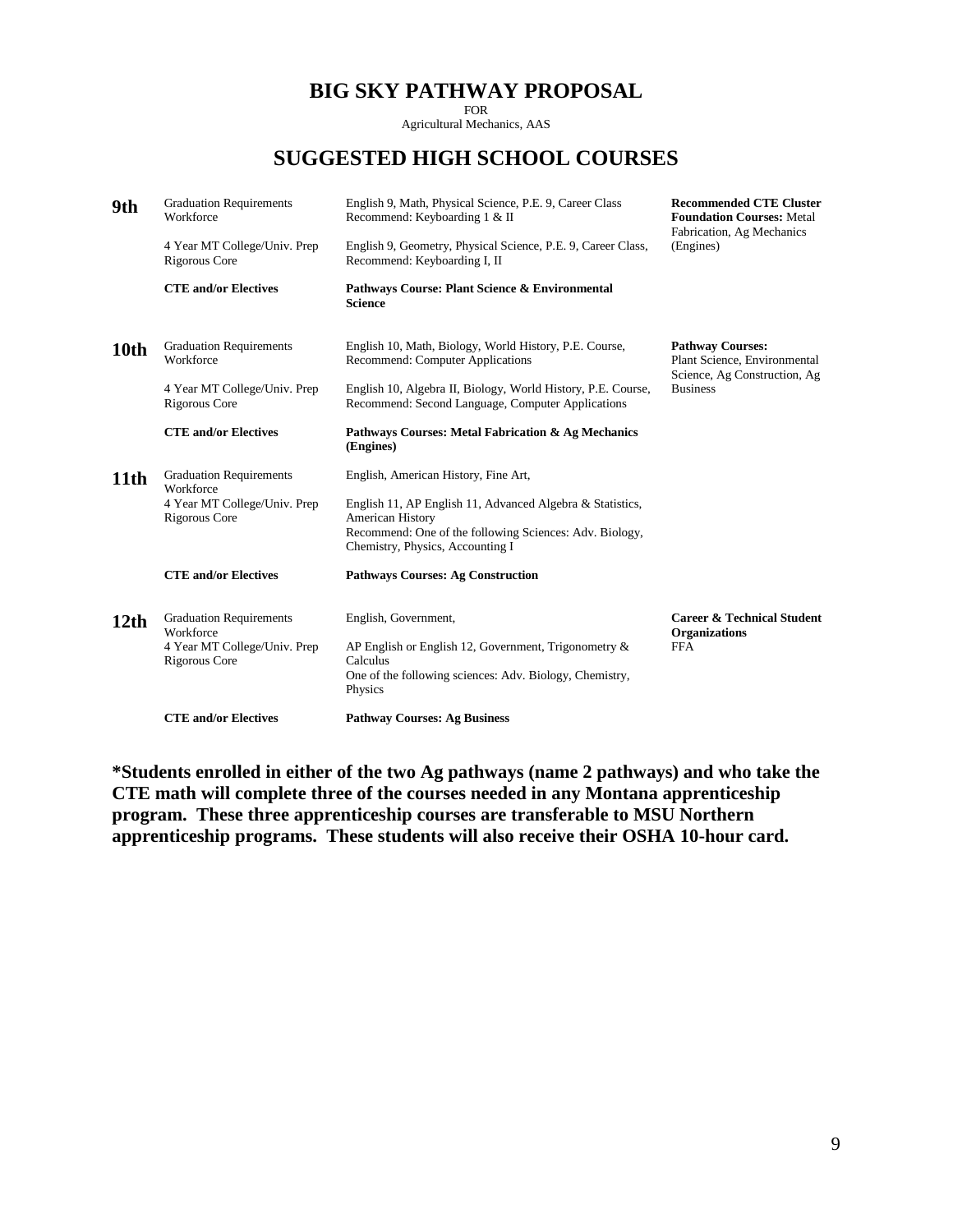#### **GRADUATION REQUIREMENTS**  FOR **WORKFORCE RELATED FIELDS SUGGESTED HIGH SCHOOL COURSES**

| 9th              | <b>Graduation Requirements</b><br>Workforce | English 9, Math, Physical Science, P.E. 9, Career Class<br>Recommend: Keyboarding 1 & II                                                                                                                      |
|------------------|---------------------------------------------|---------------------------------------------------------------------------------------------------------------------------------------------------------------------------------------------------------------|
| 10th             | <b>Graduation Requirements</b><br>Workforce | English 10, Math, Biology, World History, P.E. Course,<br>Recommend: Electives, Fine Art, Metal Fabrications & Ag Mechanics, Small Engines,<br>Computer Applications, Media Technology, Agronomy, Woodworking |
| 11th             | <b>Graduation Requirements</b><br>Workforce | English, American History, Fine Art,<br>Recommend: Electives, Fine Art, Ag Structural Construction, Accounting I, Drafting, Media<br>Technology, Agronomy, Woodworking                                        |
| 12 <sub>th</sub> | <b>Graduation Requirements</b><br>Workforce | English, Government,<br>Recommend: Electives, Fine Art, Accounting II, Ag Structural Construction, Metal Fabrications &<br>Ag Mechanics, Small Engines, Media Technology, Agronomy, Woodworking               |

# **GRADUATION REQUIREMENTS**

FOR

#### **RIGOROUS 4 YEAR MONTANA COLLEGE/UNIVERSITY PREP GENERAL EDUCATION SUGGESTED HIGH SCHOOL COURSES**

| 9th              | 4 Year MT College/Univ. Prep<br>Rigorous Core | English 9, Geometry, Physical Science, P.E. 9, Career Class,<br>Recommend: Keyboarding I, II                                                                                                                  |
|------------------|-----------------------------------------------|---------------------------------------------------------------------------------------------------------------------------------------------------------------------------------------------------------------|
| 10th             | 4 Year MT College/Univ. Prep<br>Rigorous Core | English 10, Algebra II, Biology, World History, P.E. Course,<br><b>Recommend: Second Language, Computer Applications, Fine Arts</b>                                                                           |
| 11th             | 4 Year MT College/Univ. Prep<br>Rigorous Core | English 11 or AP English 11, Advanced Algebra & Statistics, American History, Accounting I<br>Second Language, Fine Arts<br><b>Recommend: One of the following Sciences:</b> Adv. Biology, Chemistry, Physics |
| 12 <sub>th</sub> | 4 Year MT College/Univ. Prep<br>Rigorous Core | AP English or English 12, Government, Trigonometry & Calculus, Second Language, Accounting<br>II, Fine Arts<br><b>Recommend: One of the following sciences:</b> Adv. Biology, Chemistry, Physics,             |

**Recommended Activities & Organizations:** BPA (Business Professionals of America), NHS (National Honor Society), Student Government Class Offices, FFA (Future Farmers of America), FCCLA (Family, Career and Community Leaders of America), Pep Club, Pep Band, Extracurricular Athletic Organizations.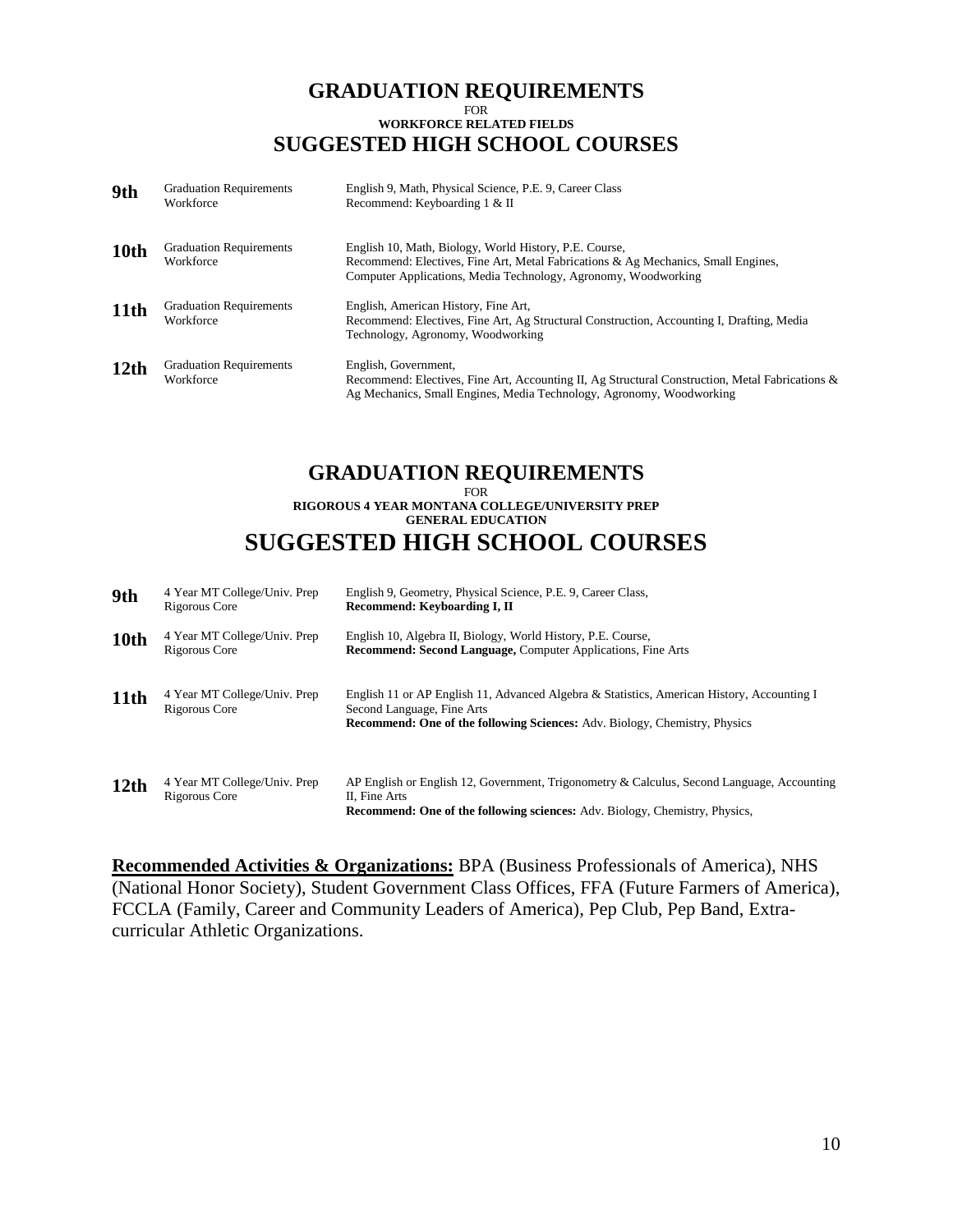# **TRAFFIC EDUCATION**

Traffic education is offered as part of the daily school curriculum. It is a pass/fail class that does not count toward academic eligibility or as an academic credit for graduation requirements. But parents and students must remember that an 80% grading mark is required to successfully pass the class, which is different than the passing score of 65% required in all other courses**. The course offered during the school year is only available to students in grades 9-12.** 

### **COMMENCEMENT EXERCISES**

Participation in commencement ceremonies is a privilege extended to students. Students may be denied the right to participate, with such exclusion regarded as a school suspension. In such instances, the diploma will be awarded after the official ceremony has been held. Students must complete all of the Chinook High School course requirements in order to participate in commencement exercises.

### **CORRESPONDENCE CREDITS**

Students may earn credits via correspondence. The classes can be for enrichment and/or makeup. Required classes for graduation can only be made up through correspondence in the event that the student cannot possibly schedule the class during the school day. A student might have to pass up on an elective in order to schedule a required class. A maximum of 4 correspondence courses may be taken for credit for graduation purposes. All independent study classes will be through the Montana Digital Academy and/or other state accredited online provider. (For details meet with Mrs. Friede) If a correspondence class is being taken along with a study hall, honor pass will only be in effect for the study hall. All Courses taken for credit online must be approved in advance by the high school principal.

# **MONTANA DIGITAL ACADEMY ONLINE COURSES**

Montana Digital Academy (MTDA)

MTDA is specifically designed to provide unique educational opportunities to Montana students and schools. MTDA offers credit recovery classes, AP courses, and several elective courses. MTDA puts no limits on learning. Students can access coursework whenever and wherever they want, which eliminates any course conflicts allowing more students to graduate on time and enrich their educational experiences.

MTDA school year is uninterrupted, running through fall, winter, spring and summer. Students in the summer school classes can access courses at home or while traveling on vacation. MTDA breaks down the barriers to make learning as easy as possible.

Montana Digital Academy courses are open to Chinook High School Students who meet the following criteria:

1. Senior status is required. Exceptions to this rule must be approved by the school counselor, MTDA coordinator, and Principal. Younger students wishing to take MTDA courses must demonstrate an exceptionally high level of maturity, self-motivation, and academic success in order to be considered. If a student does not meet this minimum standard they may appeal to the principal for consideration of a waiver of this policy.

2. Student must possess at least a 3.0 cumulative high school grade point average.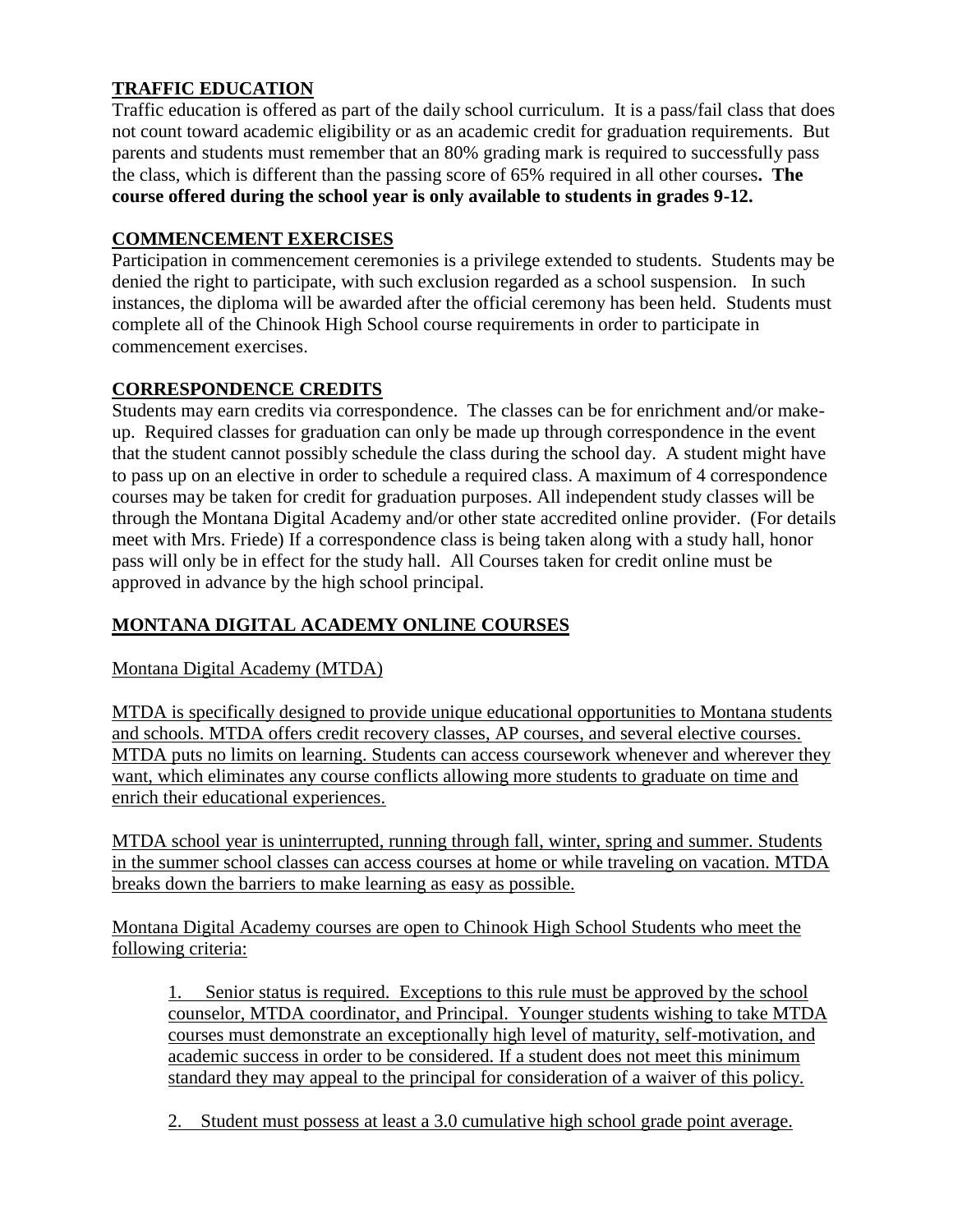3. Chinook High School course withdrawal policies apply to all MTDA courses. After the fifth day of the school term, students will not be allowed to drop an online course.

4. MTDA courses will be posted to the CHS student's transcript.

5. If a student would like to do credit recovery through MTDA there are no preset requirements other than getting permission from the principal and counselor.

6. Training rules/extra-curricular eligibility can be impacted by poor performance on MTDA classes. Quarter eligibility grades will be based on the online MTDA course in progress grade that is posted on the course site. The semester grade will be the quarter grade for the second quarter of the online class. Online MTDA course completion dates may be different than on campus courses, but will be used to determine eligibility at semester. Students are encouraged to evaluate their motivation to achieve with little to no direct supervision prior to registering for MTDA courses.

# **ALTERNATIVE PROGRAMS**

Credit toward graduation requirements may be granted for planned learning experiences from accredited programs, such as summer school, university courses, and correspondence courses. All Courses taken for credit must be approved in advance by the high school principal. All classes attempted at Chinook High School and all acceptable transfer credits shall be recorded on the transcript. All grades earned, including failures and retakes, shall be recorded as such and utilized in the calculation of Grade Point Average and class rank. Credit shall be awarded only once regardless of repetition of the course.

# **RE-TAKING FAILED COURSES**

A student may re-take a failed course. All courses taken will appear on the student's transcript and be figured into their GPA. Students must secure approval to re-take a course from the principal and counselor.

# **SERIES COURSES**

Series courses (art, music, weight training, media tech, etc ;) are offered as independent units. All courses taken will appear on the student's transcript and be figured into their GPA.

# **USE OF TECHNOLOGY**

It is the responsibility of each student to use telecommunication technologies at CHS in a manner that appropriately reflects the educational goals and objectives of School District 10 and the educational mission of CHS. Access to CHS technology is a privilege and not a right. Please review School District 10 Board Policy 3612P for details. Telecommunications technologies include, but are not limited to:

- Computer software, such as browser software, e-mail software, etc;
- Equipment, such as televisions, telephones, video cameras, computer hardware (modems, CPU's, displays, servers), etc;
- Networks, such as the Internet, LAN's (Local Area Networks), etc;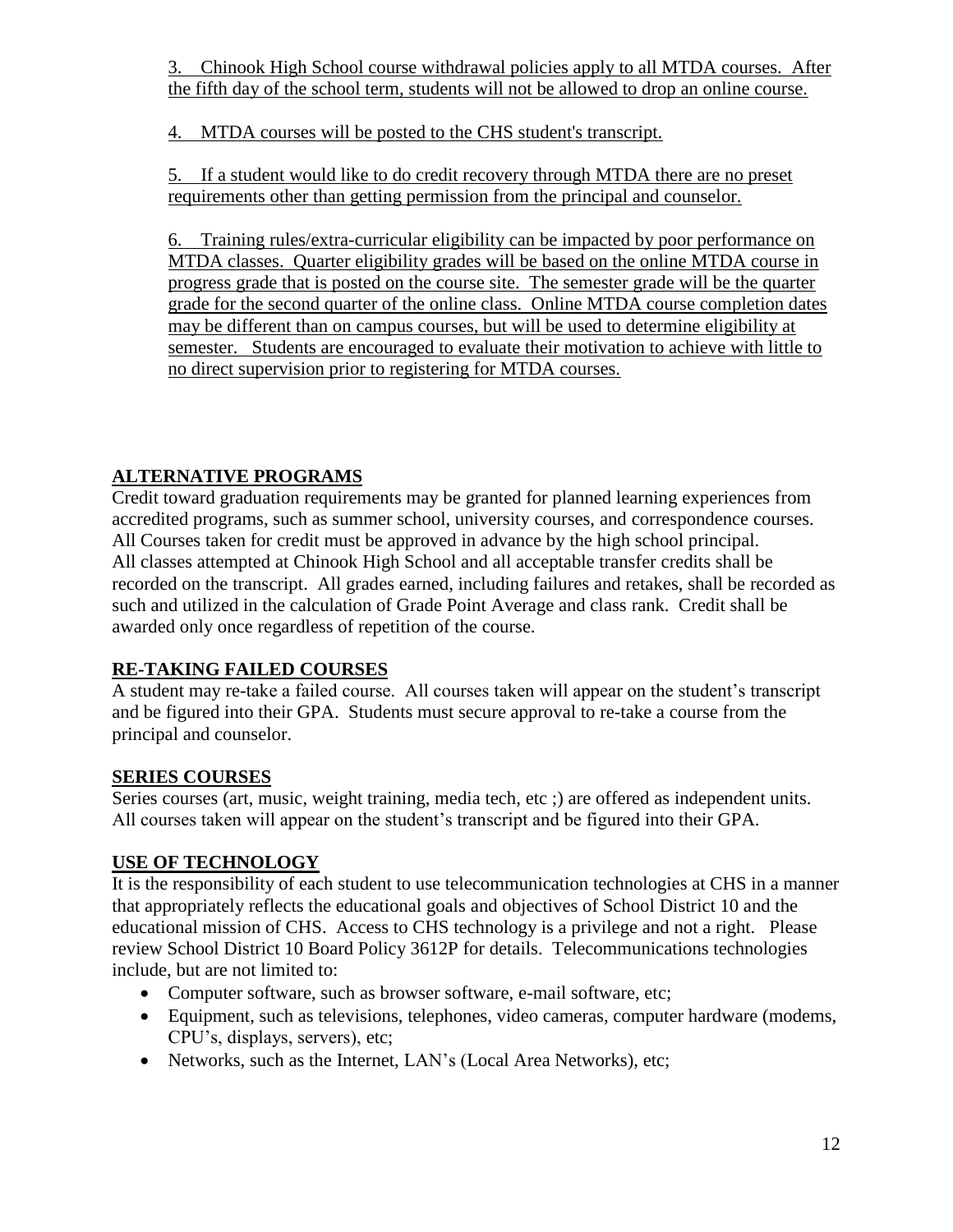# **ACCEPTABLE TECHNOLOGY USE POLICY**

Telecommunication technologies are to be utilized at CHS to realize curricular objectives through communication with others and through the acquisition of information. Students should use these technologies only in a;

- Considerate, ethical, and lawful manner
- Manner consistent with curricular objectives
- Manner which ensures the safety of the use and others
- Manner which respects the privacy of accounts
- Manner which respects the rights of others to access these technologies

## **TECHNOLOGY USE VIOLATIONS**

Technology use violations will result in disciplinary action that may include, but is not limited to, the loss of access to these technologies, referral to a school administrator, suspension, legal prosecution; and/or remuneration. Technology includes scanners, digital equipment, Internet, and computers. Chinook schools have worked hard to keep up with technology, especially in the area of computers. Students are encouraged to use the computers in the library, study hall, computer lab, and in the individual classrooms. However, students must be accountable for this usage. The Internet is available on all computers as well. In order to use this tool, students must have a permission slip signed and turned into the office. Students may lose their Internet and/or computer use if not using any of the above items appropriately. Reasons to lose computer/Internet privileges may include but are not limited to: visiting chat rooms, viewing inappropriate material, loading software on the computer without teacher's permission, downloading non-educational information from the Internet without permission, an electronic act that constitutes bullying, and abusing the computer itself. Students are not allowed to change settings on the computers. Students not using the technology appropriately may lose their privileges for up to a year, with the specific length being determined by the supervisor and the principal. There is no Internet usage until a permission slip signed by the parent has been turned into the office. Chinook Public Schools would like to encourage students and teachers to conserve by recycling copier paper and limiting printing. Cellphones are considered technology use and any use of cellphones that is unauthorized by the teacher that isn't determined to be directly related to in class instructional assignments will result in loss of internet use and cellphone use by the individual in school for a time length as determined by the administration. Examples of misuse would be taking unauthorized pictures and/or video of others during school hours or during school-related activities.

### **INTERNET ACCESS**

The purpose of District-provided internet access is to facilitate communications in support of research and education. Access is a privilege, not a right. Students utilizing internet access are responsible for good behavior on-line, just as they are in a classroom or other area of the school. To remain eligible as users, students' use must be in support of and consistent with the educational objectives of the school. The same general rules for behavior and communications apply. The District provides filtering software for all computers accessing the internet.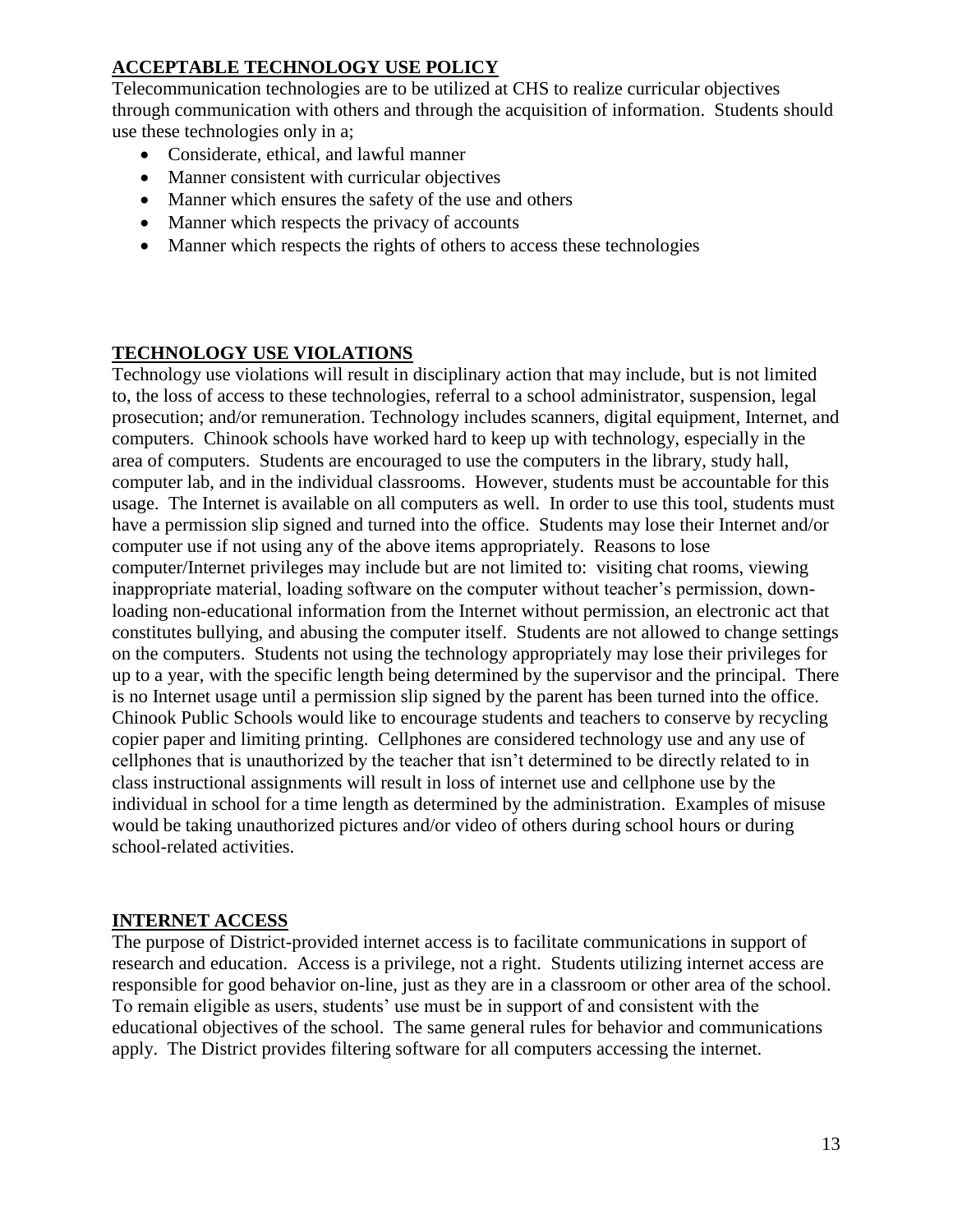# **PRIVACY/CONFIDENTIALITY**

Users should have no expectation of privacy or confidentiality in the content of electronic communications or other computer files sent and received on the school computer network or stored in his/her directory. The school computer network's system operator, or other school employees, may at any time review the subject, content, and appropriateness of electronic communications or other computer files and remove them if warranted. Any violation of district rules will be reported to school administrators for possible disciplinary action.

# **PERSONAL INFORMATION**

When sending electronic messages, students should not include information that could identify themselves to non-school personnel. Users' passwords are provided for their personal use. Users should not share their password or log into the network with another user's login name and password. If a user suspects someone has discovered their password, they should change it or have it changed immediately. Users shall not intentionally seek information on, obtain copies of, or modify files, other data, or passwords belonging to other users.

# **CELLPHONE USAGE**

At Chinook High School we believe that portable communication and other electronic devices can provide opportunities for an enhanced educational environment. All students may use cell phones and other personal electronic devices during non-instructional school time (before school, lunch, passing times, and after school). Students should have devices turned off and out of sight during instructional time unless *the teacher* has allowed for instructional purposes, the use of the device. If a teacher so chooses, they may allow students to use their device for instructional purpose during class time. All teachers will have the discretion to allow or not allow use of personal devices for educational purposes during class time. **The use of these devices is a privilege and not a right during school hours**. Students are expected to follow the teacher/classroom policies and school policy in regards to any device. Students may not use electronic devices while in the bathrooms, locker rooms, or other locations where such operation may violate the privacy rights of another person. **Unauthorized use will result in confiscation of the device by the classroom teacher, administrator or any other staff member.** Students are expected to give their device to school staff when requested. Failure to adhere to classroom or school policy for the use of electronic devices on school grounds or in the school building will result in discipline. Classroom discipline procedures will first be used, then a discipline referral to the administration. A discipline referral could be submitted as Defiance, Insubordination, Disruption of the learning environment, or Disorderly Conduct.

# *Discipline process:*

### **Suggested Classroom process:**

- Verbal warning.
	- Relinquish Device to teacher
		- o Returned at end of class
		- o Returned at end of the day
		- o Delivered to Administration
- Loss of privilege (may not have in class)
	- o Taken to office for the day with detention and parent pickup as consequences.

# **HONOR ROLL AND HONORABLE MENTION HONOR ROLL**

A grade point average of 3.400 or better qualifies a student for honor roll each quarter. To qualify for honorable mention honor roll a student has to earn a 3.000 grade point average for the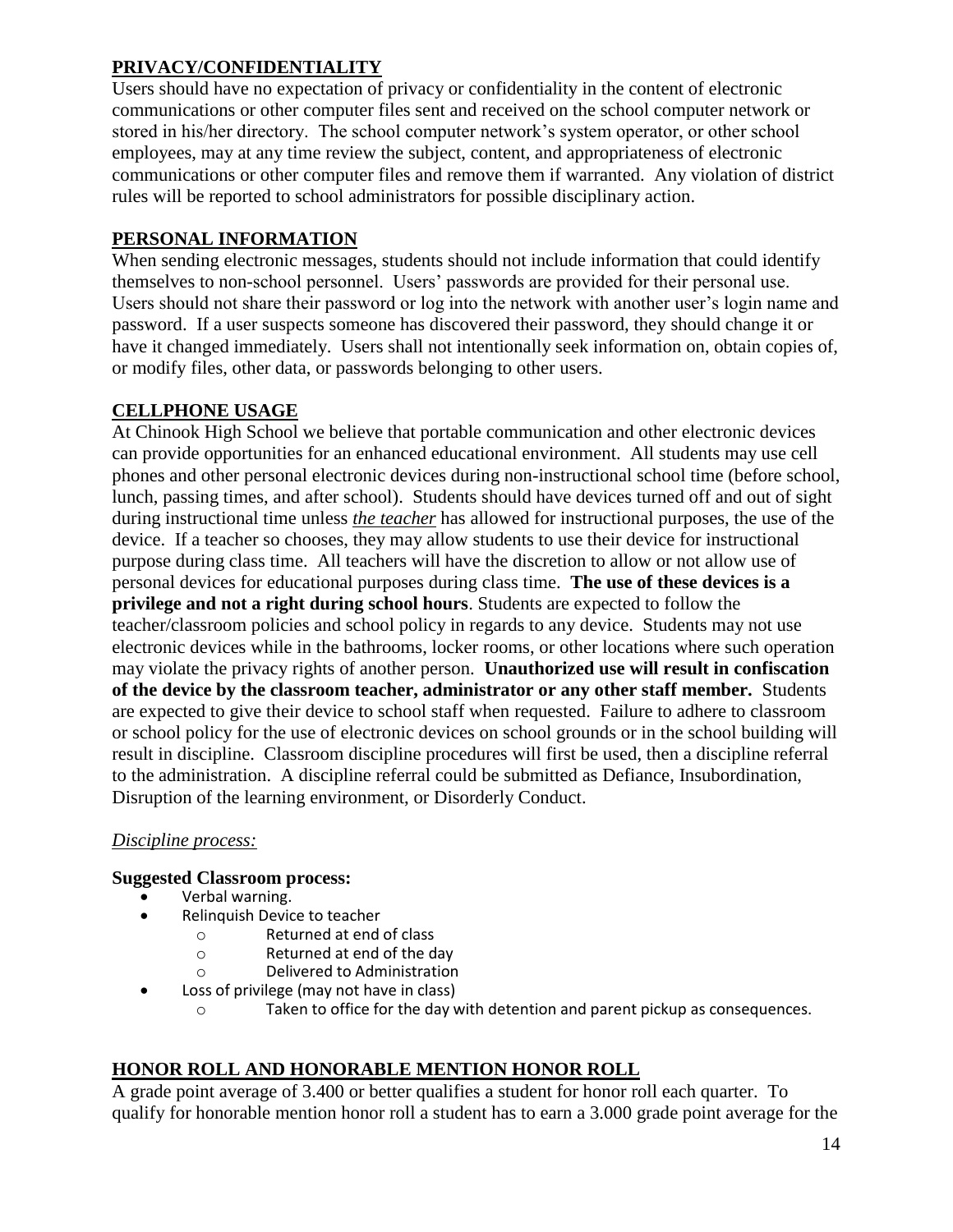quarter. A "D" and/or "F" in an academic subject automatically disqualify an individual for either honor roll or honorable mention honor roll. Driver's education, teacher's aide and office aide grades are not computed into the grade point average but students must successfully complete these classes in order for them to make it on these lists.

## **HONOR LETTERS**

An honor letter is awarded to any student who earns honor roll status three out of the four nineweek grading periods.

## **HONOR PASSES (juniors and seniors only)**

Students who earn a 3.400 or above for the quarter, plus meeting other specific criteria, are eligible for honor pass privileges. Honor pass students are free to study in designated areas as long as they are not disruptive of other classes. Those areas are the honor pass table, the study hall/library and in a classroom with a teacher. This does not include roaming the hallways or lounging on the hallway floors. Violations can result in a loss of honor pass privileges.

Behavior in and out of school can be a determining factor in receiving and maintaining an honor pass. Poor behavior and poor attendance can prevent a student from receiving an honor pass for the next quarter as well as for the entire year. Accumulating more than three total tardies in a quarter will prevent a student from receiving an honor pass. For every tardy over three, a student does not receive a pass for two weeks. Honor pass privileges can only be used for one period a day. If a student should have two study halls only one can be designated with honor pass. Students are reminded their eligibility is based on their fourth quarter grades and tardies.

## **STUDENT ELIGIBILITY**

In order to compete in any extracurricular activity, or hold any office, a student must successfully pass all subjects they are enrolled in from the preceding quarter. Incoming freshman eligibility is determined by their fourth quarter eighth grade marks. If an incoming freshman enters high school with an "F" he/she will be placed on probation. Students on probation will have their grades checked every three weeks. As long as they are passing all subjects they are allowed to fully participate. If they are failing one or more classes at either of the grade checks they become ineligible for the remainder of the quarter. Incoming students from other schools who are eligible for activities at their previous schools but are ineligible under our rules will be placed on probation. Probation rules for these students will be the same as above. Probation lasts for one quarter and only in these circumstances. MHSA eligibility rules are always in effect.

# **SEPARATION OF JUNIOR HIGH AND HIGH SCHOOL STUDENTS**

High school and junior high students will remain in their portions of the building unless they have classes of proper authorization to be elsewhere. This guideline will apply before school, during noon hour and after school as well.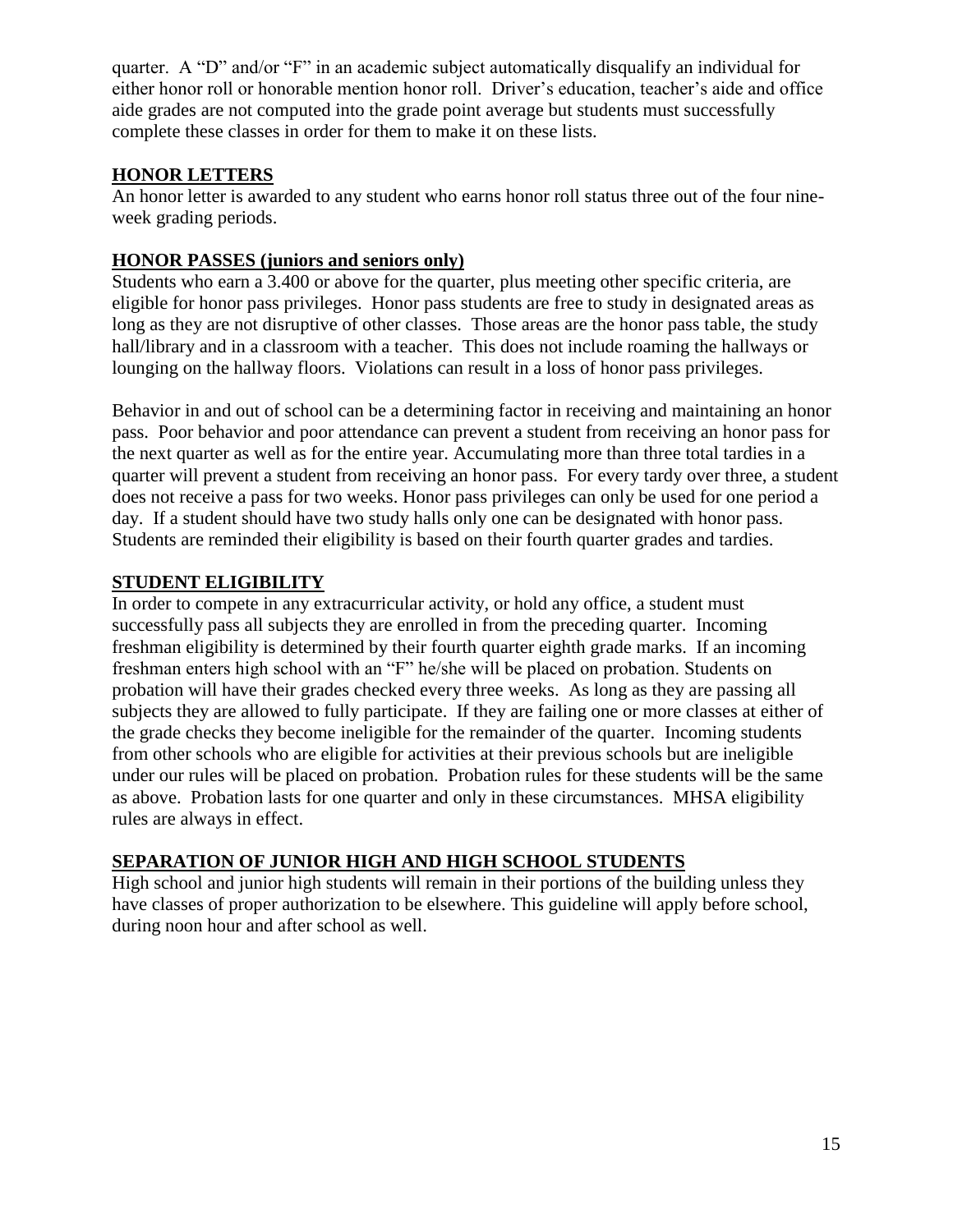# **ADMISSION OF OVER-AGE STUDENTS**

Students wishing to enroll in Chinook Junior or Senior High School will need an appointment with the principal to proceed with an enrollment request. Students who are 19 years or older, on or before September 10, are not allowed to enroll at Chinook High School.

# **LEAVING SCHOOL**

Students who have to leave school during the day must have a note or phone call from their parent/guardian and they must sign out at the office. Failure to do so will result in a detention and could be considered truancy.

## **CAMPUS PARKING - STUDENTS**

Students driving cars to school are not allowed to park in the Visitor/Staff parking lot located on the north end of the school. Students are allowed to park on the street. Rifles and other weapons cannot be in a vehicle on school property. Parking is not allowed on the concrete area around the shop. Parking and driving violations can result in disciplinary action.

### **REGULATIONS ON SCHOOL TRIPS, PEP BUSSES**

Each sponsor will set up specific standards. Basic to all students are:

- 1. You are under school jurisdiction and therefore expected to abide by school standards.
- 2. Students must make arrangements with their teachers in advance regarding missed class work.
- 3. All time schedules must be adhered to as well as prohibition of riding in private vehicles not connected with the school activity.
- 4. Sponsors and bus drivers, plus other chaperones, have the authority to handle discipline problems.
- 5. Sponsors and students will assume all responsibility of proper care and maintenance of all school property including vehicles, equipment and other items.
- 6. Sponsors and students will clean the inside of the bus upon their return to Chinook.

### **OFFICE PHONE AND OFFICE COURTESY**

There is a phone in the school office for student use. Students must ask permission to use the phone prior to making a call. The office staff will assist students with using the phone. Students will not be called out of class to answer the phone unless it is a true emergency.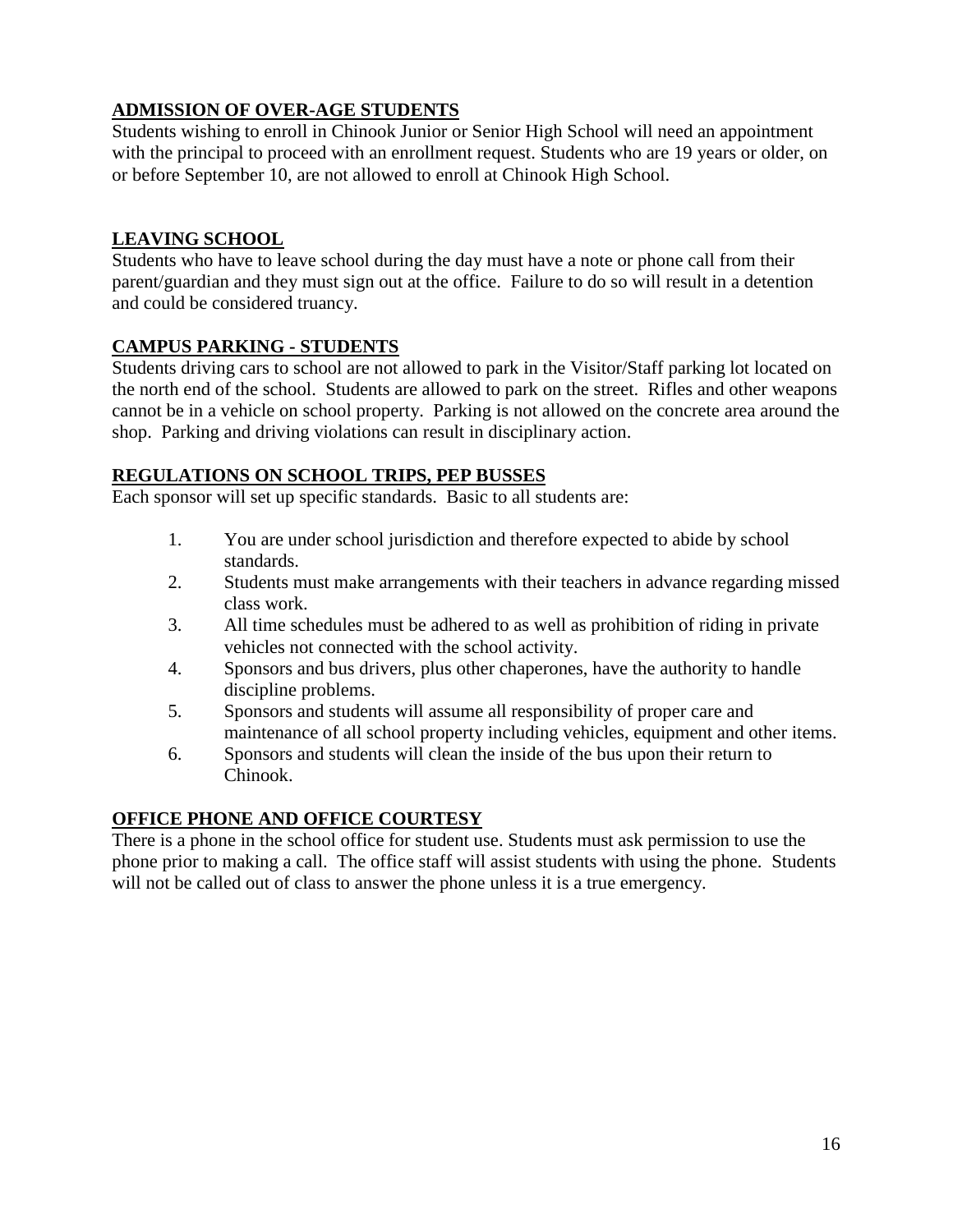### **MESSAGES**

Only emergency messages will be delivered to students. An emergency is an accident, illness, or serious family problem. Information about transportation, doctor appointments, house keys, etc; will be taped to lockers whenever possible. The office cannot guarantee that students will receive all messages of this nature. Your cooperation in not asking for classes to be interrupted with these types of messages is greatly appreciated.

### **DIRECTORY INFORMATION**

The school may release certain information known as "directory information" regarding students as permitted by law unless a parent objects to the release of information. This information may include:

- Student's name
- Address
- Telephone listing
- Electronic mail address
- Photograph
- Date and place of birth
- Major Field of study
- Dates of attendance
- Grade level
- Enrollment status
- Participation in officially recognized activities and sports
- Weight and height of members of athletic teams
- Honors and awards received
- Directory information may be released without prior notice or written consent. This information may appear, but is not limited to, in the form of news releases to news media, school newsletters, school brochures, school bulletin boards, school publications, printed programs of officially recognized activities or sports, artwork, writings, or work published on the World Wide Web.

The school may also disclose student information to post secondary institutions, athletic recruiters, military recruiters, and student recognition programs. Any parent(s)/guardian(s) or eligible student may prohibit the release of any or all of the above information by delivering a written objection to the principal. The rights provided to parents/guardians in this policy transfer to the student when the student turns 18 years of age or is an emancipated minor.

# **CHANGE OF POLICY**

Occasionally there may be changes of policy as outlined in this handbook. These changes will be posted on the hallway bulletin boards and announced during the morning notices with an effective date included. Thereafter, it will be the responsibility of the student to abide by the new policy.

# **CHEATING**

The goal of the Chinook High Staff is to provide an educational environment for students conducive to learning and the development of wholesome values. Honesty and integrity are two such values. Cheating, whether inside or outside the classroom setting, is unethical and unacceptable. Faculty members are responsible for providing academic expectations. Students are responsible for an honest response to these expectations. Students, who share their work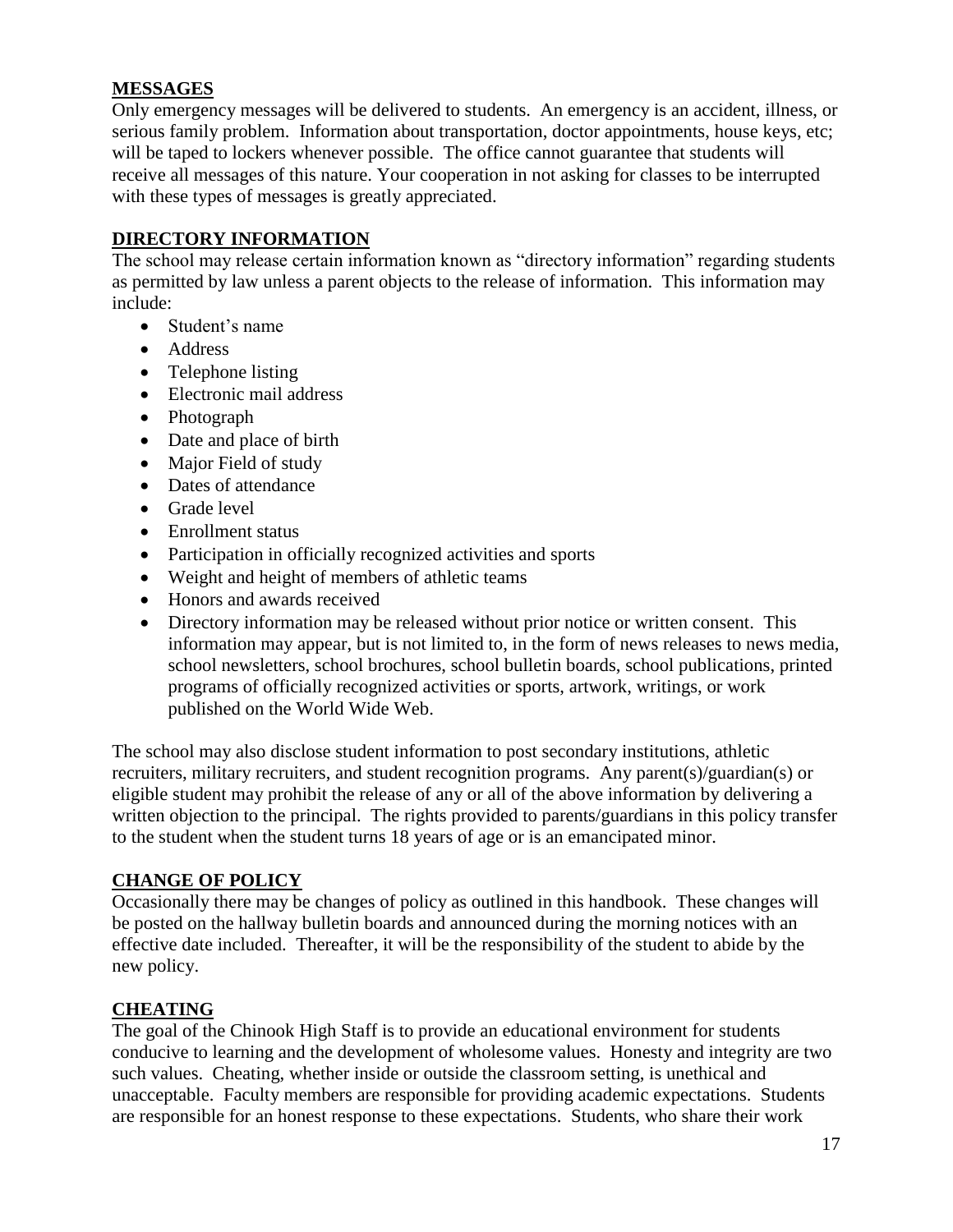with others, as well as those who misrepresent the work of others as their own, will be considered to be cheating.

In cases of cheating, appropriate disciplinary action will be taken. The following guidelines will be followed.

- 1. Students cheating on tests or assignments will receive a zero for the test or assignment in question. Students will also be assigned a four-hour Saturday detention.
- 2. The teacher will notify the parent of students who cheat.
- 3. In cases that warrant additional consequences the administration will make a determination of the appropriate consequence, which may result in a possible suspension.
- 4. Students caught cheating a second time will be suspended from school for one day. Additional violations of this policy will result in further disciplinary action.
- 5. Honor Society members caught cheating are subject to the rules of the National Honor Society.

# **CREDIT TRANSFER/ASSESSMENT FOR PLACEMENT**

# *Grades 7&8*

Any student transferring into the District will be admitted and placed on a probationary basis for a period of two weeks. Should any doubt exist with teacher and/or principal as to grade and level placement of the student, the student shall be subject to an educational assessment to determine appropriate grade and level placement. During the two-week probationary period, the student will be subject to observation by the teacher, counselor and building principal.

# *High School*

Requests for transfer of credits from any secondary school shall be subject to a satisfactory examination of the following:

- 1. Appropriate certificates of accreditation.
- 2. Length of course, school day and school year.
- 3. Content of applicable courses.
- 4. The school facility as it relates to credit earned (i.e., lab areas for appropriate science or vocational instruction).
- 5. An appropriate evaluation of student performance leading toward credit issuance.
- 6. Final approval of transfer credits will be determined by the high school principal, subject to review upon approval by the superintendent and Board of Trustees.

# **DRESS CODE** - (Originally Student Council Proposed & Monitored)

Considering that not all clothes are suitable for an educational setting, Chinook Jr. /Sr. High School has developed minimal requirements for school dress. Listed below are the minimum standards of acceptable dress. Other dress may be deemed inappropriate if it creates an obvious distraction to the educational setting. Students sent home to change clothing will be considered unexcused absent from class.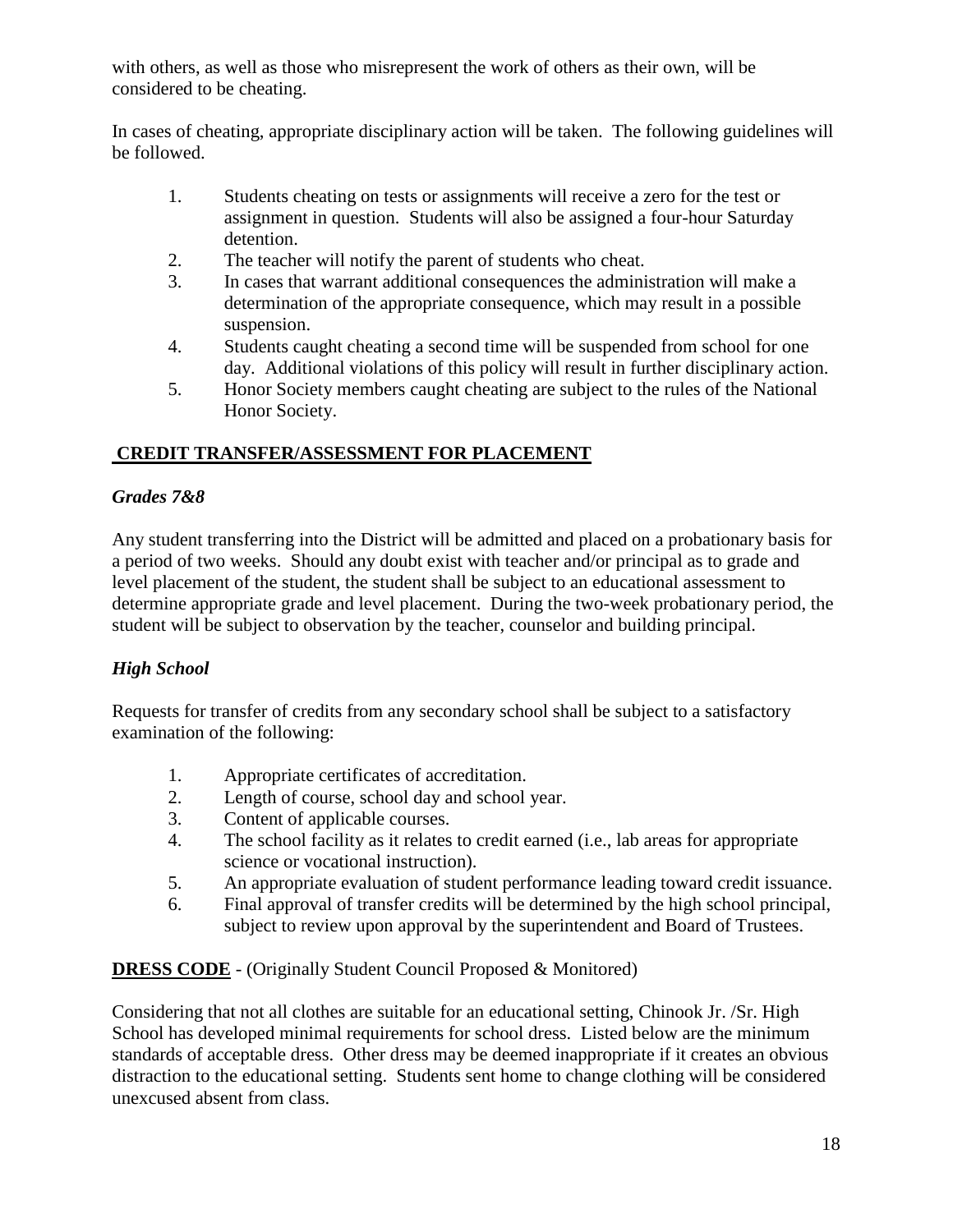Dress for both girls and boys are to be neat, clean and appropriate for school. Tee shirts, sweatshirts or jackets that make reference to sex, drugs, and alcohol and/or tobacco products are prohibited. Shorts may be worn if they are an appropriate length. Shirts must be long enough to touch the top of their pants. Caps and hats may not be worn in the school. Clothing must be able to cover all parts of student undergarments. Dress with excessive holes is not appropriate. Chains as well as necklaces and bracelets which have sharp spikes, are not allowed. Tops with straps less than two finger widths wide per strap are not acceptable. Skirts, shorts or dresses must be of length that with the individual's arms hanging at their side, the garment length is even or longer than the longest fingertip.

### **DROP/ADD PROCEDURE**

Student requests to drop and/or add classes will be considered at the beginning of each semester for five (5) days. Following that period only special classes will be considered and a withdraw/passing (WP) or a withdrawal/failing (WF) will be entered on the permanent record.

# **WORK RELEASE STUDENTS**

The work release program is a part of and is supervised by the school as it is scheduled in during school time. Students must be enrolled in six classes (only one study hall). Students are allowed to take a minimum of five classes (no study hall) in order to pursue a job, community service (not court ordered) or a college class. Permission to do so will only be allowed under the following conditions:

- 1. Student's course of study allows for graduation on time.
- 2. Maintains minimum of 2.5 gpa in all classes.
- 3. Has passed a minimum of 18 credits at the conclusion of the junior school year.
- 4. Has signatures and approval from parent/guardian, counselor, principal and supervisor of the activity student is pursuing.

This privilege will be taken away if the student fails a class for the quarter or semester. It can also be taken away for accumulating ten absences in any class or trouble with attendance in general. While work release may be granted, it is not a part of the school curriculum and therefore no credit can be earned toward graduation requirements. Work release is only an option for seniors.

### **TEACHERS AIDES**

Students can only be a teacher's aide during the senior year and cannot have a study hall and be an aide. Being a teacher's aide will replace a study hall. Students must be in good standing academically, behaviorally, and with attendance. A teacher's aide privilege can be removed from a student due to a negative change in any of the areas listed above.

\*A teacher's aide position may be granted as a junior but only with parent, counselor, and principal approval.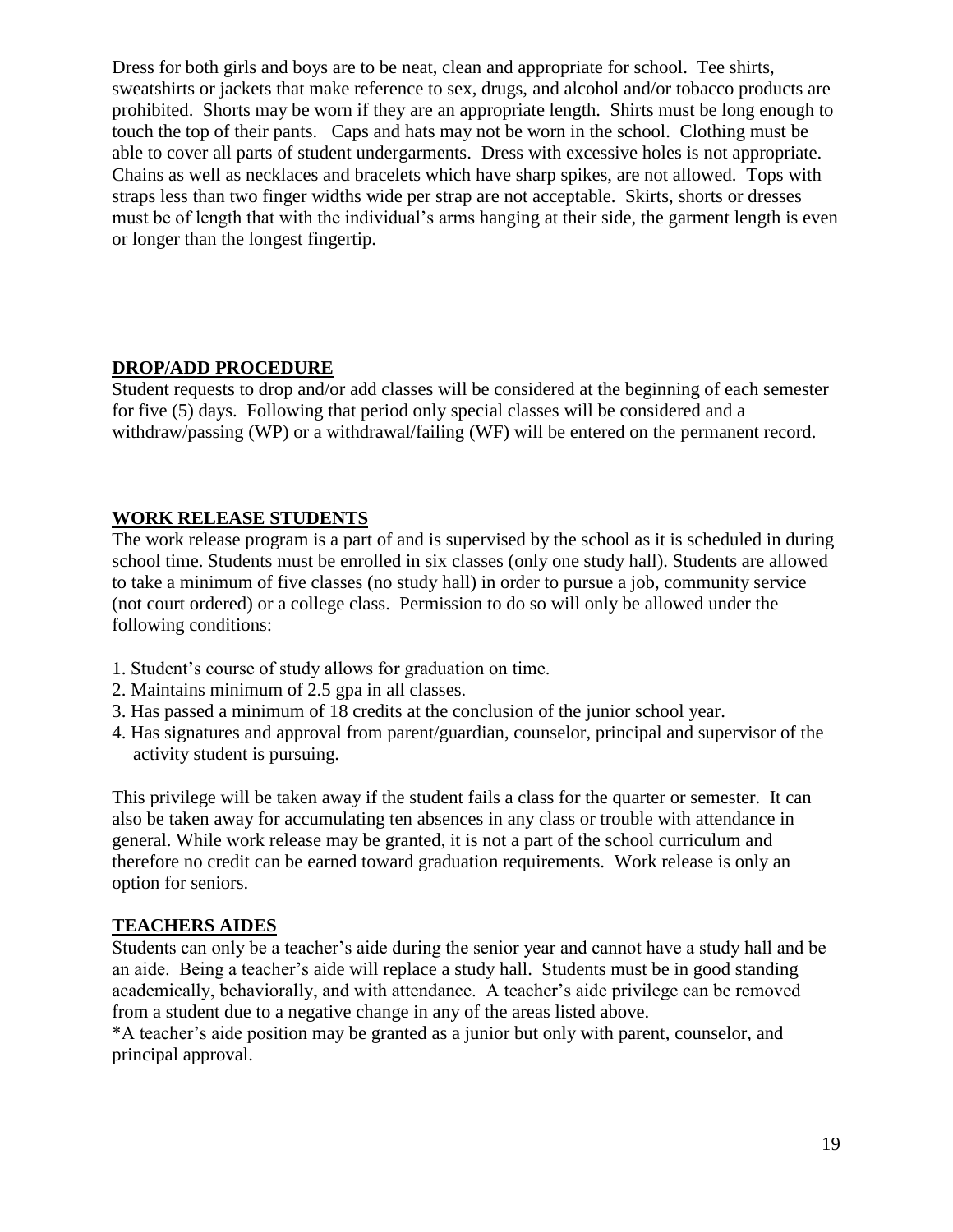# **VISITORS**

All visitors must report to the office before entering any other area of the building and sign in as well as pick up a visitor pass. Visitors are not allowed to attend classes or other daily activities.

# **PUBLIC DISPLAYS OF AFFECTION**

Excessive public displays of affection often times make other students and staff feel uncomfortable. This can be construed as a form of sexual harassment. Out of respect for others and your partner, this type of behavior is not allowed at school district locations or activities. As a general rule, but not limited to, anything beyond handholding is a violation.

# **DANCES**

Generally, all dances are closed to out-of-town students or people no longer in high school. If a student wants to invite an out-of-town guest to a dance, permission must first be granted by the principal. The out-of-town student must currently be in attendance at a High School and in good standing. Permission may be considered for an individual who has graduated from high school within the previous school year. In this instance, permission must be requested a minimum of one week before the upcoming dance.

## **GYM USE BY STUDENTS**

An appropriate supervisor/instructor must be responsible before students will be allowed to use the gym/weight room facilities during and after school hours. There is no exception to this rule. Absolutely no street shoes will be allowed on the gym floor at any time.

## **EXCUSES FROM PARTICIPATION IN PHYSICAL EDUCATION**

Students will be excused from suiting up and participating in PE with a medical excuse only. If a student does not feel well enough to participate and does not have a medical excuse, zero credit will be given for the day. Non-participation in PE implies non-participation from all physical activity that day.

### **FINES**

Students entrusted with equipment and supplies belonging to the School District will receive fines for unreturned, lost, altered, and vandalized items. Fines will range from minor to replacement costs depending upon the circumstances involved. Typical fines include; book damage or loss, lost activity uniforms, non-payment of participation fees, lost or damaged lockers and other financial responsibilities. Student report cards and activity participation may be withheld until the fines are paid.

### **FIRE DRILLS**

Fire drills are held periodically throughout the school year. Drill instructions will be given to teachers who will pass them on to all students.

### **HALL PASSES**

Students are expected to be in classes at all times, no student is to be in the halls without a pass, However, there is frequently a need to work with a teacher other than the one to whom the student has been daily assigned. This necessitates using a teacher-designated pass (1 per teacher - unique to that teacher) or using the "pass slip" system with the following regulations:

- 1. The teacher with whom the student plans to meet prepares the slip.
- 2. The slip is presented to the teacher to whom the student is daily assigned. He or she will sign it, insert the time, and return it to the student. The student, in turn,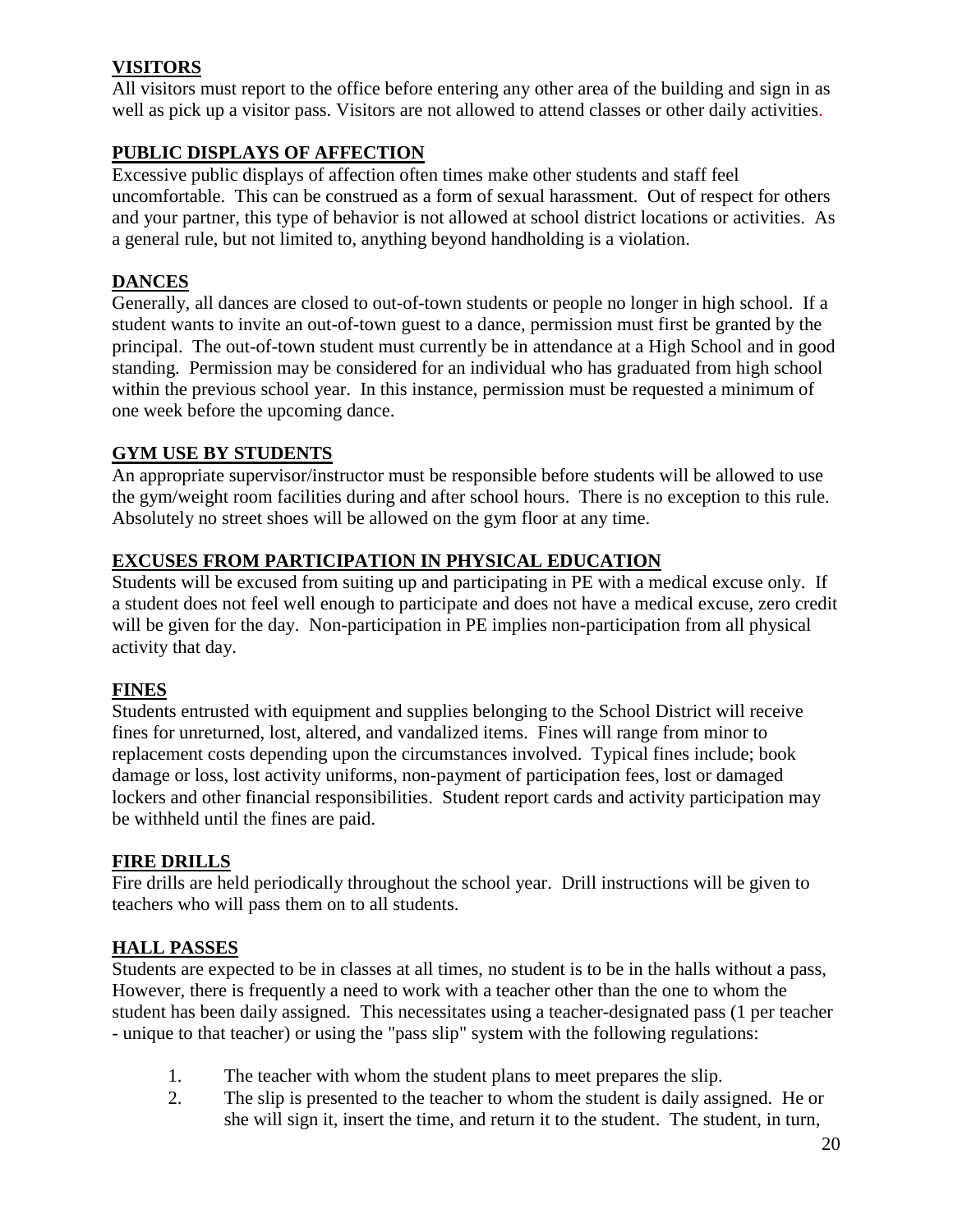presents it to the issuing teacher upon his or her arrival. No other passes are to be issued.

# **LIBRARY**

Chinook High School Library hours are from 7:30 a.m. to 3:45 p.m. Monday through Thursday and 7:30 -3:15 on Fridays. All students have access to the library from their study hall, before school, after school and during the lunch hour unless they have lost their library privileges.

Whenever a student requires the use of the library resources, he/she needs to obtain a pass. Any teacher assigning research will write passes for a student to complete such research.

### **LIBRARY USE & PROCEDURES**

Students are allowed to check out books, magazines and videos for a specific time. Students will be informed at time of check out as to when materials are due back. Students may check out software from the library but the software is not to leave the library. Software is to only be used on library computers.

NOTE: All materials are checked-out at the circulation counter by the main entrance. **LOCKERS**

Hall lockers are provided for each student. Combinations for locks can be obtained when the lockers are assigned by request through the high school office. Lockers are to be kept clean, neat, and in good repair. Students will be held financially responsible for damage to lockers.

Students should be aware that their assigned locker and any personal items they choose to store therein will be jointly accessible to themselves and school officials and may be subject to inspection by school officials at any time, without notice and without student consent.

Students are responsible for their assigned locks whether they are used or not. Students who choose not to lock their lockers must make sure that they do not keep anything of value in the locker.

# **BEVERAGES**

Only lidded drink containers are allowed in the school building. No cans without a screw type lid are allowed in the school.

### **SUNFLOWER SEEDS**

No Sunflower seeds allowed as they are messy and hard to clean up in the halls and classrooms.

# **MAKE-UP WORK**

Makeup work for excused absences is counted full value at a rate of two school days for each day missed up to five days total. Students wishing extensions on the time limit may request directly to the teacher. Assignments given before the pre-planned absence that have been posted for an extended period of time (more than a week) are due the day upon the student's return. The principal will hear appeals if they are requested.

# **REPORT CARDS/PROGRESS REPORTS**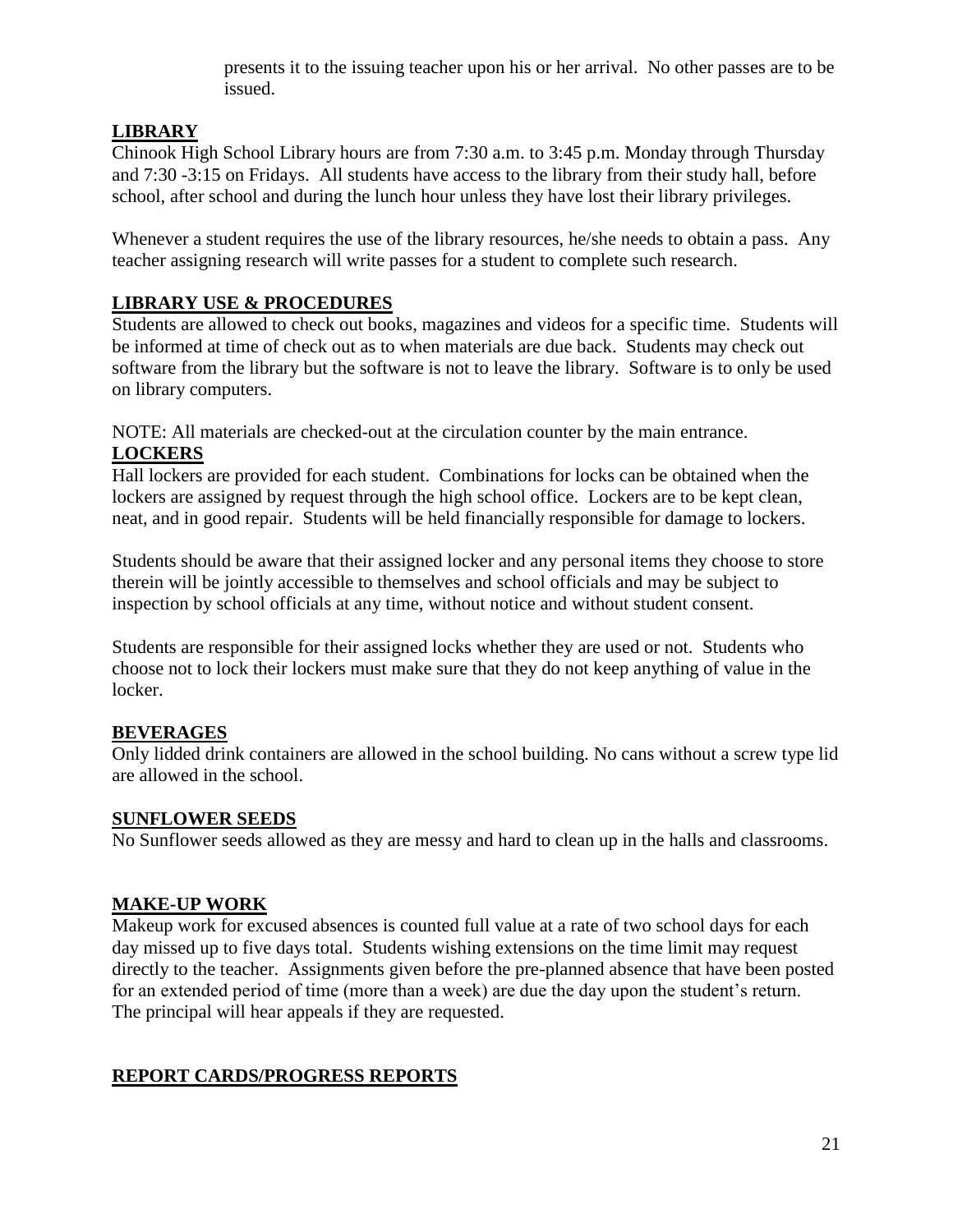Report cards will be available after each marking period is finished through the infinite campus portal. Report cards will not be mailed unless requested. The fourth quarter report card at the end of the school year may be held pending payment of fines.

# **STUDENT SEARCHES**

Students should be aware that the school district may, from time to time, utilize canines in an effort to detect contraband stored in lockers or other school property. Students should also be aware that their persons and personal property not stored in lockers (e.g., purse, book bag, vehicle, etc.) may be subject to search when school officials have reason to believe that weapons, drugs, alcohol, or any other objects/materials evidencing a violation of school policy/rule or other laws and regulations are contained therein.

# **ATTENDANCE CHECKOUT PROCEDURE**

If you are absent, have your parent or guardian call the school by 9:00 a.m. if possible. If it's not feasible to call, bring a note with you when you return to school.

Any time you leave the building other than lunch and after school:

- 1. Have permission from your parent or guardian before you leave -- either bring a note to school with you, or call your parent or guardian from school and have the office staff talk to them.
- 2. Sign out on the sign-out sheet in the office. Put the time you leave and where you are going when you return to school, sign back in and put the time you returned.
- 3. If you do not follow the above procedure you will be given a minimum of a detention and you could be in violation of truancy rules.

# **Education of Homeless Children**

Each child of a homeless individual and each homeless child has equal access to the same free, appropriate public education as provided to other students. The trustees must assign and admit a child who is homeless to a school in the District regardless of residence and irrespective of whether the homeless child is able to produce records normally required for enrollment. The trustees may not require an out-of-District attendance agreement and tuition for a homeless child.

The Superintendent or designee shall review and revise rules or procedures that may act as barriers to the enrollment of homeless children and youths. In reviewing and revising such procedures, consideration shall be given to issues concerning transportation, immunization, residence, birth certificates, school records, and other documentation.

Homeless students shall have access to services comparable to services offered to other students, including but not limited to:

- I. Transportation services;
- II. Educational services for which the student meets eligibility criteria (e.g., Title I);
- III. Educational programs for children with disabilities and limited English proficiency;
- IV. Programs in vocational and technical education, as well as programs for gifted and talented students; and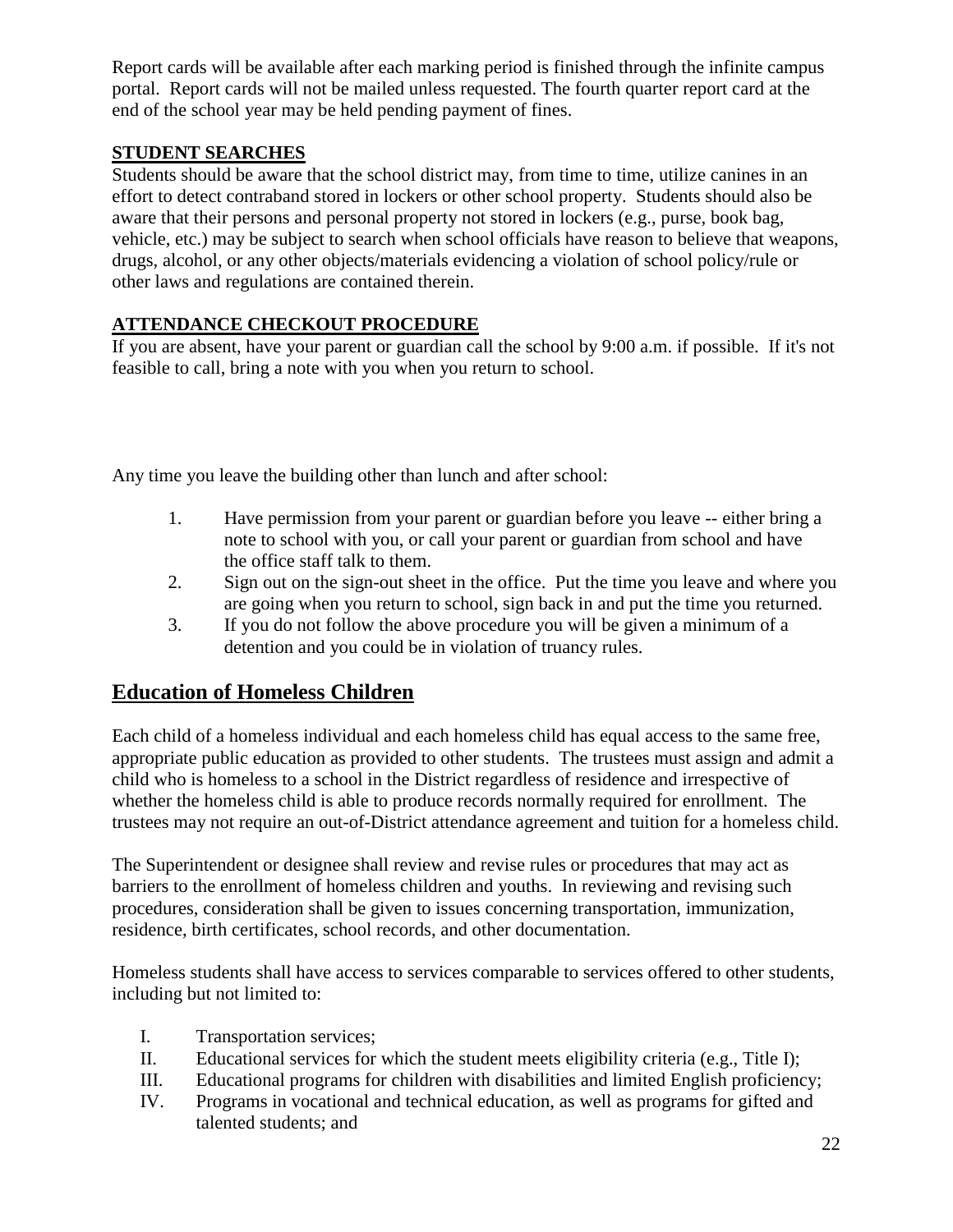V. School nutrition program.

The Superintendent or designee shall give special attention to ensuring the enrollment and attendance of homeless children and youths not currently attending school. The Superintendent shall appoint a liaison for homeless children.

A "homeless child" is defined as provided in the McKinney Homeless Assistance Act.

A complaint regarding the placement or education of a homeless child shall first be presented orally and informally to the District's homeless liaison/coordinator. Thereafter a written complaint must be filed in accordance with the District's Uniform Grievance Procedure.

# **ATTENDANCE POLICY-Refer to Board Policy 3122 & 3122P**

The entire process of education requires continuity of instruction, classroom participation, learning experiences, and study in order to reach the goal of maximum educational benefits for each individual child. The regular contact of the students with one another in the classroom and their participation in instructional activities under the tutelage of a competent teacher are vital to this purpose. This is an established principle of education, which underlies and gives purpose to the requirement of compulsory schooling in this and every other state in the nation. The good things that schools have to offer can only be presented to students who are in attendance. With continued emphasis regarding Excellence in Education, all parties involved in attendance can better strive for quality in the classroom. Attendance reflects a student's dependability and is a significant factor on his/her permanent record. School success, scholarship and job opportunity are greatly affected by a good attendance record.

Having established the importance of regular attendance as a base for a good education, we must also consider the rights and responsibilities of students, parents and teachers in regard to this attendance policy.

#### *Students*

Students have a right to be involved in a meaningful program in attendance at school. They will be able to make up work missed because of an absence for a valid reason. At the same time, students have a responsibility to comply with school attendance rules and to make a reasonable effort to progress in the school program.

#### *Parents*

Parents are to keep the school informed about their child's absence. They also have the right to keep the student out of school for illness or other valid reasons. Parents are expected to comply with state and local school laws and rules regarding school attendance.

#### *Teachers*

Teachers have a right to expect regular attendance from their students. Teachers should not be expected to perform burdensome work as a result of unjustifiable student absences. Teachers should assist students with make-up work whenever absences have been excused.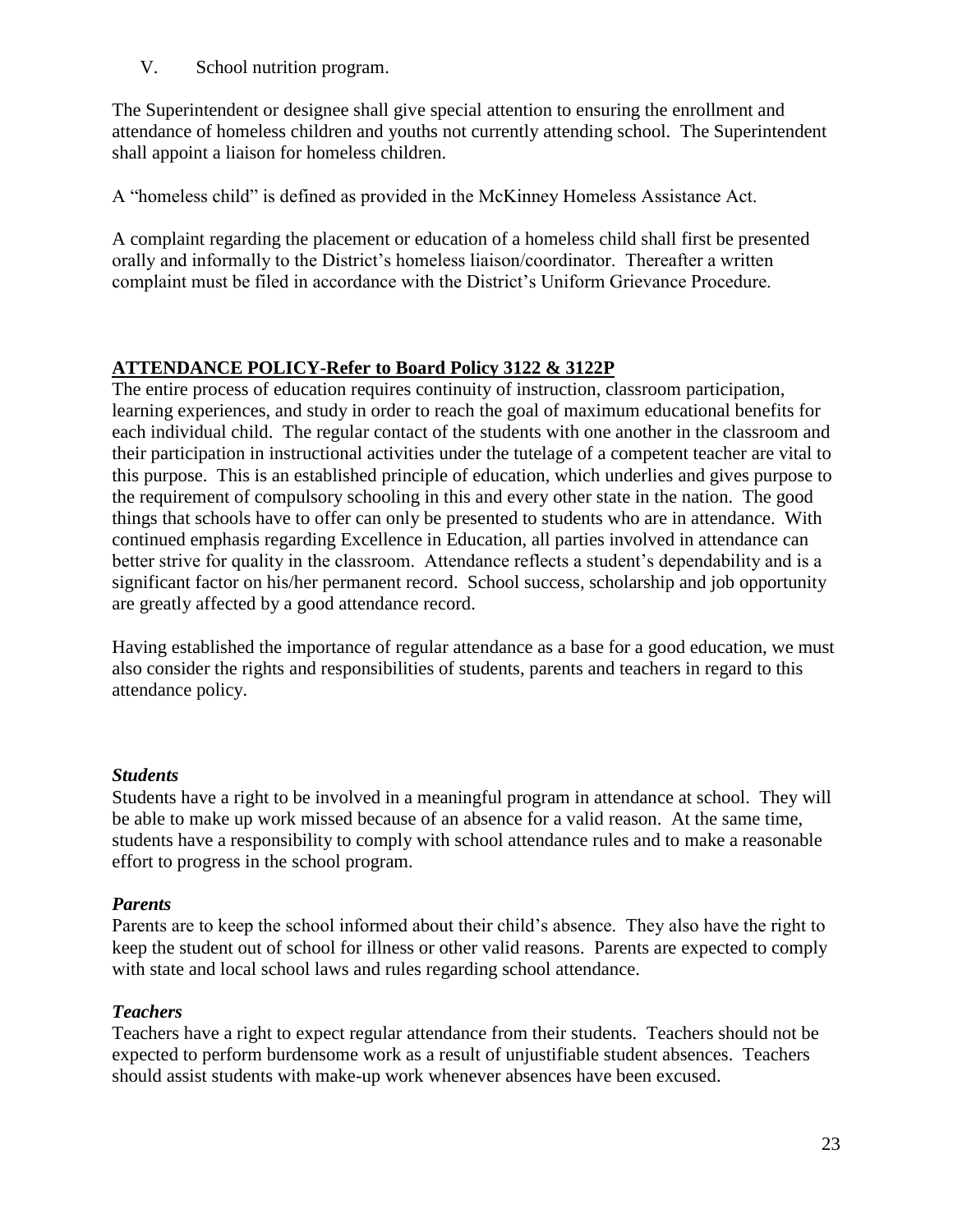The State of Montana has made education compulsory for all children from the ages of 7 to 16 years of age. Therefore, absence from school without adequate reason is illegal and parents are in violation of the law.

## **ATTENDANCE PROCEDURES**

In order to graduate from Chinook High School, a student must complete 22.5 credits. Completion of a course at CHS will be defined as 65 percent mastery of the material and attendance to include not more than 10 absences per semester. The attendance criteria are based on the theory that prompt and regular attendance in school is the beginning of dependability in adult business, personal and social life. Furthermore, regular attendance is important because valuable skills and information gained in the classroom may or may not show up on tests or be reflected in an academic grade. The general welfare of all students is best served by regular attendance.

- 1. A high school student will not be allowed more than 10 absences per class, per semester. Any absence beyond 10 may mean a loss of credit in those subjects missed. For K-8 students any absence beyond 10 may result in the student being retained in their present grade for the next year.
- 2. The ONLY absences that WILL NOT be used in calculating the attendance record are:
	- Those that occur due to school-sponsored activities, since these are considered an equivalent educational experience. These exemptions will apply to students participating in sports events, cheerleading, music related events, FFA trips, academic field trips, and other activities deemed co-curricular.
	- Bereavement in the immediate family (grandmother, grandfather, father, mother, sister, brother). Any extended bereavement may be reviewed by the principal;
	- Subpoenas to appear in court or court-ordered, out-of-district placements for special services.
	- Illness, hospitalization, or medical appointments verified by a doctor's statement...
	- Pre-approved trips or tours that have educational value. These absences must be authorized by the administration prior to the absence.
- 3. Absences which will be counted in the 10-day limit will include: family trips, work days, vacations, visiting friends or relatives, watching tournaments when not an actual participant, hair, unverified medical appointments, photography appointments, skiing, hunting, attending concerts, shopping, in-school or out-of-school suspensions, or any others not mentioned which are unacceptable to the administration.
- 4. After five absences from school/class, a letter will be sent to the student's parent(s) or guardian(s) informing them of the school policy and the number of days missed.
- 5. After seven absences another letter will be sent to the student's parent(s) or guardian(s) informing them of the severity of the situation and explaining the consequences of noncompliance.
- 6. After going over the tenth absence, the principal will review the student's attendance record to determine if credit is to be withheld (9-12) or the student is to be retained (K-8).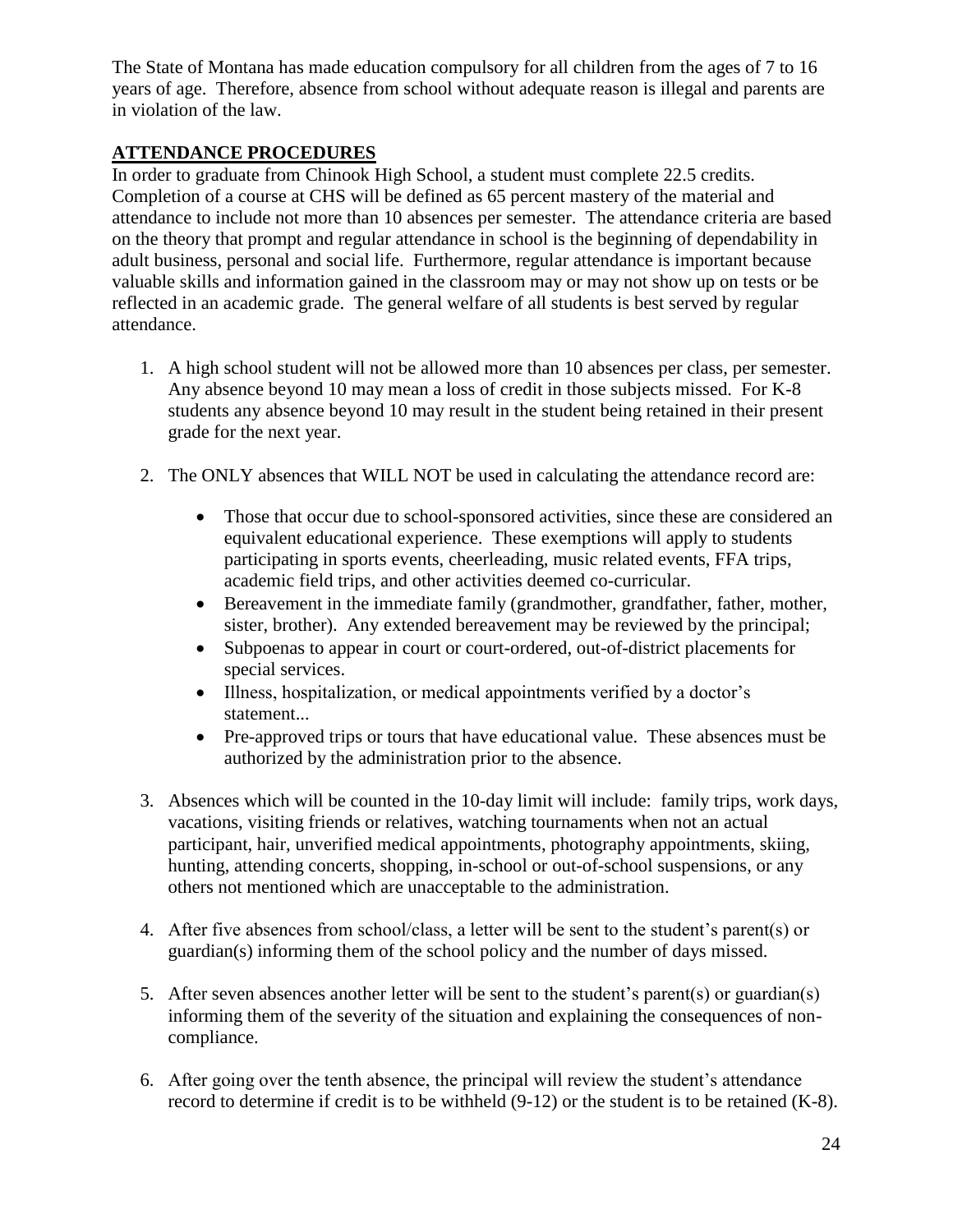The principal will send a letter to the student's parent(s) or guardian(s) informing them of their decision and/or the conditions the student must meet in order to have credit reinstated  $(9-12)$  or be promoted to the next grade  $(K-8)$ .

- 7. The student, parent(s) or guardian(s) can appeal loss of credit (9-12) or retention (K-8) to the Board of Trustees.
	- If the appeal is denied by the Board of Trustees a high school student will remain in that particular class or classes for the remainder of the semester. An elementary student (K-8) will remain in their grade level class for the remainder of the academic year. If disciplinary problems occur the student may be suspended from school for the remainder of the academic year.
	- If the appeal is granted the student will return to class under the conditions and stipulations as set forth by the Board of Trustees. If the conditions or stipulations are violated the student will lose credit (9-12) or be retained (K-8).
- 8. The Board of Trustees may also make decisions regarding the student's participation in extracurricular activities.

# **ATTENDANCE REGULATIONS**

If a student is absent all or part of a class period, he/she must have an admit slip prior to being readmitted to class. If a student misses 10 minutes of the class he/she is considered to be absent. A student will be counted unexcused if the office receives no note or phone call. Students who are marked unexcused will not be allowed to do make-up work for credit.

Absences are classified into the following categories:

- 1. **Excused Admit** When the parent and school know of the absence that is of legal nature (illness, doctor and dental appointments, bereavement). Included in this category are those excused with parent permission for workdays, vacations, etc.
- 2. **Truancy** When a student is absent and either the parent or school is unaware of the reason for the absence, the student is considered to be truant. The following are the consequences for truancy:
	- a. First instance Whether a student misses all or part of a day due to truancy, the student can expect a minimum of a four-hour Saturday detention. If the student has accumulated other disciplinary problems, it could result in out-of–school suspension. The parents will be notified and a letter placed in the student's file.
	- b. Second instance Minimum two-day out-of-school suspension (a longer suspension may be called for depending on previous behavior). Students will be referred to juvenile authorities. Parents will be notified and a letter placed in the student's file.
	- c. Third instance Five-day out-of-school suspension. Follow up with juvenile authorities. Parents contacted and a letter placed in student's file.
	- d. Fourth instance The student will be suspended for ten days and a recommendation will be made to the school board for expulsion.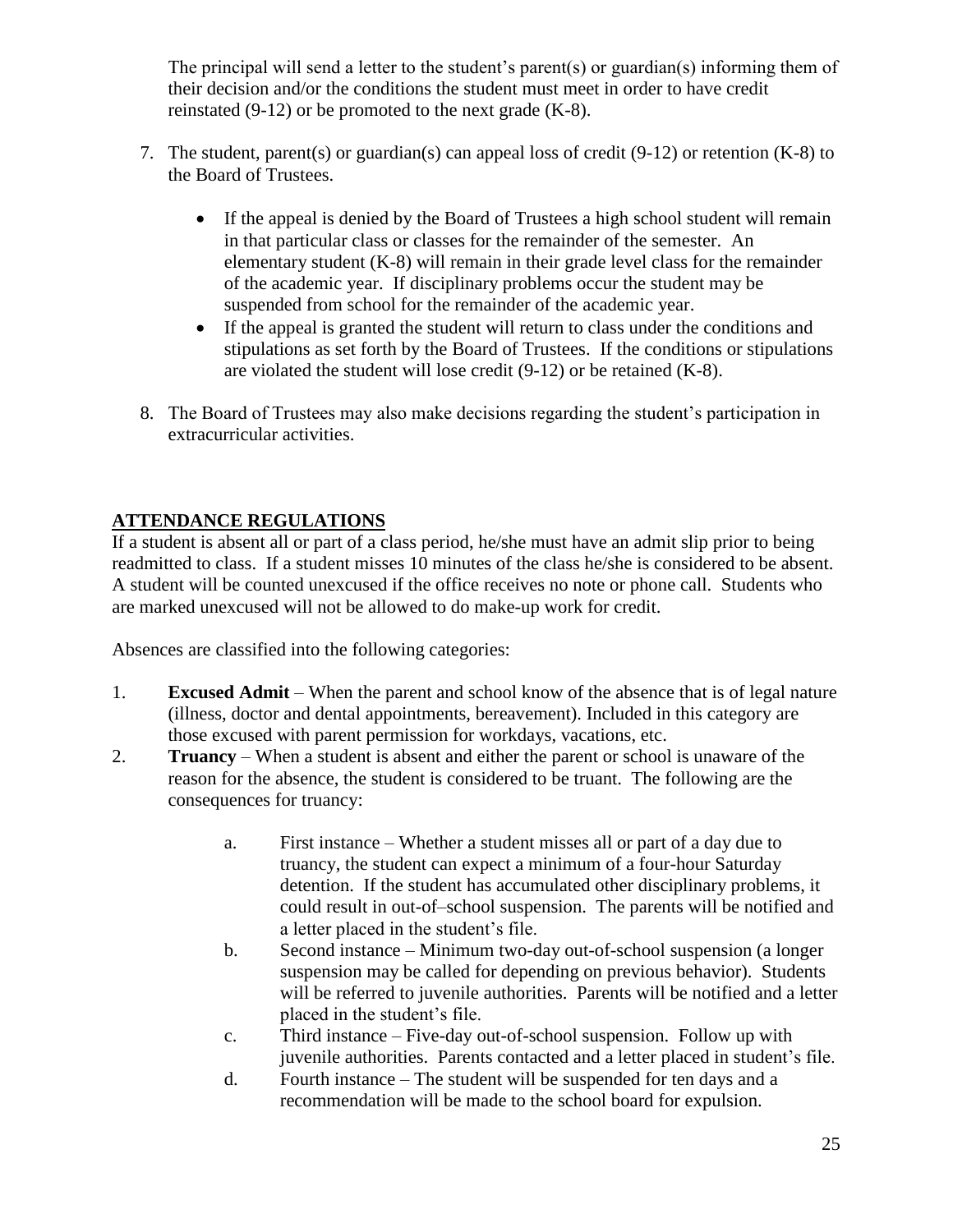3. **Unexcused absences** – Unexcused are those absences not excused by a parent/guardian. An unexcused absence is marked as a zero or no credit in the teacher's grade book. Unexcused absences also play an important role in the appeal process when absences exceed ten.

\***Participation in activities if absent** – If you are absent from school on the day of an activity or practice for an activity, you are not allowed to participate on that day. Special circumstances will be considered if advanced arrangements are made with the principal.

# **TARDIES**

Being to class on time is an important skill to develop as it is a habit that will be beneficial when students enter the workforce. Being late to class is a disruption to the classroom. Tardies will be addressed as follows; a student is tardy to class when they are not in the classroom when the bell has rung. All students late to first or fifth period must check in to the office. Students late to class in excess of ten (10) minutes are considered absent and must check in to the office before returning to class. Tardies will be addressed by each individual classroom teacher and will be

outlined in the classroom syllabus. Every fifth (5) tardy in study Hall will result in two (2) detentions assigned. The tenth tardy will result in the loss of one (1) day of the student's ten (10) allotted absences for the semester. Thereafter, each five (5) tardies accrued during the quarter will result in the loss of a day of semester allotted absences. Tardies start at zero for each individual class at the beginning of each quarter, but the loss of absence days remains as outlined in the district absence policy.

# **BEHAVIORAL EXPECTATIONS**

A person shall not by any conduct, act, force, or threat, deprive another of the exercise of their rights and responsibilities, nor shall they engage in any conduct which causes a material and substantial disruption to Chinook High School.

All students are expected to obey the instructions of school authorities. At school sponsored offcampus events, students shall be governed by school rules and regulations and are subject to control and authority of school personnel.

A student shall not intentionally cause or attempt to cause substantial damage to CHS or private property or steal or attempt to steal school or private property either on school grounds or at a School District activity, function or event off or on school property.

A student shall not issue a threat of assault or cause physical injury to any person or behave in such a way as could reasonably cause physical injury to another. Self-defense is not to be considered an intentional act under these rules; however, it is important to remember an individual defending themselves has no reason to become an aggressor in an altercation.

# **DETENTION RULES AND REGULATIONS**

Each faculty member may designate a time that a student must report after school for minor disciplinary reasons. Detention will be held once a week usually on Thursdays for students in grades 7-12. Failure to report to detention at the assigned time will result in doubling the detention time required.

As a rule, the only excused absences from detention are doctor appointments. Detention takes precedence over any other activity including jobs and practice for sports.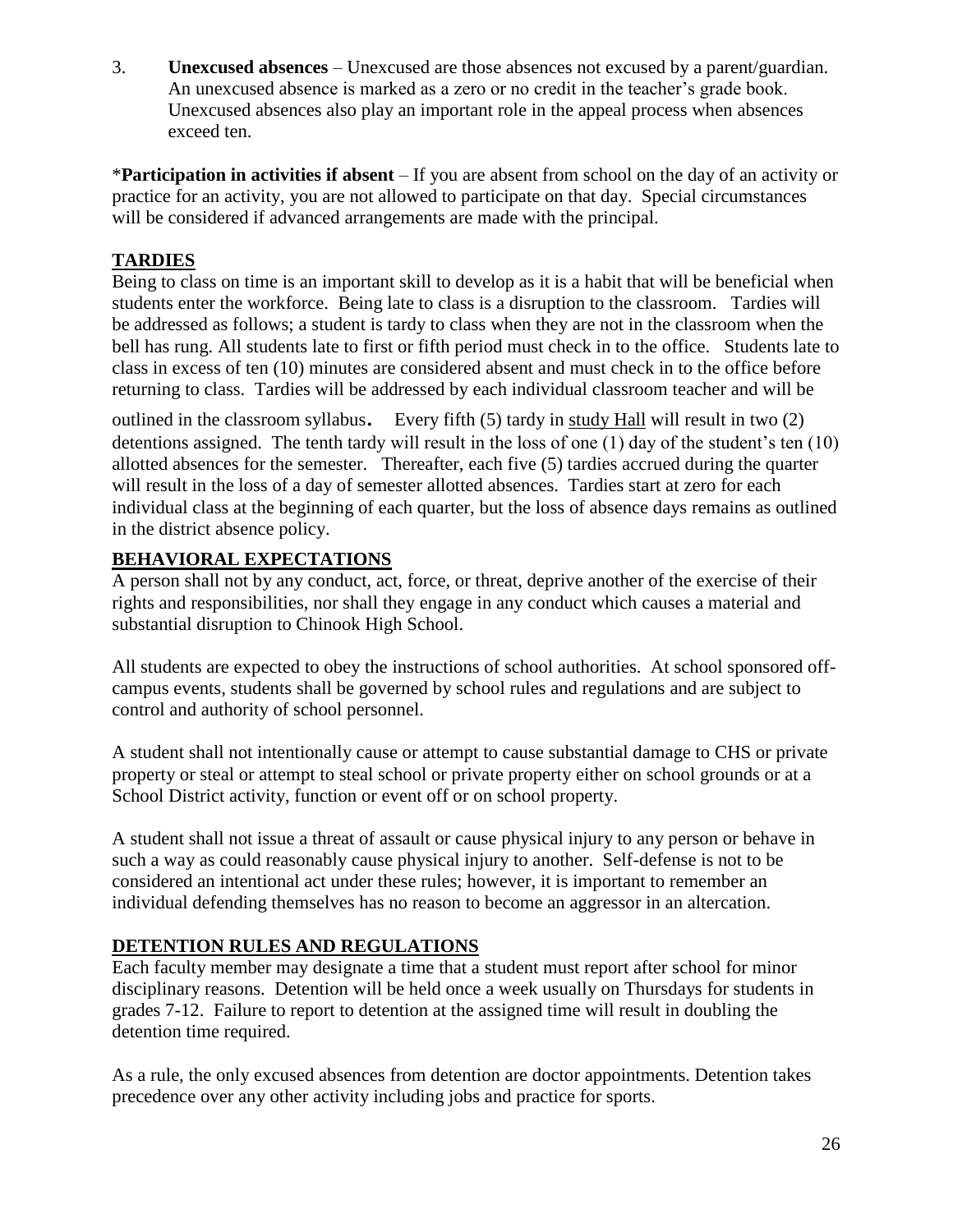Consequences for skipping detention are as follows: first offense – detention time is doubled, second offense – four-hour Saturday detention, third offense – 2-10 days suspension from school.

Specific detention hall rules:

- 1. Report on time (3:15 p.m. of date assigned), serve a 30-minute detention, and follow all directions.
- 2. Bring school work/materials with you. Only approved reading materials will be allowed.
- 3. No sleeping allowed. Food, candy, beverages and radios (etc.) are not allowed.
- 4. NO TALKING, without supervisor's permission.

### **NOTE: Excessive detentions (over four) will result in mandatory Saturday detentions.**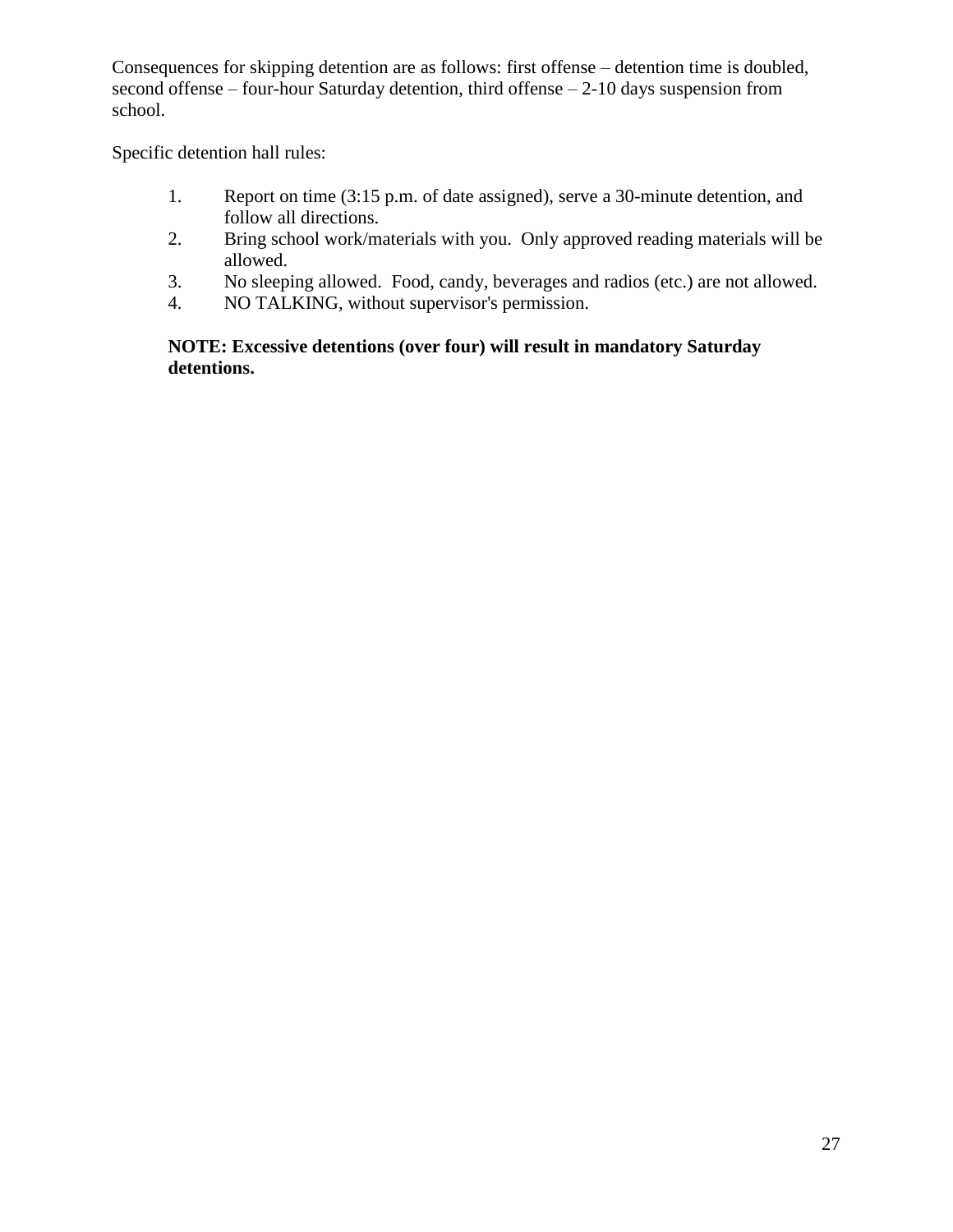# **SATURDAY DETENTION**

Students who receive a fifth detention will be required to serve that detention on Saturday. For detentions #5 - #7 a student will receive a two-hour Saturday detention. Students who have received eight or more detentions will receive a four-hour Saturday detention. Junior high students who go twenty school days without a detention will start over with a clean slate in total number of detention. High school students who go twenty school days without a detention will have their total number of detentions reduced to two. All tardy related detentions for grades 7-12 will be removed at the beginning of each quarter. Detentions for behavioral problems and rule violations will accumulate for the school year.

Saturday detentions can be assigned for other reasons as well. Severe rule violations require Saturday detentions. Excessive tardies require this penalty as well. Saturday detention attendance is mandatory when assigned. Failure to show up on time or failure to attend requires a one-day out-of-school suspension. Further infractions will require longer suspensions. Students are required to do school work or read appropriate materials. Food and drink are not allowed. Headphones, etc. are not allowed.

Excessive Saturday detentions can lead to suspensions.

### **LUNCH/BREAKFAST PERIOD**

The following apply to students who remain on, or return to, the campus during regularly scheduled lunch/breakfast periods. It is expected that all students eating on campus will eat in the cafeteria and that all students will follow the instructions of school staff members. Students who are outside of the building are expected to follow school guidelines.

Other Lunch/Breakfast Period Rules:

- 1. Students will follow instructions of any school staff member.
- 2. No hitting, pushing or yelling.
- 3. Remain seated while eating.
- 4. Lunch/breakfast materials must be picked up around your area (in the cafeteria and outside).
- 5. No eating lunch/breakfast in the hallways. Lunch/breakfast will be eaten in the Multi-purpose room or outside.

Students must inform their first period teacher when they are going to school lunch. A student who wants to eat lunch but is absent first period may still eat lunch if he/she informs the office. Payments can be put on lunch accounts in the office or online. Please make payments in advance to avoid delinquent lunch bills.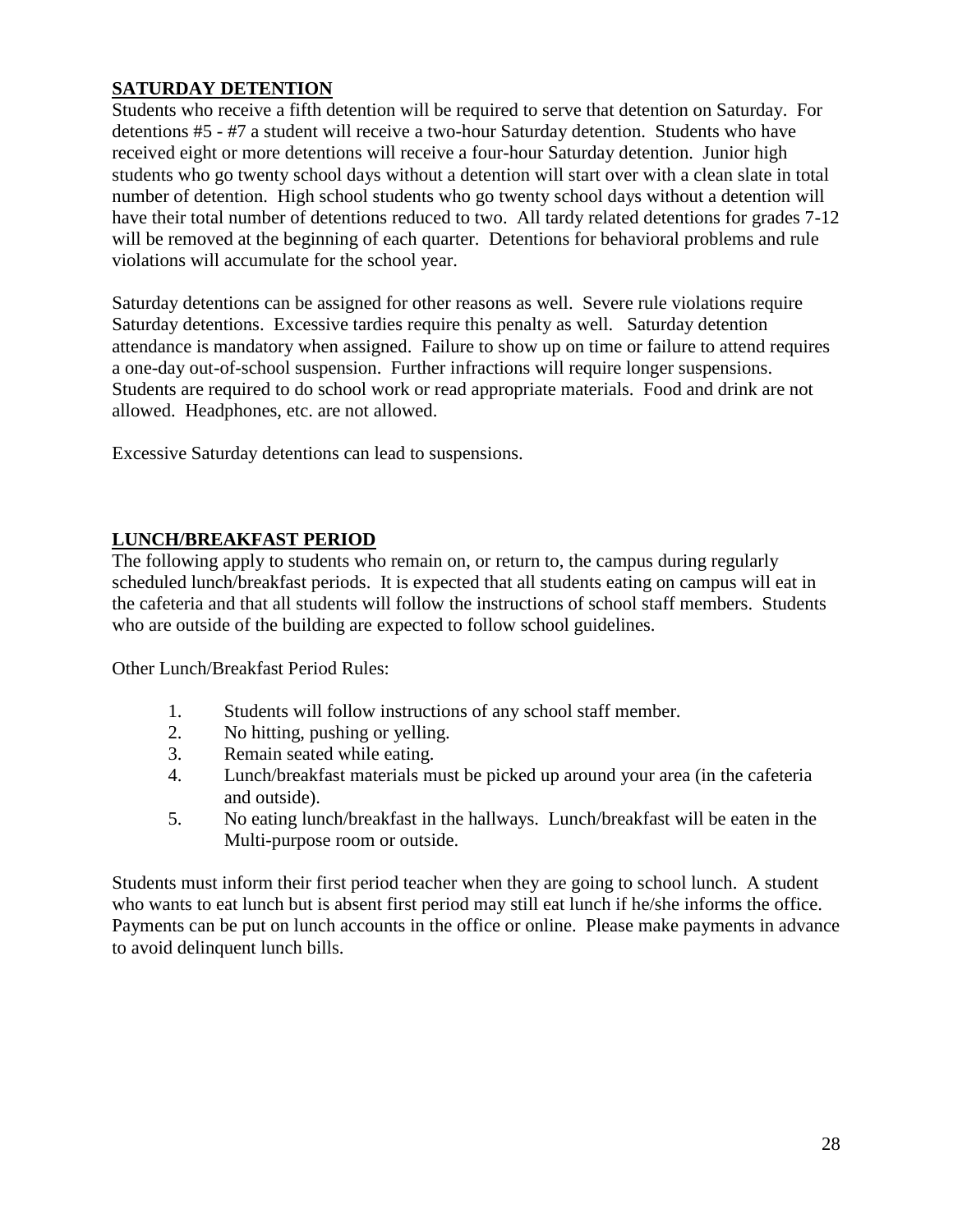### **SEVERE CLAUSE**

When a student demonstrates a behavior that defies authority, reflects an uncooperative attitude, threatens the safety of others or self, results in minor to extreme vandalism to school district property, results in theft of school district property, shows unusual or violent conduct, indicates a documented pattern of handbook or district rule violations, a severe consequence will be considered by the principal.

Generally, a student moves toward a severe consequence through a series of rule violations. However, the seriousness of an individual act by a student can result in an immediate consideration by the principal to request suspension or expulsion regardless of a student's discipline record to date.

## **STUDENTS SENT TO THE OFFICE**

Students sent to the office are expected to report to the principal. The seriousness of the infraction and the number of times a student is sent will determine the actual consequence with the minimum consequence to be a detention.

The principal may, upon advice from a counselor, teacher or parents rearrange the mandated discipline for a student if the rearrangement is in the best interest of the student and Chinook High School. Such arrangements must be done in writing and kept on file in the principal's office.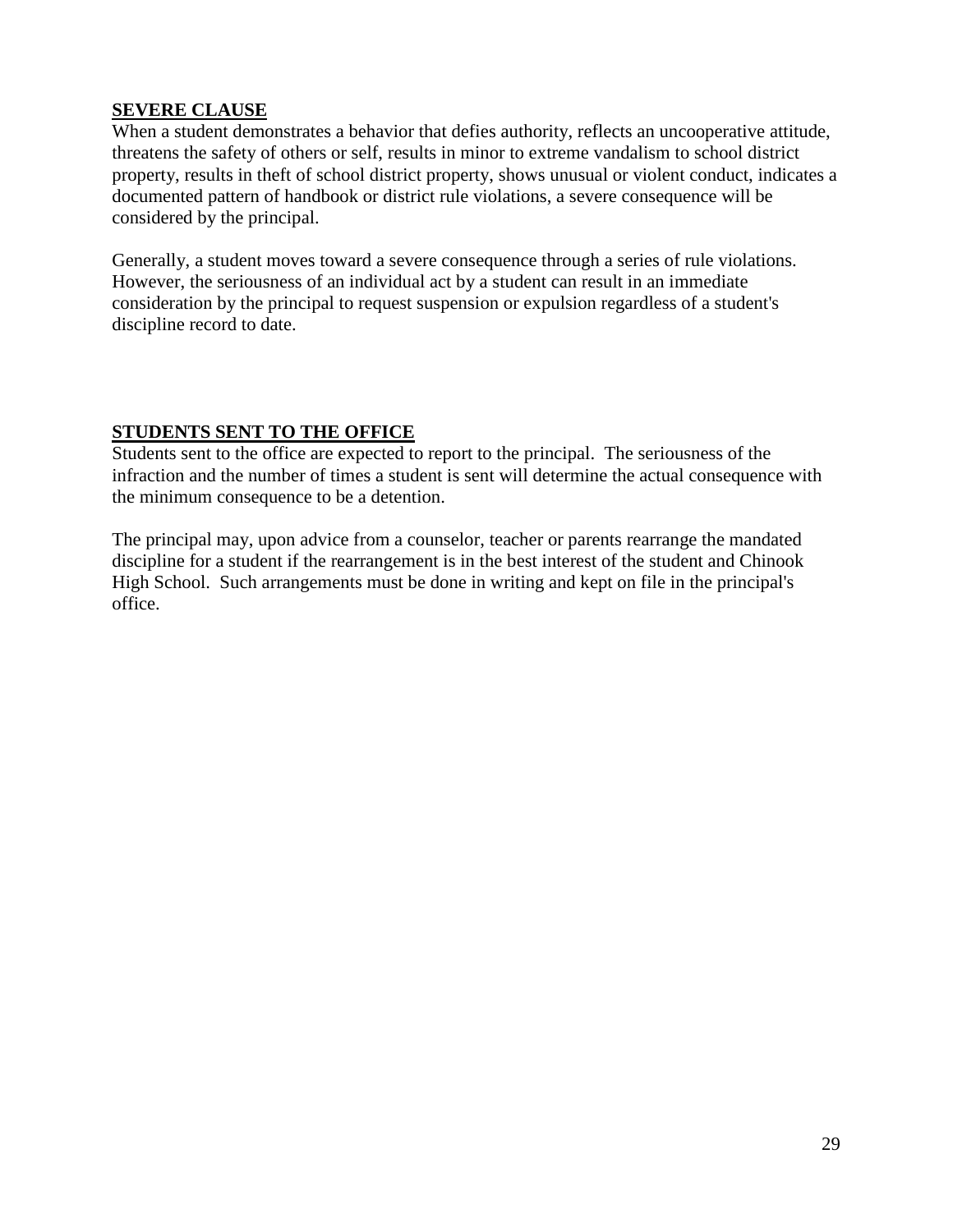### **SUSPENSION AND EXPULSION POLICIES**

### *OUT-OF-SCHOOL SUSPENSION*

The school administration may suspend a student out of school for up to ten (10) consecutive days. The suspension will begin as soon as the student's parent/guardian can be contacted. The absence will count toward the ten-day policy. Students have the right to make up all work missed that was assigned during the suspension as per board policy 3300 and 3300P.

# *EXPULSION*

In the case of expulsion, the Principal will make the recommendation to the District Superintendent. The parents and student will be notified of this action and instructed concerning their rights regarding the due process procedures. If the recommendation of the Principal is followed, the student, parent and their representative, upon request, will have a hearing with the School Board. The Board will act on the recommendation. If the student is expelled the Board will decide the duration of the expulsion.

# **CHEMICAL & TOBACCO POLICY**

No student shall distribute, dispense, possess, use or be under the influence of any alcoholic beverage, malt beverage, fortified wine or other intoxicating liquor or unlawfully manufacture, distribute, dispense, possess, use or be under the influence of any narcotic drug, hallucinogenic drug, amphetamine, barbiturate, marijuana, anabolic steroid or any other controlled substance, before, during or after school hours at school or in any other school district location as defined below. Students who are discovered using or in possession of an electronic smoking device or its components at school or a school sanctioned event will be considered to be in possession of items reasonably determined to be drug Paraphernalia. In accordance with Chinook School District #10 policies 3310 and 3340, sanctions against the student, including immediate shortterm and long-term suspension may be imposed.

"School district location" means in any school building and on any school premises; on any school-owned vehicle or in any other school-approved vehicle used to transport students to and from school or school activities; off school property at any school-sponsored or school-approved activity, event or function such as a field trip or athletic event where the students are under the jurisdiction of the school district. A student who violates the terms of this policy may be suspended by the administration or expelled from school at the discretion of the Board. (In the alternative) A student who violates the terms of this policy shall satisfactorily participate in a drug abuse assistance or rehabilitation program approved by the Board. If the student fails to satisfactorily participate in such program, the student shall be suspended by the administrations or expelled from school at the discretion of the Board. Students must enroll in the next available program in order to remain eligible for activities.

# *Alcohol and Drugs*

### NAMES WILL BE REFERRED TO LOCAL AUTHORITIES IN ALL CASES LISTED **BELOW**

- 1. First offense–two days out-of-school suspension.
- 2. Second offense five days out-of-school suspension.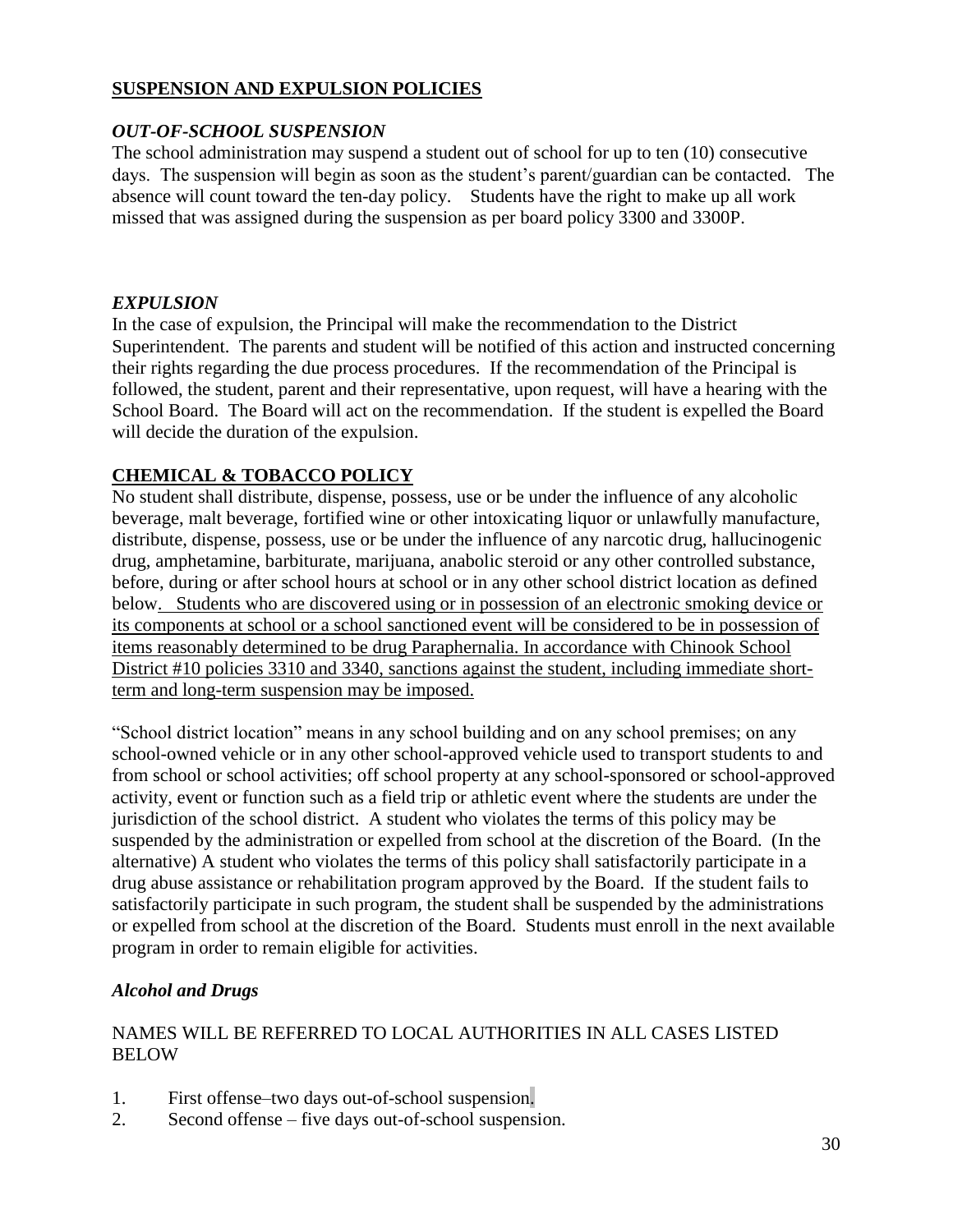3. Third offense – suspension and a recommendation will be made to the school board for expulsion from school.

# *Tobacco*

## NAMES WILL BE REFERRED TO LOCAL AUTHORITIES IN ALL CASES LISTED BELOW

- 1. First offense four-hour Saturday detention.
- 2. Second offense one to two days out-of-school suspension
- 3. Third offense five days out-of-school suspension
- 4. Fourth offense suspension and a recommendation to the school board for expulsion from school.

### *Extra- and Co-Curricular Chemical Use Policy*

Students participating in extra- and co-curricular activities, whether sponsored by the MHSA or not, shall not use, have in possession, sell, or distribute alcohol, tobacco, illegal drugs or drug paraphernalia during the school year. These rules are in effect 24 hours a day. If a student receives an MIP, or is seen using or in possession of tobacco, alcohol, illicit drugs or drug paraphernalia the student will forfeit the privilege of participating in all District activities.

### Policy Coverage

This policy states that a student shall not (1) use, have in possession, sell, or distribute alcohol, tobacco, drug paraphernalia or illegal drugs, and (2) abuse prescription or non-prescription drugs. This policy is not intended to apply to the use of prescribed drugs, under a doctor's supervision, when those drugs are used in the prescribed manner. This policy applies to junior high and high school students who are involved in the extra- and co-curricular activities program.

#### Definitions

Possession is defined as the use of a prohibited substance, having a prohibited substance in personal possession, or of knowingly (as defined as a reasonable prudent person would know) being present at a function or gathering where alcohol or illicit drugs is being illegally used.

Drug paraphernalia is defined as all equipment, products, and materials of any kind that are used, intended for use, or designed for use in planting, propagating, cultivating, growing, harvesting, manufacturing, compounding, converting, producing, processing, preparing, testing, analyzing, packaging, repackaging, storing, containing, concealing, injecting, ingesting, inhaling, or otherwise introducing into the human body a dangerous drug or as otherwise defined in 45-10- 101, MCA.

#### Policy Duration

This policy is in effect each school year from the date of the first practice for fall activities until the last day of school or until the extracurricular activity concludes in the summer, whichever is later. Violations are cumulative, through the student's period of attendance in grades 7-8 and in grades 9-12. Violations do not carry over from the junior high to high school. The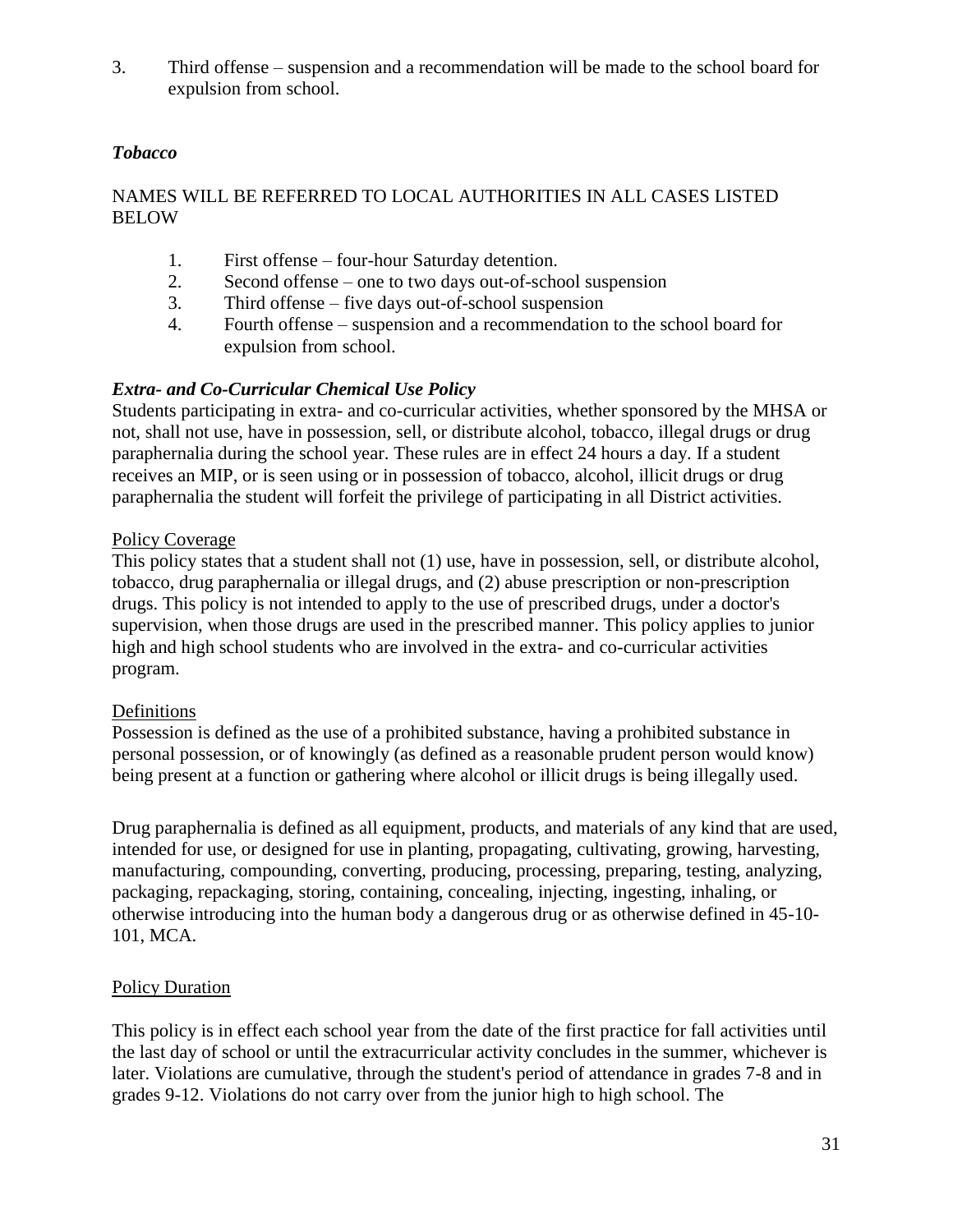Administration shall publish the participation rules annually in the activities and student handbooks.

# First Violation

Suspension from activities for twenty (20) school days (ends at Midnight of twentieth day).

A student must:

- 1. Not be part of any competition (including on sideline or bench).
- 2. Not Travel to events with a team.
- 3. Attend all practices during the suspension at the coach's discretion.

## Second Violation

Suspension from activities for ninety (90) school days.

A student must:

- 1. Not be part of any competition.
- 2. Not travel to any event with a team.
- 3. Attend practices during the suspension at the coach's discretion.

## Third Violation

Suspension from activities for one hundred eighty (180) school days.

A student must:

- 1. Not be part of any competition.
- 2. Not travel to any event with a team.
- 3. Attend practices during the suspension at the coach's discretion.

Awards and Honors

A student who violates this policy while a member of an athletic team or participant in another extra-curricular or co-curricular activity will not be eligible to receive (including Letters) any awards or honors for the activity. If a student receives an MIP during the extra-curricular or cocurricular activity or athletic season, and the case is adjudicated after the conclusion of the season or activity, the student will relinquish all awards and honors received from Chinook High School while a member of the athletic team, extra-curricular or co-curricular activity.

### Student and Parent/Legal Guardian Due Process

If a determination is made that a student has violated this policy, the student, parents and/or guardians shall be notified of the violation by telephone where possible, and also by mail. Also, at this time, the student, parents and/or guardians shall be notified of the type of discipline administered.

APPEAL PROCESS: Any parent/legal guardian or student who is aggrieved by the imposition of discipline shall have the right to an informal conference with the principal, for the purpose of resolving the grievance. At such a conference, the student and the parent shall be subject to questioning by the principal, and shall be entitled to question staff involved in the matter being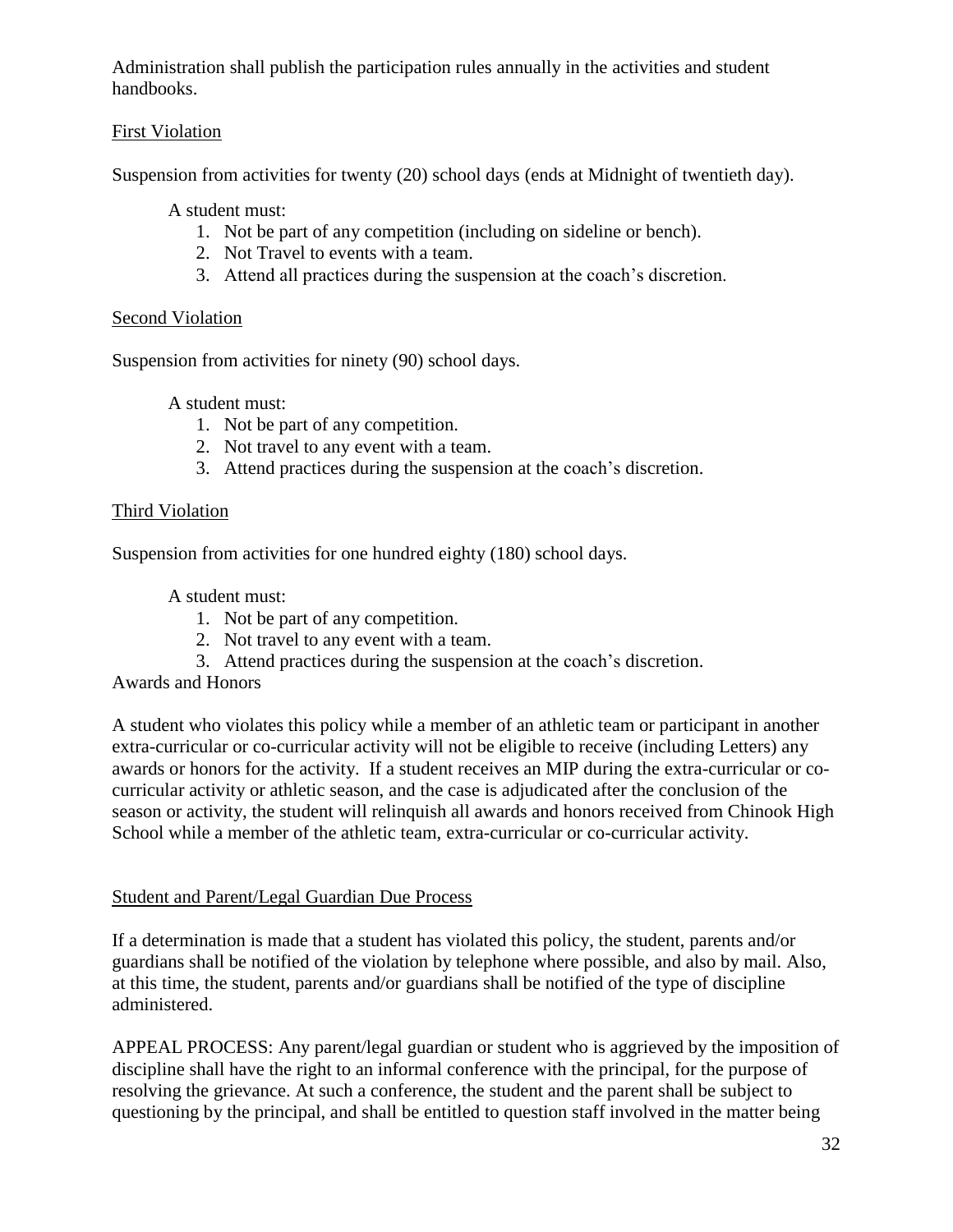grieved. The student and/or parent may appeal the suspension to the Board for a student extracurricular suspension hearing. The Board Hearing will be scheduled within ten school days of the start of the suspension.

#### **WEAPONS AND DANGEROUS INSTRUMENTS**

#### *Gun-Free Schools*

A student, who uses, possesses, controls, or transfers a firearm, or any object that can reasonably be considered, or looks like, a firearm, on school grounds shall be expelled for a definite period of time of at least one (1) calendar year. The Board, however, may modify the expulsion period on a case-by-case basis. The building administrator shall notify the criminal justice or juvenile delinquency system of any student who brings a firearm to school.

If a student violating this policy is identified as disabled, either under the IDEA or Section 504, a determination must be made whether the student's conduct is related to the disability. If the violation of the policy is due to a disability recognized by the IDEA or Section 504, lawful procedures for changes in placement must be followed.

Any student subject to an expulsion shall be entitled to a hearing before the Board, in accordance with 20-5-202, MCA, and Policy 3300.

### *Possession of a Weapon in a School Building*

Any person who possesses, carries, or stores a weapon in a school building, except as provided below, shall be referred to law enforcement for immediate prosecution, on the grounds of allowing the minor to possess, carry, or store a weapon in a school building.

For the purposes of this section only, the following terms are defined: "school building" shall be defined as all buildings owned or leased by a local school district that are used for instruction or for student activities; "weapon" shall be defined as any type of firearm, a knife with a blade four (4) or more inches in length, a sword, a straight razor, a throwing star, nun-chucks, firecrackers, or brass or other metal knuckles.

The Board may grant persons and entities advance permission to possess, carry, or store a weapon in a school building. All persons who wish to possess, carry, or store a weapon in a school building shall present this request to the Board in a regular meeting. It is solely within the Board's discretion whether to allow a person to possess, carry, or store a weapon in a school building.

#### *Firearms*

A firearm, or any objects that can reasonably be considered, or looks like, a firearm is not allowed on school grounds or in school buildings. A student, who uses, possesses, controls, or transfers a firearm, or any object that can reasonably be considered, or looks like, a firearm, on school grounds shall immediately be suspended and shall be referred to the Board to be expelled for a definite period of time of at least one (1) calendar year. The Board, however, may modify the expulsion period on a case-by-case basis. The building administrator shall notify the criminal justice or juvenile delinquency system of any student who brings a firearm to school.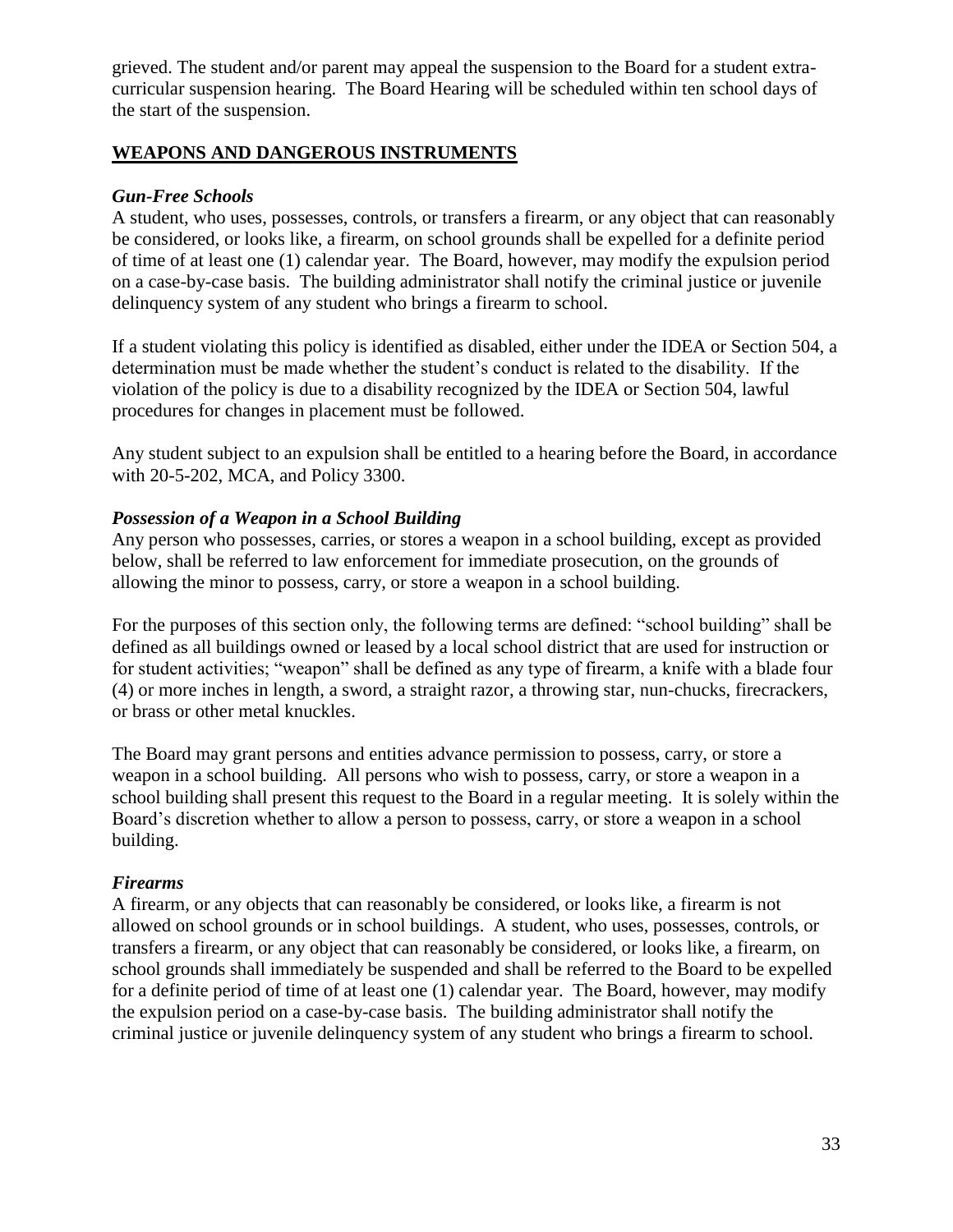## *Weapons*

A weapon is described as any type of knife (or instrument with an edge that could be used for cutting or penetrating an object), a sword, straight razor, throwing star, nun-chucks, firecrackers, brass or other metal knuckles, any explosive device Local law enforcement personnel will be notified if a student is in possession, or it is determined that the student was in possession of a weapon on school grounds. Disciplinary actions for this type of infraction will be as follows:

- 1. First offense Item confiscated with parent/guardian pickup.
- 2. Second offense- Item confiscated with parent/guardian pickup and Four-hour Saturday school.
- 3. Third offense- Item confiscated with parent/guardian pickup Suspension with possible recommendation for expulsion.

\*A student can self-report and turn the knife or item containing a blade immediately into the office to be picked up after school hours with none of the above listed consequences being enforced. The administration may revoke this self-report option individually based on circumstances regarding the student, instrument, and continual behavior.

### *Dangerous Instruments*

If the item is considered a weapon and is used in a threatening or dangerous manner, the following disciplinary actions will be considered. The final decision being based on the weapon and intent as determined through a thorough investigation of the situation. Local law enforcement personnel will be notified when it is determined that a student has used a weapon or any other item as a dangerous instrument in a threatening manner. Disciplinary actions for this type of infraction will be as follows:

- 1. First Offense Five (5) to ten (10) day suspension with possible recommendation for expulsion by the Board of Trustees.
- 2. Second Offense Recommendation for expulsion by the Board of Trustees.

### *Dangerous Instruments*

A dangerous instrument shall be defined as any instrument or item used in a threatening or dangerous manner. The principal will have the authority to decide if an item or instrument is considered a dangerous instrument. If an item or instrument is determined to be a dangerous instrument it will be confiscated. Local law enforcement personnel will be notified when it is determined that a student has used a dangerous item or instrument in a threatening manner.

### *Disciplinary Actions:*

First Offense - One (1) to four (4) day suspension.

Second Offense - Five (5) to ten (10) days suspension with possible recommendation for expulsion by the Board of Trustees.

Third Offense -Suspension with recommendation for expulsion by the Board of Trustees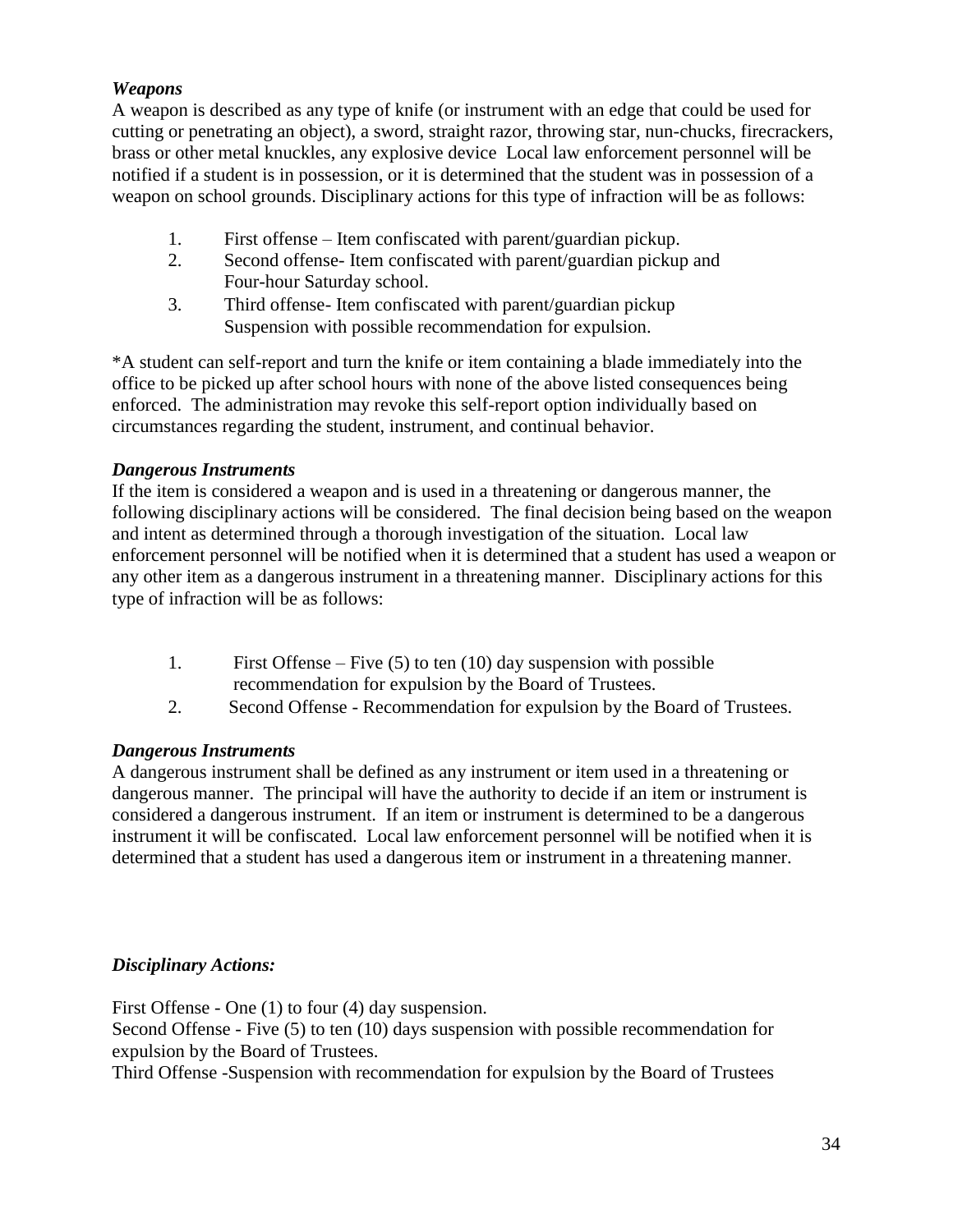# **CHINOOK JUNIOR/SENIOR HIGH SCHOOLDISCIPLINE RUBRIC**

| <b>BEHAVIOR</b>                                                                                                       | 1 <sup>ST</sup> TIME           | 2 <sup>ND</sup> TIME           | 3RD TIME                       |                                                           |
|-----------------------------------------------------------------------------------------------------------------------|--------------------------------|--------------------------------|--------------------------------|-----------------------------------------------------------|
| <b>Bullying:</b><br><b>Physical Aggression</b><br>hitting, kicking, pushing,<br>grabbing, body checking,<br>slapping  | Consequence<br>Group II or III | Consequence<br>Group II or III | Consequence<br>Group III       | After 3 incidents,<br>develop individual<br>behavior plan |
| <b>Bullying:</b><br><b>Teasing</b><br>Name-calling, insults,<br>putdowns, obscene<br>gestures, playing a mean<br>joke | Consequence<br>Group II or III | Consequence<br>Group II or III | Consequence<br>Group III       | After 3 incidents,<br>develop individual<br>behavior plan |
| <b>Bullying:</b><br><b>Exclusion</b><br>Starting or spreading<br>rumors, setting others up<br>to take the blame       | Consequence<br>Group II or III | Consequence<br>Group II or III | Consequence<br>Group III       | After 3 incidents,<br>develop individual<br>behavior plan |
| <b>Cheating</b>                                                                                                       | Consequence<br>Group II        | Consequence<br>Group II        | Consequence<br>Group II        | After 3 incidents,<br>develop individual<br>behavior plan |
| <b>Classroom</b><br><b>Disruption</b>                                                                                 | Consequence<br>Group I or II   | Consequence<br>Group II        | Consequence<br>Group III       | After 3 incidents,<br>develop individual<br>behavior plan |
| <b>Defiance of</b><br><b>Authority or</b><br><b>Academic</b><br>Insubordination                                       | Consequence<br>Group I or II   | Consequence<br>Group II or III | Consequence<br>Group II or III | After 3 incidents,<br>develop individual<br>behavior plan |
| <b>Disorderly Conduct</b>                                                                                             | Consequence<br>Group I or II   | Consequence<br>Group II or III | Consequence<br>Group II or III | After 3 incidents,<br>develop individual<br>behavior plan |
| <b>Dress Code</b>                                                                                                     | Consequence<br>Group I or II   | Consequence<br>Group II or III | Consequence<br>Group II or III | After 3 incidents,<br>develop individual<br>behavior plan |
| <b>Fighting</b>                                                                                                       | Consequence<br>Group I or II   | Consequence<br>Group II or III | Consequence<br>Group II or III | After 3 incidents,<br>develop individual<br>behavior plan |
| <b>Forged Notes</b>                                                                                                   | Consequence<br>Group I or II   | Consequence<br>Group II        | Consequence<br>Group II        | After 3 incidents,<br>develop individual<br>behavior plan |
| <b>Hat in School</b>                                                                                                  | Consequence<br>Group I         | Consequence<br>Group II        | Consequence<br>Group II        | After 3 incidents,<br>develop individual<br>behavior plan |
| Inappropriate<br><b>Physical Contact</b>                                                                              | Consequence<br>Group I         | Consequence<br>Group II        | Consequence<br>Group II        | After 3 incidents,<br>develop individual<br>behavior plan |
| <b>Inciting Other</b><br><b>Students</b>                                                                              | Consequence<br>Group I or II   | Consequence<br>Group II or III | Consequence<br>Group II or III | After 3 incidents,<br>develop individual<br>behavior plan |
| <b>Littering</b>                                                                                                      | Consequence<br>Group I         | Consequence<br>Group II or III | Consequence<br>Group II or III | After 3 incidents,<br>develop individual<br>behavior plan |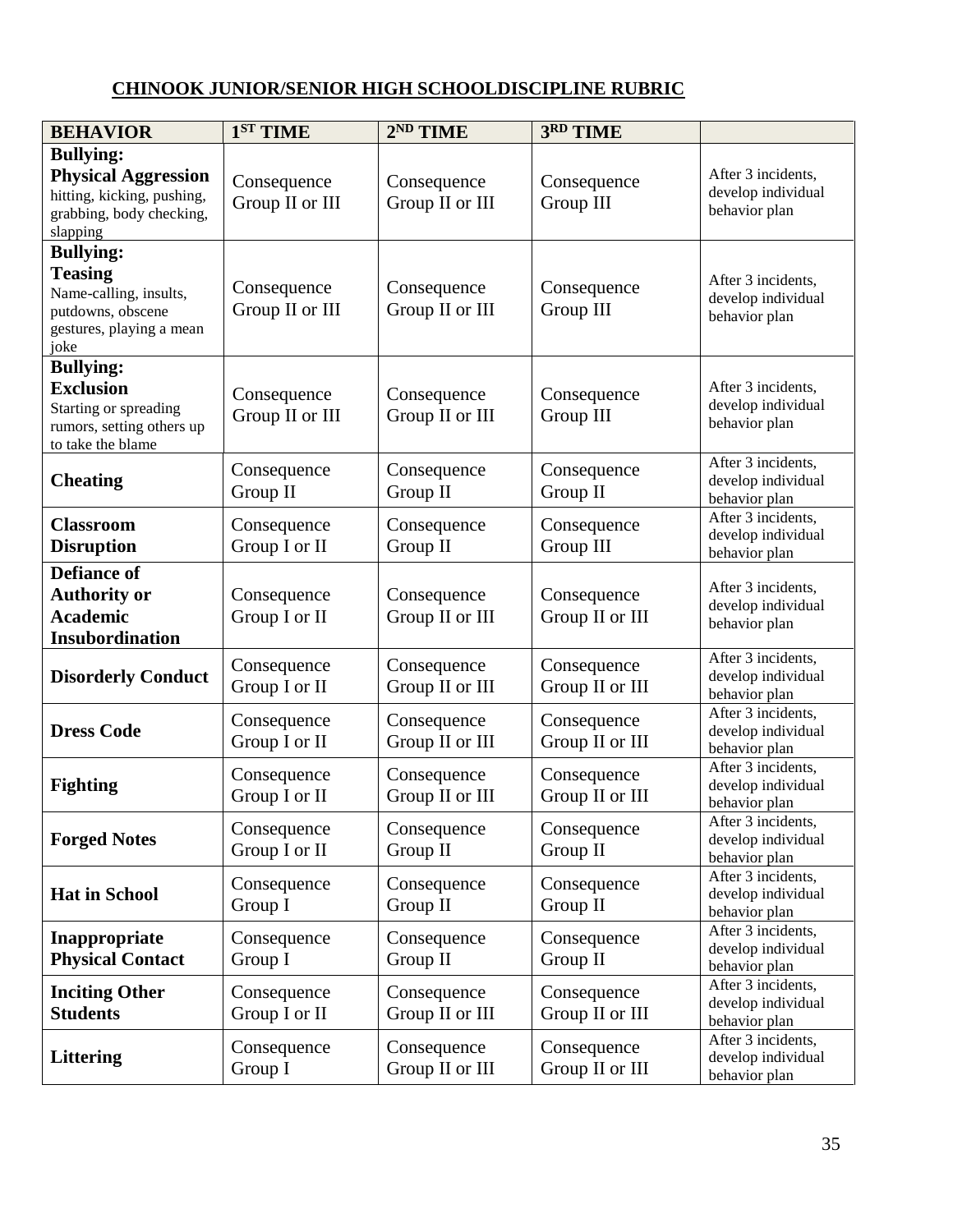| <b>BEHAVIOR</b>                                       | 1 <sup>ST</sup> TIME           | $2^{ND}$ TIME                  | 3RD TIME                       |                                                           |
|-------------------------------------------------------|--------------------------------|--------------------------------|--------------------------------|-----------------------------------------------------------|
| Lying                                                 | Consequence<br>Group I or II   | Consequence<br>Group II or III | Consequence<br>Group II or III | After 3 incidents,<br>develop individual<br>behavior plan |
| <b>Missing Detention</b>                              | Consequence<br>Group I or II   | Consequence<br>Group II        | Consequence<br>Group II        | After 3 incidents,<br>develop individual<br>behavior plan |
| <b>Missing Saturday</b><br><b>Detention</b>           | Consequence<br>Group II        | Consequence<br>Group II        | Consequence<br>Group II        | After 3 incidents,<br>develop individual<br>behavior plan |
| <b>Misuse of Food or</b><br><b>Drink Privileges</b>   | Consequence<br>Group I or II   | Consequence<br>Group II or III | Consequence<br>Group III       | After 3 incidents,<br>develop individual<br>behavior plan |
| <b>Misuse Of Passes</b>                               | Consequence<br>Group I         | Consequence<br>Group II        | Consequence<br>Group II        | After 3 incidents,<br>develop individual<br>behavior plan |
| <b>Parking or</b><br><b>Unsafe Driving</b>            | Consequence<br>Group I         | Consequence<br>Group I or II   | Consequence<br>Group III       | After 3 incidents,<br>develop individual<br>behavior plan |
| <b>Profanity</b>                                      | Consequence<br>Group I or II   | Consequence<br>Group II        | Consequence<br>Group II        | After 3 incidents,<br>develop individual<br>behavior plan |
| <b>Reckless Running</b><br>or<br><b>Rough-housing</b> | Consequence<br>Group I or II   | Consequence<br>Group II        | Consequence<br>Group II        | After 3 incidents,<br>develop individual<br>behavior plan |
| <b>Refusal To Accept</b><br><b>Discipline</b>         | Consequence<br>Group I or II   | Consequence<br>Group II or III | Consequence<br>Group III       | After 3 incidents,<br>develop individual<br>behavior plan |
| <b>Refusal To Follow</b><br><b>Directions</b>         | Consequence<br>Group I or II   | Consequence<br>Group II or III | Consequence<br>Group III       | After 3 incidents,<br>develop individual<br>behavior plan |
| <b>Vandalism</b>                                      | Consequence<br>Group II or III | Consequence<br>Group II or III | Consequence<br>Group III       | After 3 incidents,<br>develop individual<br>behavior plan |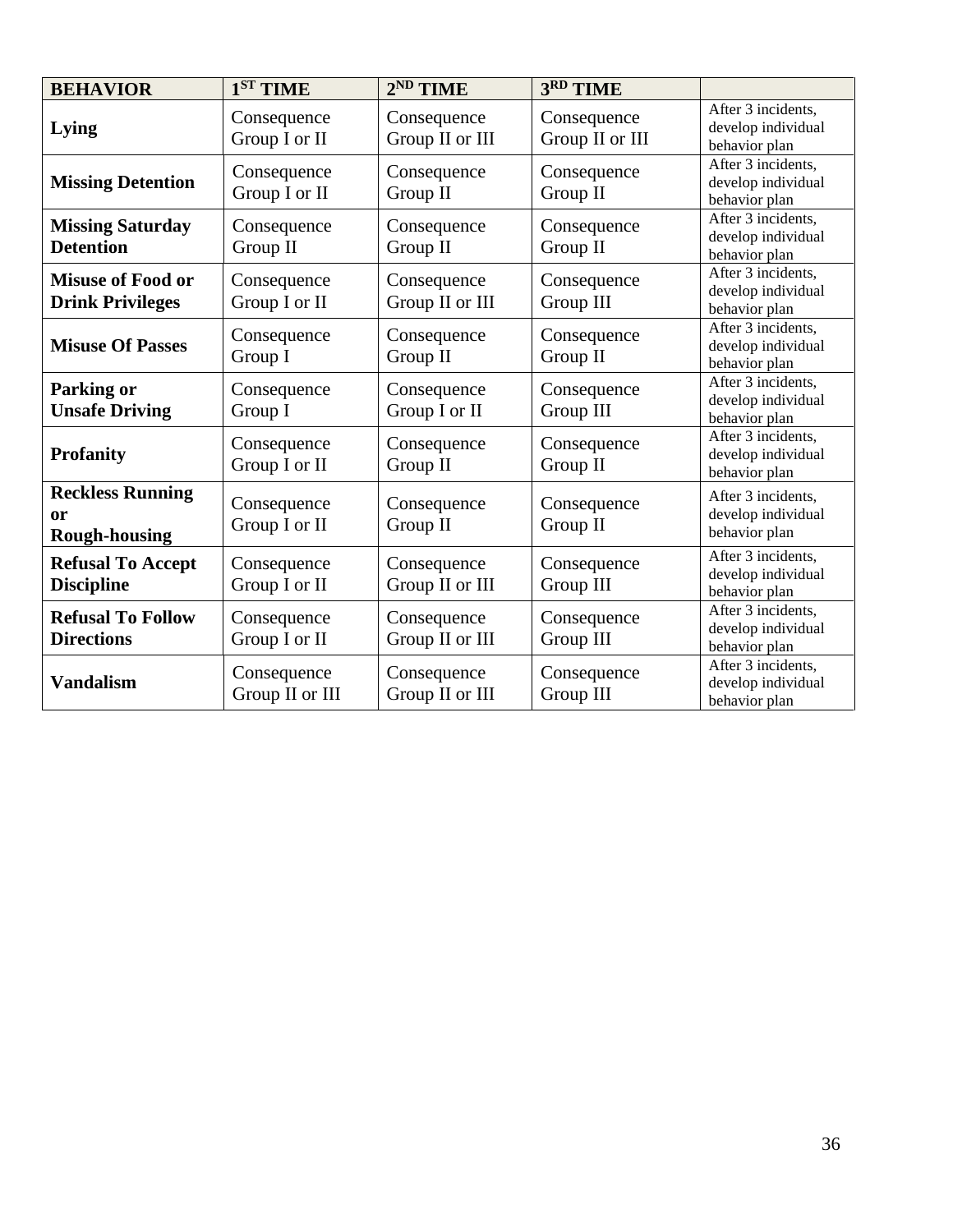**In addition to school disciplinary consequences, the following behaviors will be reported to law enforcement for Civil or Criminal Code violations.**

| <b>BEHAVIOR</b>                                                                                                                                                                                                              | 1 <sup>ST</sup> TIME     | 2 <sup>ND</sup> TIME     | 3RD TIME                 |                                                                                                                                                                |
|------------------------------------------------------------------------------------------------------------------------------------------------------------------------------------------------------------------------------|--------------------------|--------------------------|--------------------------|----------------------------------------------------------------------------------------------------------------------------------------------------------------|
| Arson                                                                                                                                                                                                                        | Consequence<br>Group III | Consequence<br>Group III | Consequence<br>Group III |                                                                                                                                                                |
| <b>Bullying:</b><br><b>Severe Physical</b><br><b>Aggression</b><br>Punching, kicking, biting,<br>spitting, or other actions<br>that may injure others                                                                        | Consequence<br>Group III | Consequence<br>Group III | Consequence<br>Group III | After 3 incidents,<br>develop individual<br>behavior plan                                                                                                      |
| <b>Bullying:</b><br><b>Threats of Serious</b><br><b>Violence</b><br>Threatening with a<br>weapon, ganging up,<br>forcing someone to do<br>something they don't<br>want to do, Threats to<br>family, property,<br>possessions | Consequence<br>Group III | Consequence<br>Group III | Consequence<br>Group III | After 3 incidents,<br>develop individual<br>behavior plan.<br>Refer to Student and<br><b>Activity Handbooks</b><br>and District Policy if<br>a weapon is used. |
| <b>Dangerous</b><br><b>Instruments</b>                                                                                                                                                                                       | Consequence<br>Group III | Consequence<br>Group III | Consequence<br>Group III | Refer to Student and<br><b>Activity Handbooks</b><br>and District Policy.                                                                                      |
| <b>Destruction Of</b><br><b>School Property</b>                                                                                                                                                                              | Consequence<br>Group III | Consequence<br>Group III | Consequence<br>Group III |                                                                                                                                                                |
| <b>Drugs or Alcohol</b>                                                                                                                                                                                                      | Consequence<br>Group III | Consequence<br>Group III | Consequence<br>Group III | Refer to Student and<br><b>Activity Handbooks</b><br>and District Policy.                                                                                      |
| <b>Explosive Devices</b>                                                                                                                                                                                                     | Consequence<br>Group III | Consequence<br>Group III | Consequence<br>Group III | Refer to Student and<br><b>Activity Handbooks</b><br>and District Policy.                                                                                      |
| <b>Firearms</b>                                                                                                                                                                                                              | Consequence<br>Group III | Consequence<br>Group III | Consequence<br>Group III | Refer to Student and<br><b>Activity Handbooks</b><br>and District Policy.                                                                                      |
| <b>Harassment:</b><br>Racial, ethnic, or sexual<br>name calling, stalking<br>(includes on phone or on-<br>line), Showing/Touching<br>Private body parts                                                                      | Consequence<br>Group III | Consequence<br>Group III | Consequence<br>Group III | After 3 incidents,<br>develop individual<br>behavior plan.<br>Refer to Student and<br><b>Activity Handbooks</b><br>and District Policy on<br>harassment.       |
| <b>Pulling Fire Alarm</b>                                                                                                                                                                                                    | Consequence<br>Group III | Consequence<br>Group III | Consequence<br>Group III |                                                                                                                                                                |
| <b>Theft</b>                                                                                                                                                                                                                 | Consequence<br>Group III | Consequence<br>Group III | Consequence<br>Group III |                                                                                                                                                                |
| <b>Tobacco Possession</b>                                                                                                                                                                                                    | Consequence<br>Group III | Consequence<br>Group III | Consequence<br>Group III | Refer to Student and<br><b>Activity Handbooks</b><br>and District Policy.                                                                                      |
| Weapons                                                                                                                                                                                                                      | Consequence<br>Group III | Consequence<br>Group III | Consequence<br>Group III | Refer to Student and<br><b>Activity Handbooks</b><br>and District Policy.                                                                                      |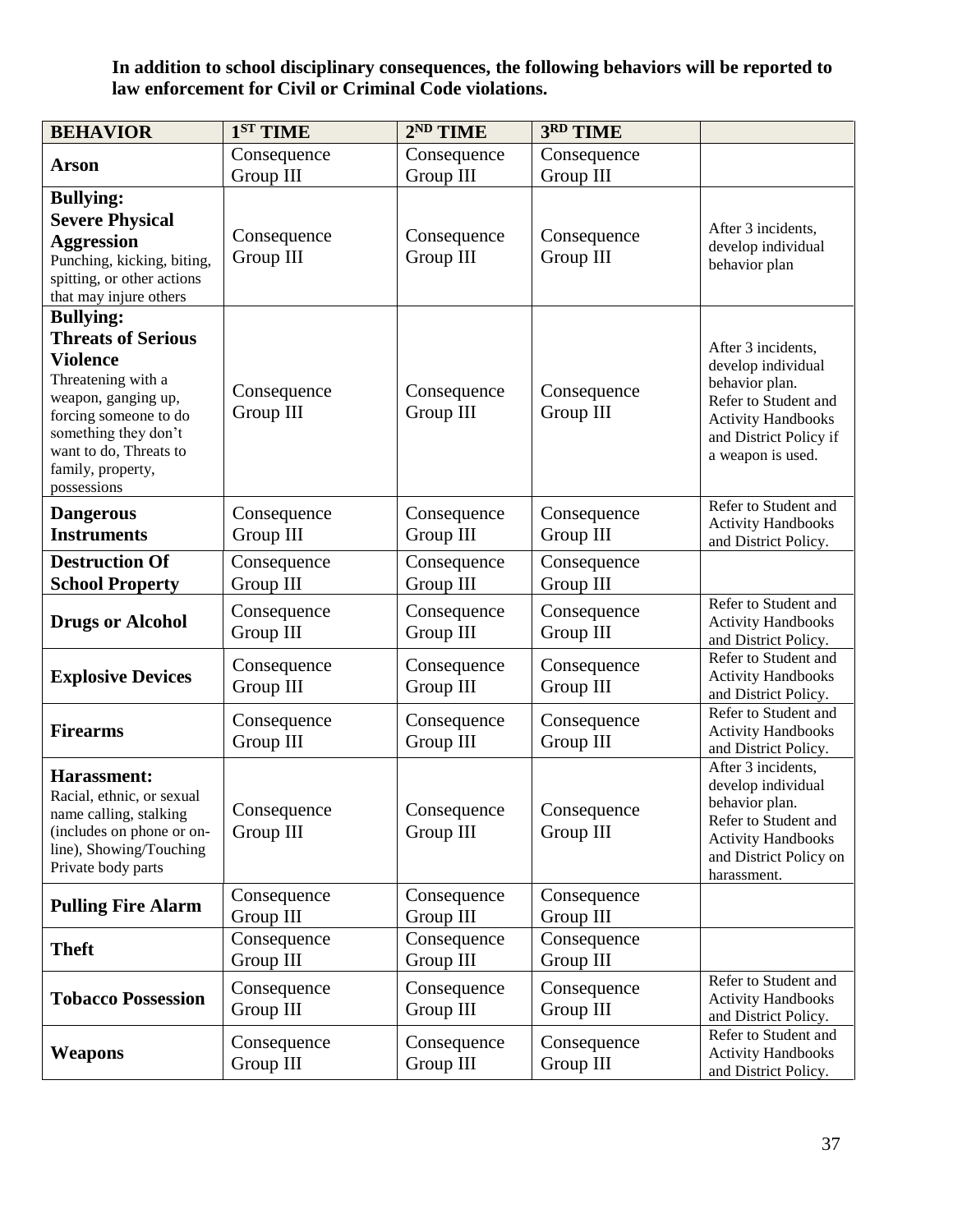# **Chinook Junior/Senior High School Consequence Groups**

# **Consequence Group I**

- Visit With Counselor
- Visit With Principal
- Promise Not To Repeat
- Apology
- Telephone Call To Parent
- $\bullet$  Detention(s)
- Loss Of Privileges
- Zeros For Work
- Clothes Changed

# **Consequence Group II**

- Visit With Counselor
- Visit With Principal
- Restitution If Property Was Damaged
- Telephone Call To Parent
- Student/Parent/Staff Conference
- Letter To Parent
- Detention
- Saturday School
- Zeros For Work
- Suspension

# **Consequence Group III**

- Visit With Counselor
- Visit With Principal
- Restitution If Property Was Damaged
- Telephone Call To Parent
- Student/Parent/Staff Conference
- Letter To Parent
- Saturday School
- Zeros For Work
- Suspension
- Subject To Expulsion
- Removal From Class
- Authorities Called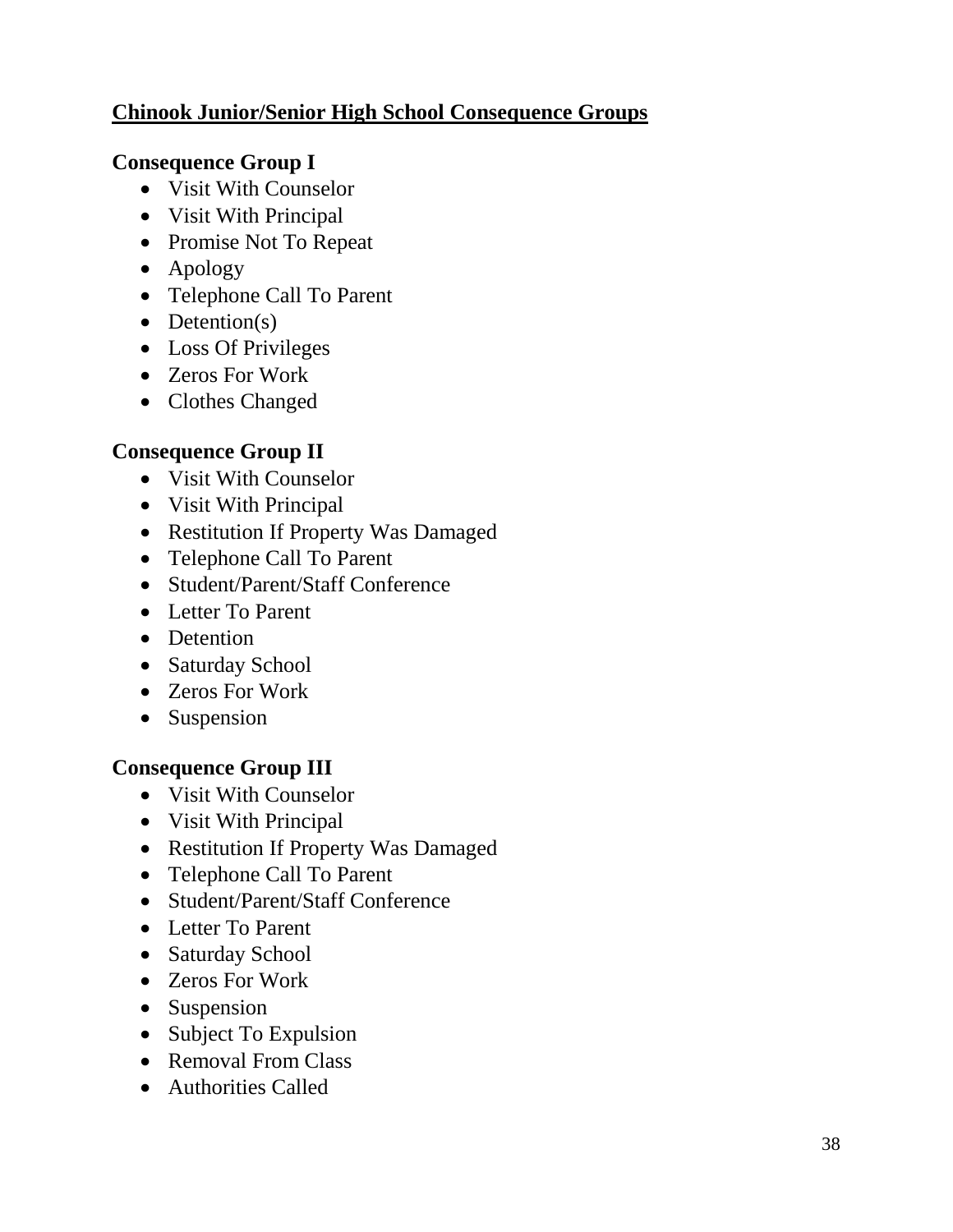# **SEXUAL HARASSMENT/INTIMIDATION/DISCRIMINATION**

Sexual harassment is strictly prohibited. An employee, District agent, or student engages in sexual harassment whenever he/she makes unwanted advances, requests sexual favors, and engages in other verbal, written, electronic or physical conduct of a sexual nature, imposed on the basis of sex that:

- 1. Denies or limits the provision of educational aid, benefits, services, or treatment or that makes such conduct a condition of a student's academic status; or
- 2. Has the purpose of effect of:
	- a. substantially interfering with the student's educational environment.
	- b. creating an intimidating, hostile or offensive educational environment.
	- c. depriving a student of educational aid, benefits services or treatment, or
	- d. making submission to or rejection of such unwelcome conduct the basis for academic decisions affecting a student.

The terms "intimidating", "hostile" and "offensive" include conduct which has the effect of humiliation, embarrassment or discomfort. Examples of sexual harassment include, but are not limited to, unwelcome touching, crude jokes or pictures, discussions of sexual experiences, teasing related to sexual characteristics, asking students out for dates with the only intention being embarrassment of the student and spreading rumors related to a person's alleged sexual activities.

Students who believe that they may have been sexually harassed, intimidated or discriminated against should contact a counselor, teacher or Equity Office who will assist them in filing a complaint. Supervisors or teachers who knowingly condone, or fail to report or assist a student to act to remediate such behavior of sexual harassment, intimidation or discrimination may themselves be subject to discipline.

Any District employee who is determined, after an investigation, to have engaged in sexual harassment will be subject to disciplinary action up to and including discharge. Any student of the District who is determined, after an investigation, to have been engaged in sexual harassment will be subject to disciplinary action, including but not limited to, suspension and expulsion consistent with the discipline policy. Any person knowingly making a false accusation regarding sexual harassment will likewise be subject to disciplinary action up to and including discharge, with regard to employees, or suspension and expulsion, with regard to students.

The District will make every effort to ensure that employees or students accused of sexual harassment or intimidation are given appropriate opportunity to defend themselves against such accusations. Retaliation against persons who file a complaint is a violation of law prohibiting discrimination and will lead to disciplinary action against the offender. Any individual seeking further information should contact the Equity Officer. An individual with a complaint alleging a violation of this policy shall follow the Uniform Grievance Procedure #3215.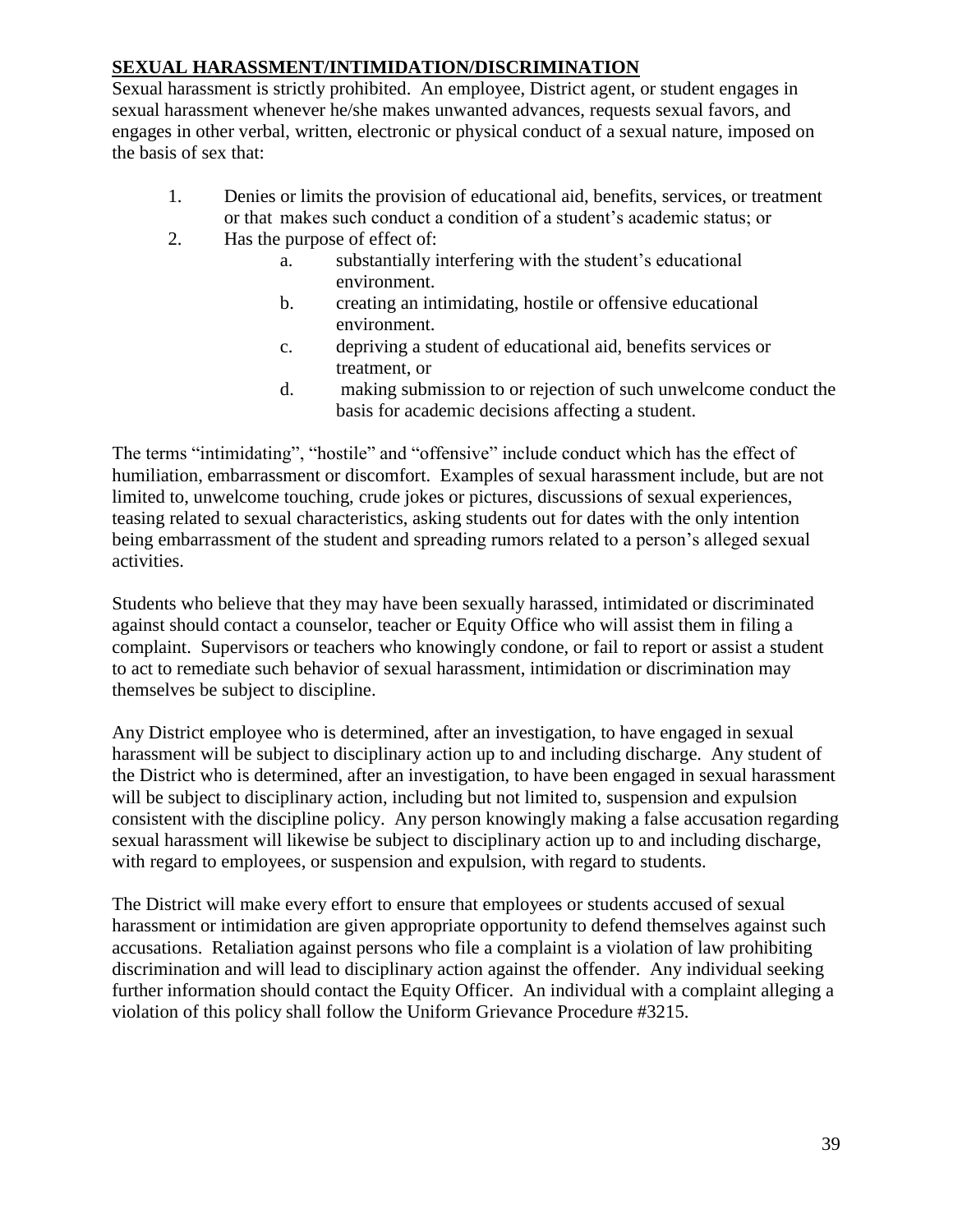# BULLYING and HARASSMENT POLICY

# Bullying

Bullying means any overt act or combination of such acts directed against a student(s) by another student or group of students and which:

- Is repeated over time.
- Is intended to ridicule, humiliate, intimidate, or harm the student(s)
- Occurs during the school day on school property, on a school bus, or at a schoolsponsored activity, or before or after the school day on a school bus or at a school sponsored activity.

# Harassment

# Harassment means

(1) any gesture or written (including electronic), verbal or physical act that is perceived as being motivated either by any actual or perceived characteristic, such as race, color, religion, ancestry, national origin, gender, sexual orientation, sexual identity, culture, social origin or condition, political affiliation or a mental, physical or sensory handicap, or by any other distinguishing characteristic; and that

(2) A reasonable person knew or should have known, under the circumstances that (a) any gesture or written (including electronic) or physical act will have the effect of harming a student or damaging the student's property, or (b) placing a student in reasonable fear of harm to the student's person or damage to the student's property; or (c) has the effect of insulting or demeaning any student or group of students in such a way as to disrupt or interfere with the school's educational mission or the education of any student. (Refer to Chinook School District Harassment, Intimidation, and bullying Prevention Policy 3226 for complete policy information)

Bullying and harassment can take various forms:

- Physical (including, but not limited to, hitting, kicking, spitting, pushing, taking or damaging personal belongings);
- Verbal (including, but not limited to, taunting, malicious teasing, name calling, making threats);
- Psychological (including, but not limited to, spreading rumors; manipulating social relationships, engaging in social exclusion, extortion or intimidation);
- Internet or cyber-bullying (including, but not limited to, the use of instant messaging, email, web sites, chat rooms, and text messaging that is used to bully or harass another student or employee, and when such use interferes with the operation of the school or infringes upon the general health, safety and well-being of district students or employees)

\*It is important to note that a single negative act as enumerated above may also constitute bullying (if not more serious conduct) based upon the particular circumstances such as the seriousness of the act and/or the intent of the alleged perpetrator.

\*Conduct that might otherwise be considered bullying and harassment but does not occur during the school day on school property, on a school bus, or at a school-sponsored activity, or before or after the school day on a school bus or at a school-sponsored activity event may still be subject to disciplinary action.

Reporting of Bullying and Harassment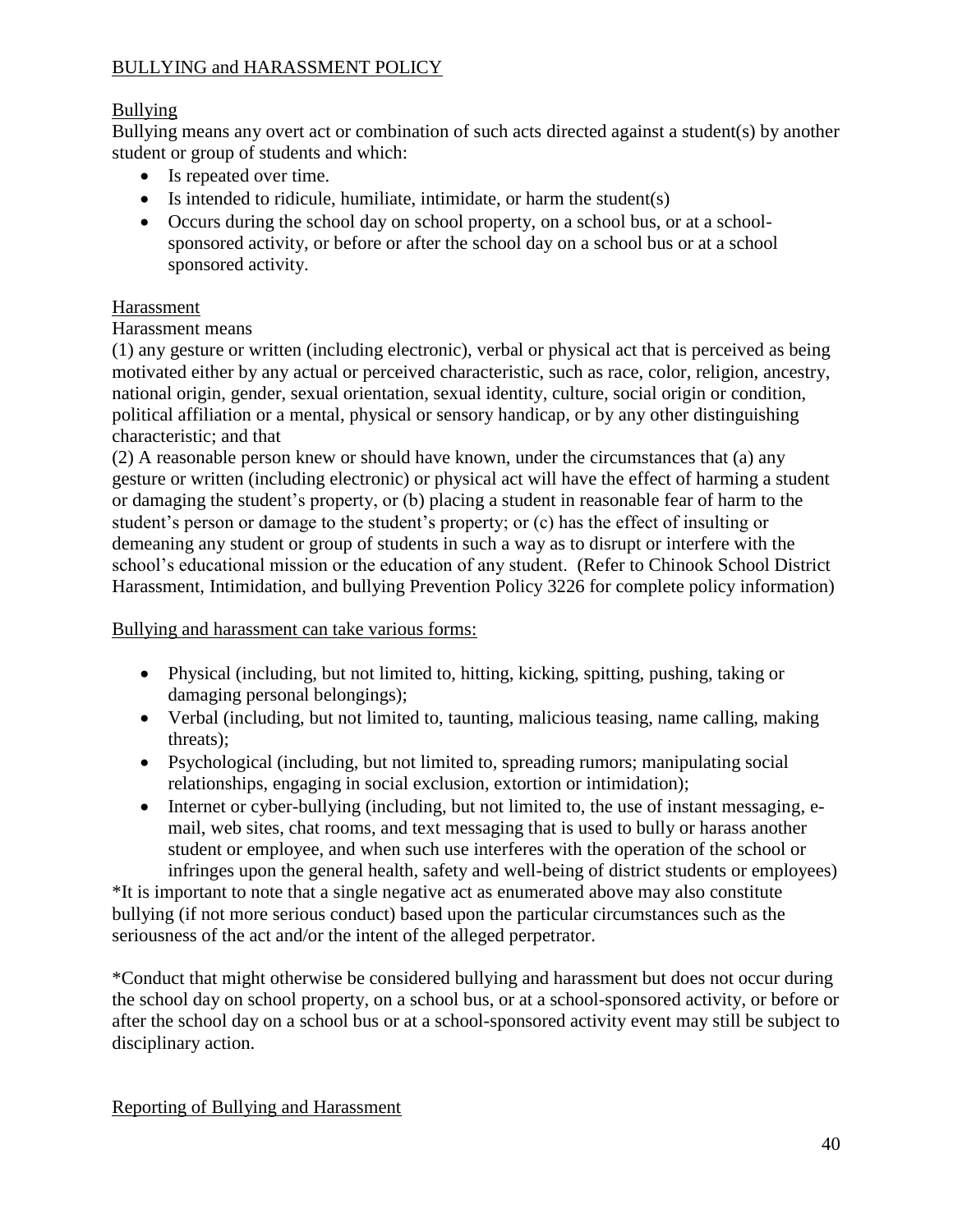The Chinook School District encourages student to speak up when possible

- If possible, the bullied or harassed child should tell the bully/harasser to stop. To the extent that a person feels safe and comfortable doing so, a target is first encouraged to confront the bully/harasser, telling them to stop because their actions are unwelcome.
- Bystanders are also encouraged to speak up when possible, telling the bully/harasser to stop the conduct because it is disrespectful, unwelcome, hurtful, or unfair.

If the student(s) does not feel safe addressing the bully or harasser, the Chinook School District encourages student to report to teachers and/or school administrators acts of bullying or harassment. Any student who knowingly makes false accusations regarding bullying or harassment may be subject to disciplinary action.

The Chinook School District defines tattling as telling an adult about another student's actions with the sole purpose of getting that student in trouble.

The Chinook School District defines reporting as telling an adult about another student's actions with the purpose of getting help with a difficult situation, e.g.; one that is threatening or hurtful.

# **STUDENT EDUCATIONAL RECORDS (FERPA)**

Chinook High School follows all procedures that are designed to meet the provisions of the Family Education Rights and Privacy Act (FERPA) and the Montana School Accreditation Standards. Students may request a copy of the Family Education Rights and Privacy Act and its implementing regulations by contacting the school district administration office. A student has the right to report violations of the Family Rights and Privacy Act to the Family Educational Rights and Privacy Act Office, Department of Education, Washington, D.C.

# **TITLE IX**

In an effort to comply with Title IX of the Education Amendments of 1972, the Chinook Public Schools affirm that no person shall, on the basis of sex be excluded from participation in, be denied the benefits of, or be subjected to discrimination under any educational program or activity.

In further effort to comply with the regulations, Chinook Schools has appointed a compliance officer to coordinate its Title IX effort. Inquiries concerning Title IX can be referred to the school's equity officer, the Chinook High School Principal, or by contacting the Director of the Office for Civil Rights, Department of Health, Education, and Welfare, Washington, D.C. In further conformity with Title IX, a grievance procedure has been formulated for use in references to questions or complaints, raised by students of the District dealing specifically with Title IX. Policy #3225F is the Grievance Filing Form.

For informational purposes, Title IX is the portion of the Education Amendments, which prohibit sex discrimination in federally assisted education programs. Specifically, Title IX states:

No person in the United States shall, on the basis of sex, be excluded from participation in, be denied the benefits of, or be subjected to discrimination under any educational program or activity receiving federal financial assistance.

The governing regulations, effective July 21, 1975, cover all aspects of sex discrimination in schools with regard to admissions, treatment of students, and employment.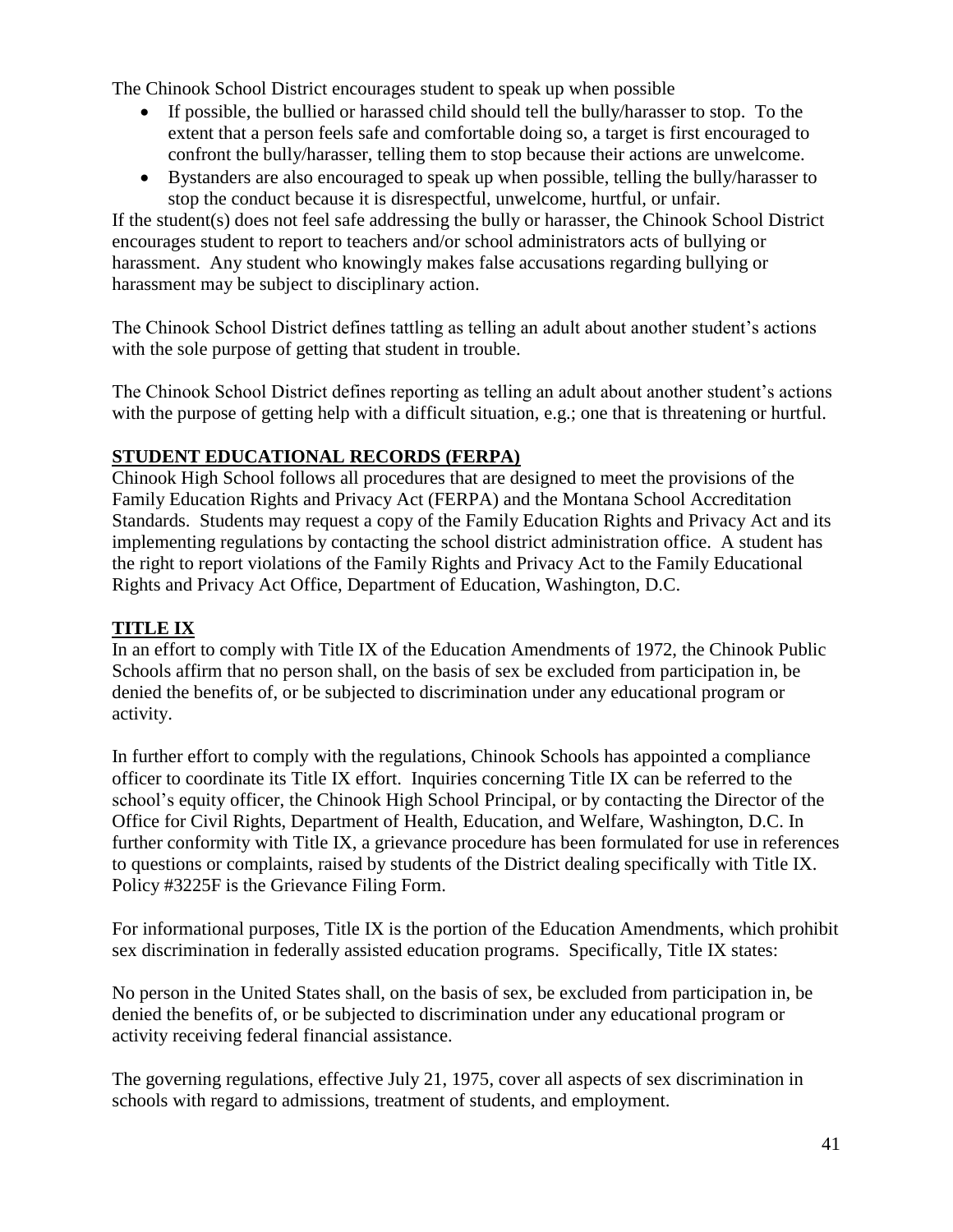### **STUDENT RIGHTS**

All students are entitled to enjoy the rights protected by the Federal and State Constitutions and laws for persons of their age and maturity in a school setting. Students should exercise these rights reasonably and avoid violating the rights of others. Students who violate the rights of others or violate District policies or rules will be subject to disciplinary measures.

Students at Chinook Jr. /Sr. High School have the right to a due process hearing if the parents or student indicate a desire for one. A hearing shall be held to allow the student or parent to contest the fact that may lead to disciplinary action, or to contest the appropriateness of the sanction imposed by a disciplinary authority, or if the student or parent/guardian allege prejudice or unfairness on the part of the school district authority.

# **ASBESTOS MANAGEMENT**

Uncontrolled asbestos contamination in buildings can be a significant environmental and public health problem. Both the public and private sectors have been dealing with the asbestos issue for many years. In 1986, Congress enacted the Asbestos Hazard Emergency Response Act (AHERA) primarily to require school districts to identify asbestos-containing materials (ACM) in their school buildings and take appropriate actions to control the release of asbestos fibers. In 1987, the U.S. Environmental Protection Agency finalized a regulatory program, which enforces the AHERA mandate.

In compliance with the AHERA regulations, we recently had our school facilities inspected by an EPA accredited building inspector. During the inspection, samples were taken of building materials suspected of containing asbestos. The results of the inspection and laboratory analysis of the samples have confirmed the presence of ACM in portions of the school facilities. It is important to note that these materials are in a condition that does NOT pose an imminent health threat to students, faculty or employees.

With confirmation of the presence of ACM, an EPA accredited management planner developed an Asbestos Management Plan for our school. The Management Plan includes the inspection and physical assessment reports, the training program for our custodial staff, the plans and procedures to be followed to minimize disturbance of the asbestos-containing materials, and a program for regular surveillance of the ACM.

A copy of the Asbestos Management Plan is available for your review in the Superintendents' Office during regular office hours. Mr. Don Swenson is our designated Asbestos Program Coordinator and all inquires regarding the plan should be directed to him.

We have begun implementing the Asbestos Management Plan. It is our intent to not only comply with, but exceed applicable regulations in dealing with the asbestos issue. We will take whatever steps are necessary to ensure that our students, teachers and employees have a healthy and safe environment in which to learn and work.

# **MEDICATIONS**

The School District will follow state law regarding the administrations of medications. Students must turn in all prescription medications; except inhalers, to the office or complete and have on file in the office the Montana Authorization to Carry and Self-administer Medication form (Policy Form 3416F).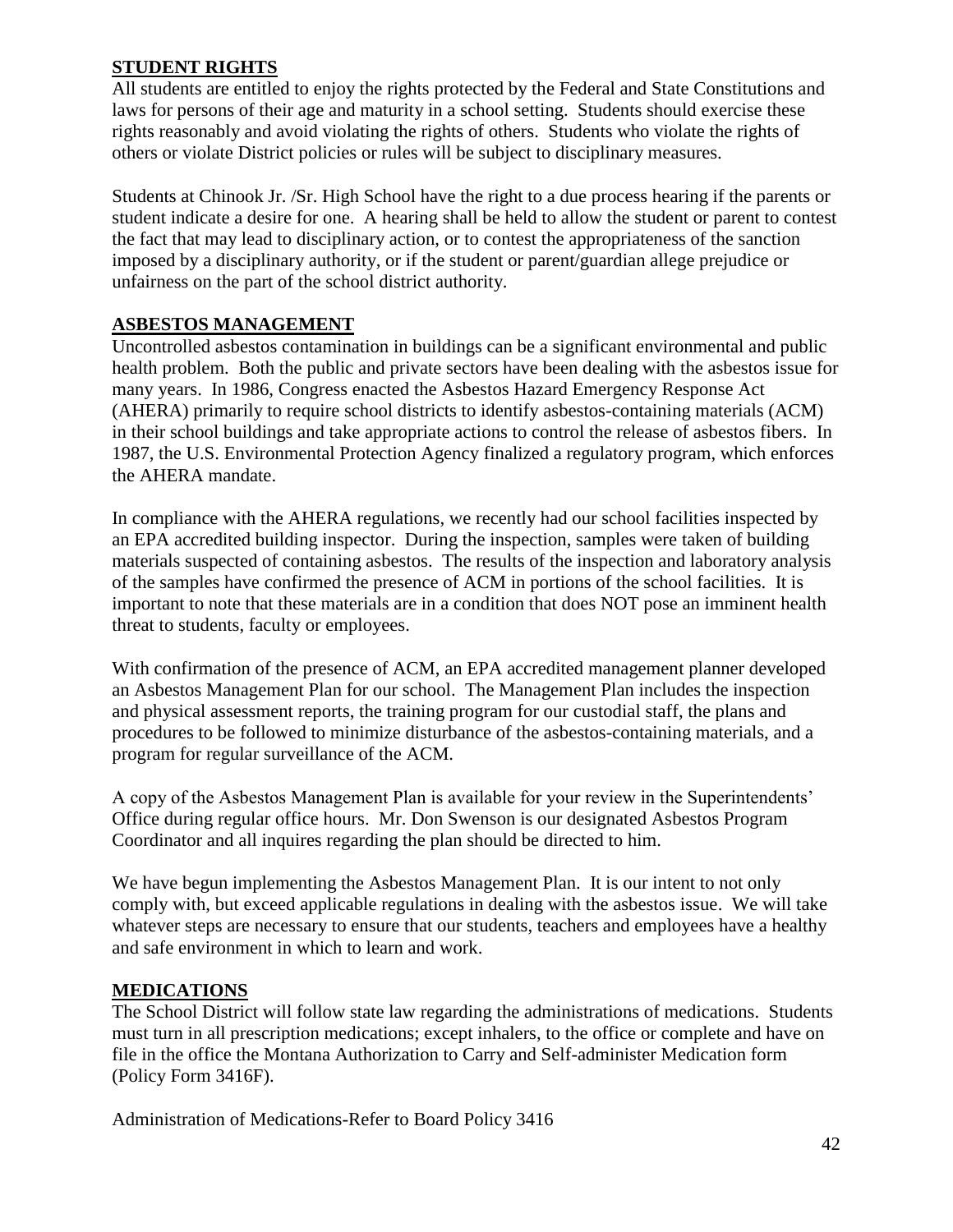Procedures for receiving and accepting requests for giving medications will be as follows:

- 1. Medication will be brought to school by a responsible adult.
- 2. Medication will be properly packaged with original pharmacy labels, including:
	- a. Student's Name
	- b. Ordering Physician
	- c. Date
	- d. Name and dosage of medication
	- e. Method of administration
	- f. Quantity
- 3. Medication will be accompanied by an Authorization Form signed by the prescribing physician or dentist as well as by the parent or guardian.

Self-Administration of Medications

- 1. The Board will allow self-administration of medications.
- 2. Procedures for self-administration of medication are as follows:
	- a. Medication will be brought to school by a responsible adult.
	- b. Medication will be properly packaged with original pharmacy labels, including:
		- Student's Name
		- -Ordering Physician
		- -Date
		- -Name and dosage of medication
		- -Method of administration
		- -Quantity
- c. Medication will be accompanied by Montana Authorization to Carry and Self-administer Medication form (Policy Form 3461F) signed by the prescribing physician or dentist and by the parent or guardian.

### **DISAGREEMENTS WITH A STAFF MEMBER**

The entire staff is dedicated to helping each student achieve their best in and out of school. However, at times, there are misunderstandings and disagreements. Problems with grades, grading and discipline are the most common. If this should happen there are steps to take to go about correcting the situation. Detentions and suspensions will be put on hold until there is an agreement or all the steps are followed.

A student or parent needs to visit initially with the staff person involved. A student should not question the teacher during the class time. There is too much going on and generally a positive conversation will not be able to take place. The student and/or parent should ask to visit the staff person after school or during a prep period.

If an agreement or understanding does not come about with this discussion, the parent/student should then make an appointment and visit with the staff person's supervisor, usually the principal. The principal will then go over options and policy for further evaluation.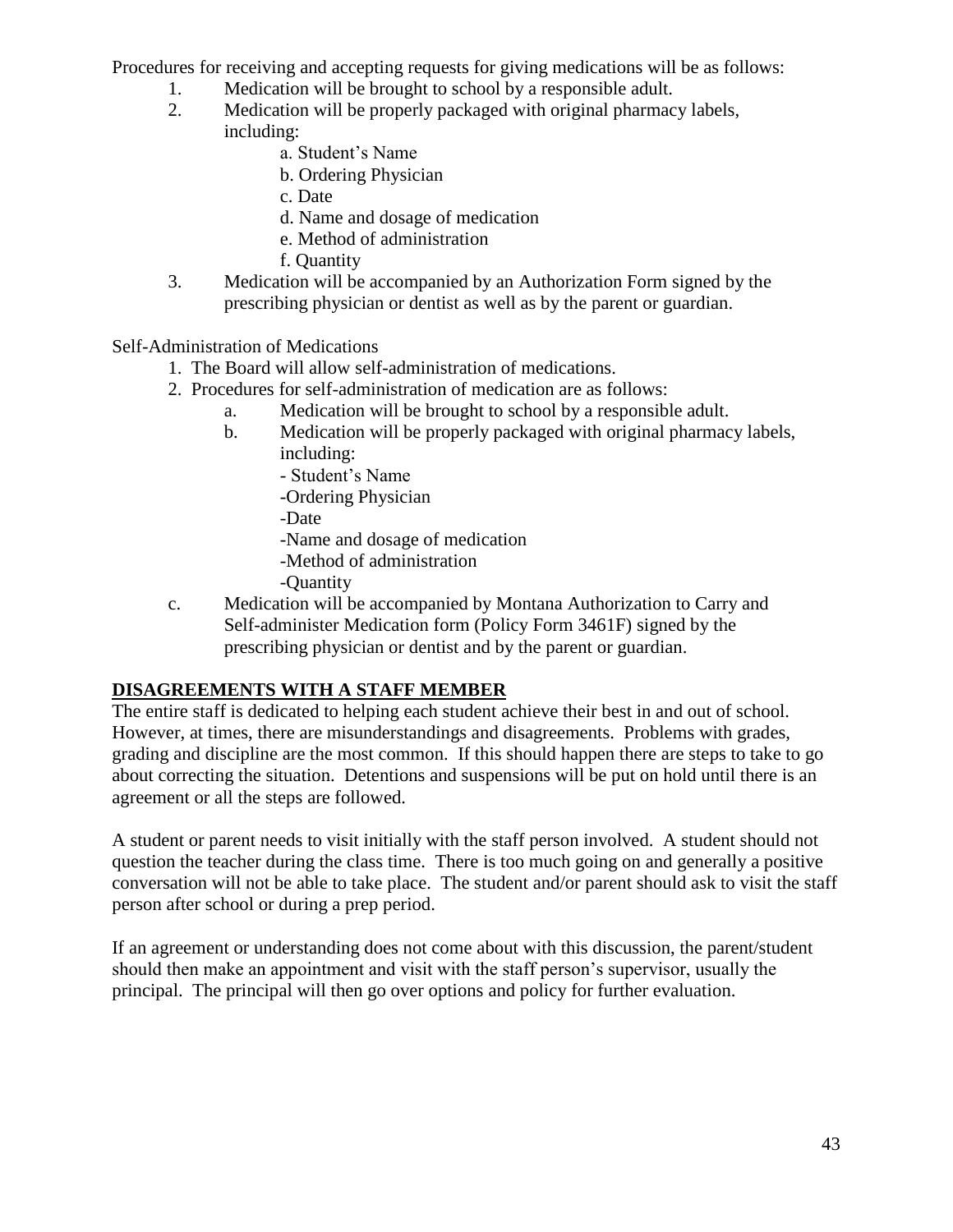# **PEP BAND ELIGIBILITY**

All Pep Band members must be enrolled in Band class. Exceptions to this may be granted to juniors and seniors who have a scheduling conflict and cannot enroll in Band. These students must have been in Band their freshman and sophomore years and they will be required to practice their music after school two nights a week at school. The after-school practice will be required prior to and during the Pep Band season(s).

### **EARLY GRADUATION**

All applications must be submitted to the principal at least two (2) semesters prior to the proposed graduation date. Applications must be in writing and countersigned by parents or legal guardians if the student is a minor.

Students interested in early graduation should contact the principal to go over the entire school board policy regarding this situation.

### **HONOR STUDENTS**

Honor students will be officially identified after the eight (8th) semester grades have been reported. Honor students will be recognized at graduation. The following requirements must be met to earn honor student status:

- 1. Students must have a final grade point average of 3.0 or higher
- 2. Students must complete the college prep curriculum which includes:
	- a. English I, II, III, IV
	- b. Algebra 1, Geometry, and Algebra II
	- c. Three credits of science (two must be a lab science)
	- d. World History, U.S. History, and Government
- 3. Correspondence classes will not be allowed to take the place of a required class.
	- a. Required classes include those for graduation and for college prep.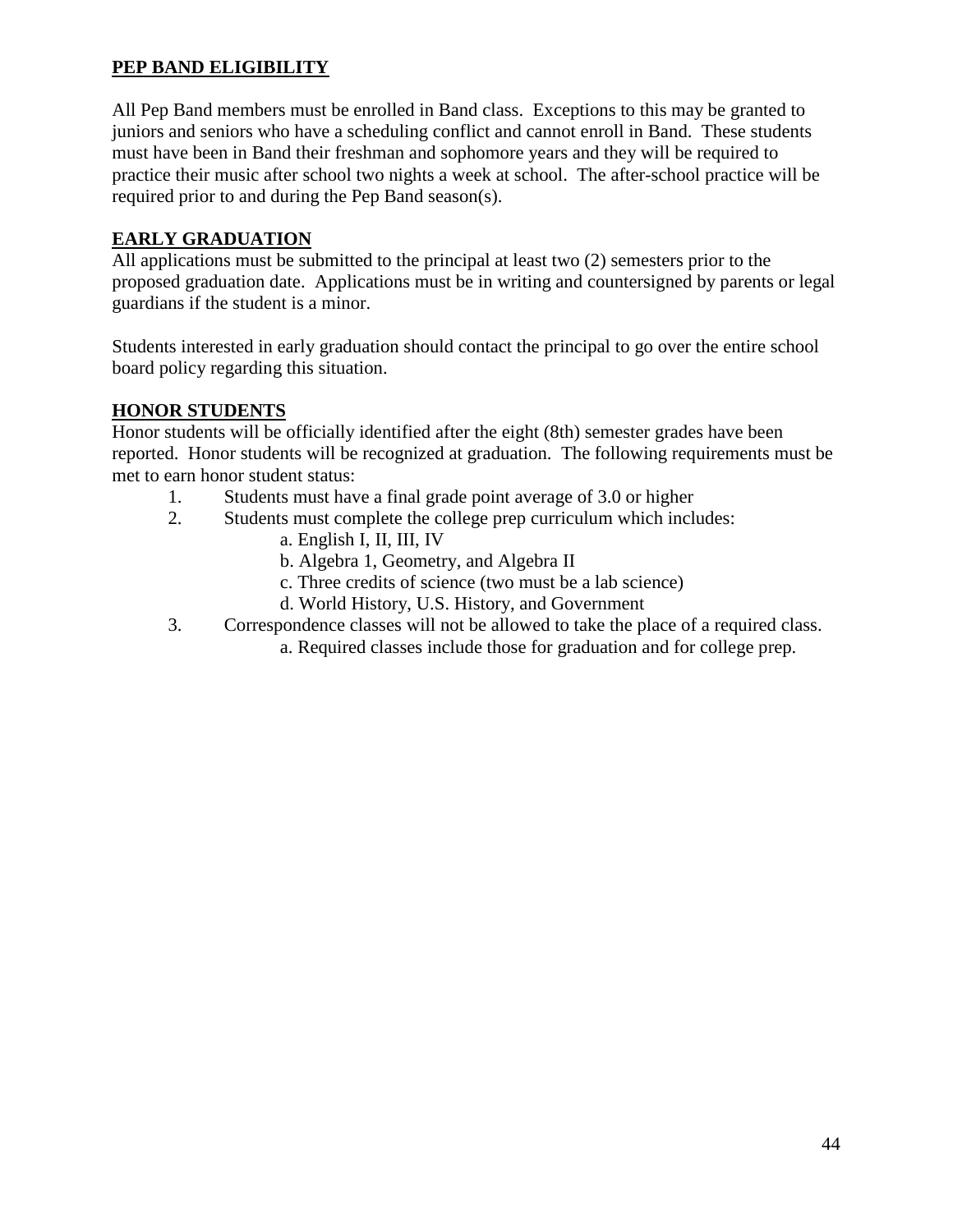# **VALEDICTORIAN AND SALUTATORIAN**

In order to qualify for valedictorian or salutatorian a graduating student must have attended Chinook High School for the previous four (4) semesters. All high school semester grades will be averaged for final grade point average (GPA). In order to be eligible for valedictorian or salutatorian a student must successfully complete a minimum of five of the following classes: Foreign Language, AP English 11, AP English 12, Accounting II, Chemistry, Physics, Advanced Biology, Anatomy & Physiology, AP Government, Trigonometry & Calculus, and Advanced Algebra & Statistics. Correspondence classes will not be allowed to take the place of any required classes including the choices mentioned above.

The student who has followed the above requirements and has the highest GPA in the class will be named the Valedictorian. The student with the second highest GPA and has followed the above requirements will be named the Salutatorian. If two or more students tie for the highest average, all students tied will be valedictorians and there will not be a salutatorian. If one valedictorian is named and there is a tie for the second highest GPA then all tied will be named salutatorians.